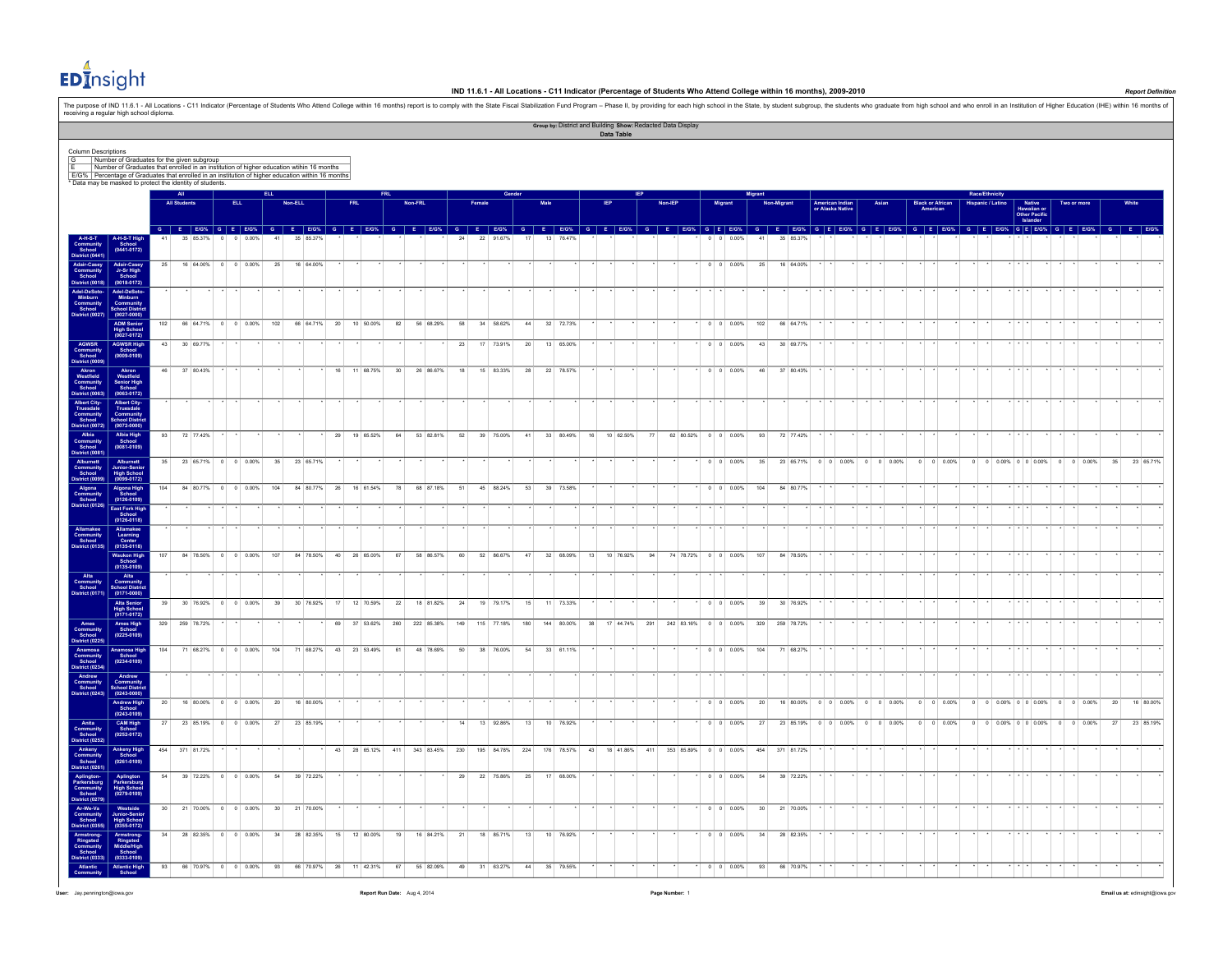

| <b>Column Descriptions</b>                                           |                                                                                                                                        |     |                        |            |        |                             |                        |              |               |         |                                            |        |           |        |              |  |               |  |                                     |     |                                                                 |                                     |         |                               |                                            |                  |                           |                                                                                  |    |              |           |
|----------------------------------------------------------------------|----------------------------------------------------------------------------------------------------------------------------------------|-----|------------------------|------------|--------|-----------------------------|------------------------|--------------|---------------|---------|--------------------------------------------|--------|-----------|--------|--------------|--|---------------|--|-------------------------------------|-----|-----------------------------------------------------------------|-------------------------------------|---------|-------------------------------|--------------------------------------------|------------------|---------------------------|----------------------------------------------------------------------------------|----|--------------|-----------|
| l G                                                                  | Number of Graduates for the given subgroup<br>Number of Graduates that enrolled in an institution of higher education wtihin 16 months |     |                        |            |        |                             |                        |              |               |         |                                            |        |           |        |              |  |               |  |                                     |     |                                                                 |                                     |         |                               |                                            |                  |                           |                                                                                  |    |              |           |
|                                                                      | E/G%   Percentage of Graduates that enrolled in an institution of higher education within 16 months                                    |     |                        |            |        |                             |                        |              |               |         |                                            |        |           |        |              |  |               |  |                                     |     |                                                                 |                                     |         |                               |                                            |                  |                           |                                                                                  |    |              |           |
|                                                                      | * Data may be masked to protect the identity of students.                                                                              |     |                        |            |        |                             |                        |              |               |         |                                            |        |           |        |              |  |               |  |                                     |     |                                                                 |                                     |         |                               |                                            |                  |                           |                                                                                  |    |              |           |
|                                                                      |                                                                                                                                        |     |                        |            |        |                             |                        |              |               |         |                                            |        |           |        |              |  |               |  |                                     |     |                                                                 |                                     |         |                               |                                            | <b>Race/Ethi</b> |                           |                                                                                  |    |              |           |
|                                                                      |                                                                                                                                        |     | <b>All Students</b>    | <b>ELL</b> |        | Non-ELL                     |                        | <b>FRI</b>   |               | Non-FRI |                                            |        |           |        |              |  |               |  | Migran                              |     |                                                                 | American Indian<br>or Alaska Native |         |                               | <b>Black or African</b><br><b>American</b> |                  | Native<br>Hawaiian o      | Two or more                                                                      |    |              |           |
|                                                                      |                                                                                                                                        |     |                        |            |        |                             |                        |              |               |         |                                            |        |           |        |              |  |               |  |                                     |     |                                                                 |                                     |         |                               |                                            |                  | Other Pacific<br>Islander |                                                                                  |    |              |           |
|                                                                      |                                                                                                                                        |     | G E E/G% G E E/G%      |            |        |                             |                        |              |               |         | G E E/G% G E E/G% G E E/G% G E E/G%        |        |           |        |              |  |               |  | G E E/G% G E E/G% G E E/G% G E E/G% |     |                                                                 |                                     |         |                               |                                            |                  |                           | G E EIG% G E EIG% G E EIG% G E EIG% G E EIG% G E EIG% G E EIG% G E EIG% G E EIG% |    |              |           |
|                                                                      | 0387-0109                                                                                                                              |     |                        |            |        |                             |                        |              |               |         |                                            |        |           |        |              |  |               |  |                                     |     |                                                                 |                                     |         |                               |                                            |                  |                           |                                                                                  |    |              |           |
|                                                                      |                                                                                                                                        |     |                        |            |        |                             |                        |              |               |         |                                            |        |           |        |              |  |               |  |                                     |     |                                                                 |                                     |         |                               |                                            |                  |                           |                                                                                  |    |              |           |
|                                                                      | Educational<br>Opportunity<br>Center<br>(0387-0118)                                                                                    |     |                        |            |        |                             |                        |              |               |         |                                            |        |           |        |              |  |               |  |                                     |     |                                                                 |                                     |         |                               |                                            |                  |                           |                                                                                  |    |              |           |
|                                                                      |                                                                                                                                        | 59  | 39 66.10%              |            |        |                             | 19                     |              | 10 52.63%     | 40      | 29 72.50%                                  | 36     | 28 77.78% | 23     | 11 47.83%    |  |               |  | $0 \t 0 \t 0.00\%$                  | 59  | 39 66.10%                                                       |                                     |         |                               |                                            |                  |                           |                                                                                  |    |              |           |
| Audubor<br>Communi<br>School                                         | Audubon<br>Middle/Higl<br>School<br>0414-0109)                                                                                         |     |                        |            |        |                             |                        |              |               |         |                                            |        |           |        |              |  |               |  |                                     |     |                                                                 |                                     |         |                               |                                            |                  |                           |                                                                                  |    |              |           |
|                                                                      |                                                                                                                                        |     |                        |            |        |                             |                        |              |               |         |                                            |        |           |        |              |  |               |  |                                     |     |                                                                 |                                     |         |                               |                                            |                  |                           |                                                                                  |    |              |           |
|                                                                      | Aurelia High<br>School<br>(0423-0109)                                                                                                  | 26  | 23 88.46% 0 0 0.00%    |            | $26\,$ | 23 88.46%                   |                        |              |               |         |                                            |        |           |        |              |  |               |  | $0 \t 0 \t 0.00%$                   | 26  |                                                                 |                                     |         | 23 88.46% 0 0 0.00% 0 0 0.00% | $0 \t 0 \t 0.00\%$                         |                  |                           |                                                                                  | 26 |              | 23 88.46% |
| Aurelia<br>Community<br>School                                       |                                                                                                                                        |     |                        |            |        |                             |                        |              |               |         |                                            |        |           |        |              |  |               |  |                                     |     |                                                                 |                                     |         |                               |                                            |                  |                           |                                                                                  |    |              |           |
|                                                                      |                                                                                                                                        |     |                        |            |        |                             |                        |              |               |         |                                            |        |           |        |              |  |               |  |                                     |     |                                                                 |                                     |         |                               |                                            |                  |                           |                                                                                  |    |              |           |
| Ballard<br>Community<br>School<br>District (0472)                    |                                                                                                                                        | 112 | 87 77.68% 0 0 0.00%    |            | 112    | 87 77.68%                   | 19                     |              | 13 68.42%     | 93      | 74 79.57%                                  | 56     | 44 78.57% | 56     | 43 76.79%    |  |               |  | $0 \t 0 \t 0.00%$                   | 112 | 87 77.68%                                                       |                                     |         |                               |                                            |                  |                           |                                                                                  |    |              |           |
|                                                                      | Ballard<br>Community<br>Senior High<br>School<br>(0472-0109)                                                                           |     |                        |            |        |                             |                        |              |               |         |                                            |        |           |        |              |  |               |  |                                     |     |                                                                 |                                     |         |                               |                                            |                  |                           |                                                                                  |    |              |           |
|                                                                      |                                                                                                                                        |     |                        |            |        |                             |                        |              |               |         |                                            |        |           |        |              |  |               |  |                                     |     |                                                                 |                                     |         |                               |                                            |                  |                           |                                                                                  |    |              |           |
|                                                                      |                                                                                                                                        | 74  | 64 86.49% 0 0 0.00%    |            | 74     |                             | 64 86.49% 28 23 82.14% |              |               | 46      | 41 89.13%                                  | 34     | 29 85.29% | 40     | 35 87.50%    |  |               |  | $0 \t 0 \t 0.00\%$                  | 74  | 64 86.49%                                                       |                                     |         |                               |                                            |                  |                           |                                                                                  |    |              |           |
| Battle Creek-<br>Ida Grove<br>Community<br>School<br>District (0504) | Battle Creek<br>Ida Grove<br>Senior High<br>School<br>(0504-0109)                                                                      |     |                        |            |        |                             |                        |              |               |         |                                            |        |           |        |              |  |               |  |                                     |     |                                                                 |                                     |         |                               |                                            |                  |                           |                                                                                  |    |              |           |
|                                                                      |                                                                                                                                        |     |                        |            |        |                             |                        |              |               |         |                                            |        |           |        |              |  |               |  |                                     |     |                                                                 |                                     |         |                               |                                            |                  |                           |                                                                                  |    |              |           |
|                                                                      |                                                                                                                                        |     |                        |            |        |                             |                        |              |               |         |                                            |        |           |        |              |  |               |  |                                     |     |                                                                 |                                     |         |                               |                                            |                  |                           |                                                                                  |    |              |           |
|                                                                      | Sac-Ida<br>Alternative<br>High School<br>(0504-0118)                                                                                   |     |                        |            |        |                             |                        |              |               |         |                                            |        |           |        |              |  |               |  |                                     |     |                                                                 |                                     |         |                               |                                            |                  |                           |                                                                                  |    |              |           |
|                                                                      |                                                                                                                                        |     | 33 24 72.73% 0 0 0.00% |            | 33     | 24 72.73%                   |                        |              |               |         |                                            |        |           |        |              |  |               |  |                                     |     | 0 0 0.00% 33 24 72.73%                                          |                                     |         |                               |                                            |                  |                           |                                                                                  |    |              |           |
| Baxter<br>Community<br>School<br>District (0513                      | Baxter High<br>School<br>(0513-0172)                                                                                                   |     |                        |            |        |                             |                        |              |               |         |                                            |        |           |        |              |  |               |  |                                     |     |                                                                 |                                     |         |                               |                                            |                  |                           |                                                                                  |    |              |           |
|                                                                      |                                                                                                                                        | 45  | 36 80.00% 0 0 0.00%    |            | 45     | 36 80.00%                   |                        | 14 12 85.71% |               | 31      | 24 77.42%                                  | 29     | 26 89.66% | 16     | 10 62.50%    |  |               |  | $0 \t 0 \t 0.00\%$                  | 45  | 36 80.00%                                                       |                                     |         |                               |                                            |                  |                           |                                                                                  |    |              |           |
| BCLUW<br>Community<br>School<br>District (0540                       | BCLUW High<br>School<br>(0540-0172)                                                                                                    |     |                        |            |        |                             |                        |              |               |         |                                            |        |           |        |              |  |               |  |                                     |     |                                                                 |                                     |         |                               |                                            |                  |                           |                                                                                  |    |              |           |
|                                                                      |                                                                                                                                        |     |                        |            |        |                             |                        |              |               |         |                                            |        |           |        |              |  |               |  |                                     |     |                                                                 |                                     |         |                               |                                            |                  |                           |                                                                                  |    |              |           |
|                                                                      | Bedford High<br>School<br>(0549-0109)                                                                                                  | 36  | 24 66.67%              |            |        |                             |                        |              |               |         |                                            |        | 10 62.50% | $20\,$ | 14 70.00%    |  |               |  | $0 \t 0 \t 0.00\%$                  | 36  | 24 66.67%                                                       |                                     |         |                               |                                            |                  |                           |                                                                                  |    |              |           |
| Bedford<br>Bedford<br>Community<br>School<br>District (0549)         |                                                                                                                                        |     |                        |            |        |                             |                        |              |               |         |                                            |        |           |        |              |  |               |  |                                     |     |                                                                 |                                     |         |                               |                                            |                  |                           |                                                                                  |    |              |           |
|                                                                      |                                                                                                                                        | 52  | 35 67.31% 0 0 0.00%    |            | 52     | 35 67.31%                   |                        | 18 11 61.11% |               | 34      | 24 70.59%                                  | 23     | 17 73.91% | 29     | 18 62.07%    |  |               |  | $0 \quad 0 \quad 0.00\%$            | 52  | 35 67.31%                                                       |                                     |         |                               |                                            |                  |                           |                                                                                  |    |              |           |
| Belle Plaine<br>Community<br>School<br>District (0576)               | Belle Plaine<br>Senior High<br>School<br>(0576-0109)                                                                                   |     |                        |            |        |                             |                        |              |               |         |                                            |        |           |        |              |  |               |  |                                     |     |                                                                 |                                     |         |                               |                                            |                  |                           |                                                                                  |    |              |           |
|                                                                      |                                                                                                                                        |     |                        |            |        |                             |                        |              |               |         |                                            |        |           |        |              |  |               |  |                                     |     |                                                                 |                                     |         |                               |                                            |                  |                           |                                                                                  |    |              |           |
|                                                                      | Bellevue High<br>School<br>(0585-0109)                                                                                                 | 62  | 45 72.58% 0 0 0.00%    |            | 62     | 45 72.58%                   |                        |              |               |         |                                            | 26     | 22 84.62% | 36     | 23 63.89%    |  |               |  | $0 \quad 0 \quad 0.00\%$            | 62  |                                                                 |                                     |         | 45 72.58% 0 0 0.00% 0 0 0.00% | $0 \t 0 \t 0.00\%$                         |                  |                           | $0$ 0 0.00% 0 0 0.00% 0 0 0.00%                                                  |    | 62 45 72.58% |           |
| Bellevue<br>Community<br>School<br>Jistrict (0585)                   |                                                                                                                                        |     |                        |            |        |                             |                        |              |               |         |                                            |        |           |        |              |  |               |  |                                     |     |                                                                 |                                     |         |                               |                                            |                  |                           |                                                                                  |    |              |           |
|                                                                      |                                                                                                                                        |     |                        |            |        |                             |                        |              |               |         |                                            |        |           |        |              |  |               |  |                                     |     |                                                                 |                                     |         |                               |                                            |                  |                           |                                                                                  |    |              |           |
| Belmond-<br>Klemme<br>Community<br>School<br>Jistrict (0594)         | Belmond-<br>Klemme<br>Alternative<br>School<br>(0594-0118)                                                                             |     |                        |            |        |                             |                        |              |               |         |                                            |        |           |        |              |  |               |  |                                     |     |                                                                 |                                     |         |                               |                                            |                  |                           |                                                                                  |    |              |           |
|                                                                      |                                                                                                                                        |     |                        |            |        |                             |                        |              |               |         |                                            |        |           |        |              |  |               |  |                                     |     |                                                                 |                                     |         |                               |                                            |                  |                           |                                                                                  |    |              |           |
|                                                                      |                                                                                                                                        | 43  | 34 79.07%              |            |        |                             |                        |              |               |         |                                            | 21     | 17 80.95% | 22     | 17 77.27%    |  |               |  | $0 \t 0 \t 0.00\%$                  | 43  | 34 79.07%                                                       |                                     |         |                               |                                            |                  |                           |                                                                                  |    |              |           |
|                                                                      | Belmond-<br>Klemme<br>Community J<br>Sr High Scho<br>(0594-0109)                                                                       |     |                        |            |        |                             |                        |              |               |         |                                            |        |           |        |              |  |               |  |                                     |     |                                                                 |                                     |         |                               |                                            |                  |                           |                                                                                  |    |              |           |
|                                                                      |                                                                                                                                        |     |                        |            |        |                             |                        |              |               |         |                                            |        |           |        |              |  |               |  |                                     |     |                                                                 |                                     |         |                               |                                            |                  |                           |                                                                                  |    |              |           |
|                                                                      |                                                                                                                                        | 109 | 76 69.72% 0 0 0.00%    |            | 109    | 76 69.72%                   |                        | 18 11 61.11% |               | 91      | 65 71.43%                                  | 49     | 40 81.63% | 60     | 36 60.00%    |  |               |  | $0 \t 0 \t 0.00\%$                  | 109 | 76 69.72%                                                       |                                     |         |                               |                                            |                  |                           |                                                                                  |    |              |           |
| Benton<br>Community<br>School                                        | Benton<br>Community<br>Senior High<br>School<br>(0609-0109)                                                                            |     |                        |            |        |                             |                        |              |               |         |                                            |        |           |        |              |  |               |  |                                     |     |                                                                 |                                     |         |                               |                                            |                  |                           |                                                                                  |    |              |           |
|                                                                      |                                                                                                                                        |     |                        |            |        |                             |                        |              |               |         |                                            |        |           |        |              |  |               |  |                                     |     |                                                                 |                                     |         |                               |                                            |                  |                           |                                                                                  |    |              |           |
|                                                                      |                                                                                                                                        |     | 341 255 74.78%         |            |        |                             |                        |              |               |         | 53 27 50.94% 288 228 79.17% 174 135 77.59% |        |           | 167    |              |  |               |  |                                     |     | 120 71.86% 26 12 46.15% 315 243 77.14% 0 0 0.00% 341 255 74.78% |                                     |         |                               |                                            |                  |                           |                                                                                  |    |              |           |
| Bettendorf<br>Community<br>School<br>Vistrict (0621                  | Bettendorf<br>High School<br>(0621-0109)                                                                                               |     |                        |            |        |                             |                        |              |               |         |                                            |        |           |        |              |  |               |  |                                     |     |                                                                 |                                     |         |                               |                                            |                  |                           |                                                                                  |    |              |           |
|                                                                      |                                                                                                                                        |     |                        |            |        |                             |                        |              |               |         |                                            |        |           |        |              |  |               |  |                                     |     |                                                                 |                                     |         |                               |                                            |                  |                           |                                                                                  |    |              |           |
|                                                                      |                                                                                                                                        | 89  | 58 65.17%              |            |        |                             |                        |              |               |         |                                            | 39     | 29 74.36% | 50     | 29 58.00%    |  |               |  | $0 \t 0 \t 0.00\%$                  | 89  | 58 65.17%                                                       |                                     |         |                               |                                            |                  |                           |                                                                                  |    |              |           |
| Bondurant<br>Farrar<br>Community<br>School<br>Vistrict (072)         | Bondurant-<br>Farrar Jr-Sr<br>High School<br>(0720-0172)                                                                               |     |                        |            |        |                             |                        |              |               |         |                                            |        |           |        |              |  |               |  |                                     |     |                                                                 |                                     |         |                               |                                            |                  |                           |                                                                                  |    |              |           |
|                                                                      |                                                                                                                                        |     |                        |            |        |                             |                        |              |               |         |                                            |        |           |        |              |  |               |  |                                     |     |                                                                 |                                     |         |                               |                                            |                  |                           |                                                                                  |    |              |           |
| Boone<br>Community<br>School<br>District (0729)                      | Boone<br>Community<br>School Distri<br>(0729-0000)                                                                                     |     |                        |            |        |                             |                        |              |               |         |                                            |        |           |        |              |  |               |  |                                     |     |                                                                 |                                     |         |                               |                                            |                  |                           |                                                                                  |    |              |           |
|                                                                      |                                                                                                                                        |     |                        |            |        |                             |                        |              |               |         |                                            |        |           |        |              |  |               |  |                                     |     |                                                                 |                                     |         |                               |                                            |                  |                           |                                                                                  |    |              |           |
|                                                                      | Boone High<br>School<br>(0729-0109)                                                                                                    | 141 | 118 83.69% 0 0 0.00%   |            | 141    | 118 83.69% 25 20 80.00% 116 |                        |              |               |         | 98 84.48%                                  | 78     | 63 80.77% | 63     | 55 87.30% 17 |  | 11 64.71% 124 |  | 107 86.29% 0 0 0.00%                | 141 | 118 83.69%                                                      |                                     |         |                               |                                            |                  |                           |                                                                                  |    |              |           |
|                                                                      |                                                                                                                                        |     |                        |            |        |                             |                        |              |               |         |                                            |        |           |        |              |  |               |  |                                     |     |                                                                 |                                     |         |                               |                                            |                  |                           |                                                                                  |    |              |           |
|                                                                      | Futures<br>(0729-0118)                                                                                                                 |     |                        |            |        |                             |                        |              |               |         |                                            |        |           |        |              |  |               |  |                                     |     |                                                                 |                                     | $\cdot$ |                               |                                            |                  | $\cdot$ $\cdot$ $\cdot$   |                                                                                  |    |              |           |
|                                                                      |                                                                                                                                        | 44  | 30 68.18%              |            |        |                             |                        |              |               |         |                                            | 14     | 13 92.86% | 30     | 17 56.67%    |  |               |  |                                     |     |                                                                 |                                     |         |                               |                                            |                  |                           |                                                                                  |    |              |           |
| Boyden-Hull<br>Community<br>School<br>District (0747                 | Boyden-Hull<br>High School<br>(0747-0109)                                                                                              |     |                        |            |        |                             |                        |              |               |         |                                            |        |           |        |              |  |               |  |                                     |     |                                                                 |                                     |         |                               |                                            |                  |                           |                                                                                  |    |              |           |
|                                                                      |                                                                                                                                        |     |                        |            |        |                             |                        |              |               |         |                                            |        |           |        |              |  |               |  |                                     |     |                                                                 |                                     |         |                               |                                            |                  |                           |                                                                                  |    |              |           |
| Boyer Valley<br>Community<br>School                                  | Boyer Valley<br>Community<br>School Distri<br>(1917-0000)                                                                              |     |                        |            |        |                             |                        |              |               |         |                                            |        |           |        |              |  |               |  |                                     |     |                                                                 |                                     |         |                               |                                            |                  |                           |                                                                                  |    |              |           |
|                                                                      |                                                                                                                                        |     |                        |            |        |                             |                        |              |               |         |                                            |        |           |        |              |  |               |  |                                     |     |                                                                 |                                     |         |                               |                                            |                  |                           |                                                                                  |    |              |           |
|                                                                      |                                                                                                                                        | 31  | 23 74.19%              |            |        |                             |                        |              |               |         |                                            |        |           |        |              |  |               |  | $0 \t 0 \t 0.00\%$                  | 31  | 23 74.19%                                                       |                                     |         |                               |                                            |                  |                           |                                                                                  |    |              |           |
|                                                                      | Boyer Valley<br>Middle/High<br>School<br>(1917-0172)                                                                                   |     |                        |            |        |                             |                        |              |               |         |                                            |        |           |        |              |  |               |  |                                     |     |                                                                 |                                     |         |                               |                                            |                  |                           |                                                                                  |    |              |           |
|                                                                      |                                                                                                                                        | 58  |                        |            | 58     |                             |                        |              |               |         |                                            | $22\,$ |           | 36     |              |  |               |  |                                     | 58  |                                                                 |                                     |         |                               |                                            |                  |                           |                                                                                  |    |              |           |
|                                                                      | Brooklyn-<br>Guernsey-<br>Malcom Jr-S<br>High School<br>(0846-0109)                                                                    |     | 45 77.59% 0 0 0.00%    |            |        | 45 77.59%                   |                        |              |               |         |                                            |        | 20 90.91% |        | 25 69.44%    |  |               |  | $0 \t 0 \t 0.00\%$                  |     | 45 77.59%                                                       |                                     |         |                               |                                            |                  |                           |                                                                                  |    |              |           |
|                                                                      |                                                                                                                                        |     |                        |            |        |                             |                        |              |               |         |                                            |        |           |        |              |  |               |  |                                     |     |                                                                 |                                     |         |                               |                                            |                  |                           |                                                                                  |    |              |           |
|                                                                      |                                                                                                                                        |     |                        |            |        |                             |                        |              |               |         |                                            |        |           |        |              |  |               |  |                                     |     |                                                                 |                                     |         |                               |                                            |                  |                           |                                                                                  |    |              |           |
|                                                                      |                                                                                                                                        | 21  | 13 61.90% 0 0 0.00%    |            | 21     | 13 61.90%                   |                        |              |               |         |                                            |        |           |        |              |  |               |  | $0 \quad 0 \quad 0.00\%$            | 21  | 13 61.90%                                                       |                                     |         |                               |                                            |                  |                           |                                                                                  |    |              |           |
|                                                                      | Burlington<br>Alternative<br>School<br>(0882-0194)                                                                                     |     |                        |            |        |                             |                        |              |               |         |                                            |        |           |        |              |  |               |  |                                     |     |                                                                 |                                     |         |                               |                                            |                  |                           |                                                                                  |    |              |           |
|                                                                      |                                                                                                                                        | 198 | 132 66.67%             |            |        |                             | 67                     |              | 31 46.27% 131 |         | 101 77.10%                                 | 96     | 71 73.96% | 102    | 61 59.80%    |  |               |  | $0 \t 0 \t 0.00\%$                  | 198 | 132 66.67%                                                      |                                     |         |                               |                                            |                  |                           |                                                                                  |    |              |           |
|                                                                      |                                                                                                                                        |     |                        |            |        |                             |                        |              |               |         |                                            |        |           |        |              |  |               |  |                                     |     |                                                                 |                                     |         |                               |                                            |                  |                           |                                                                                  |    |              |           |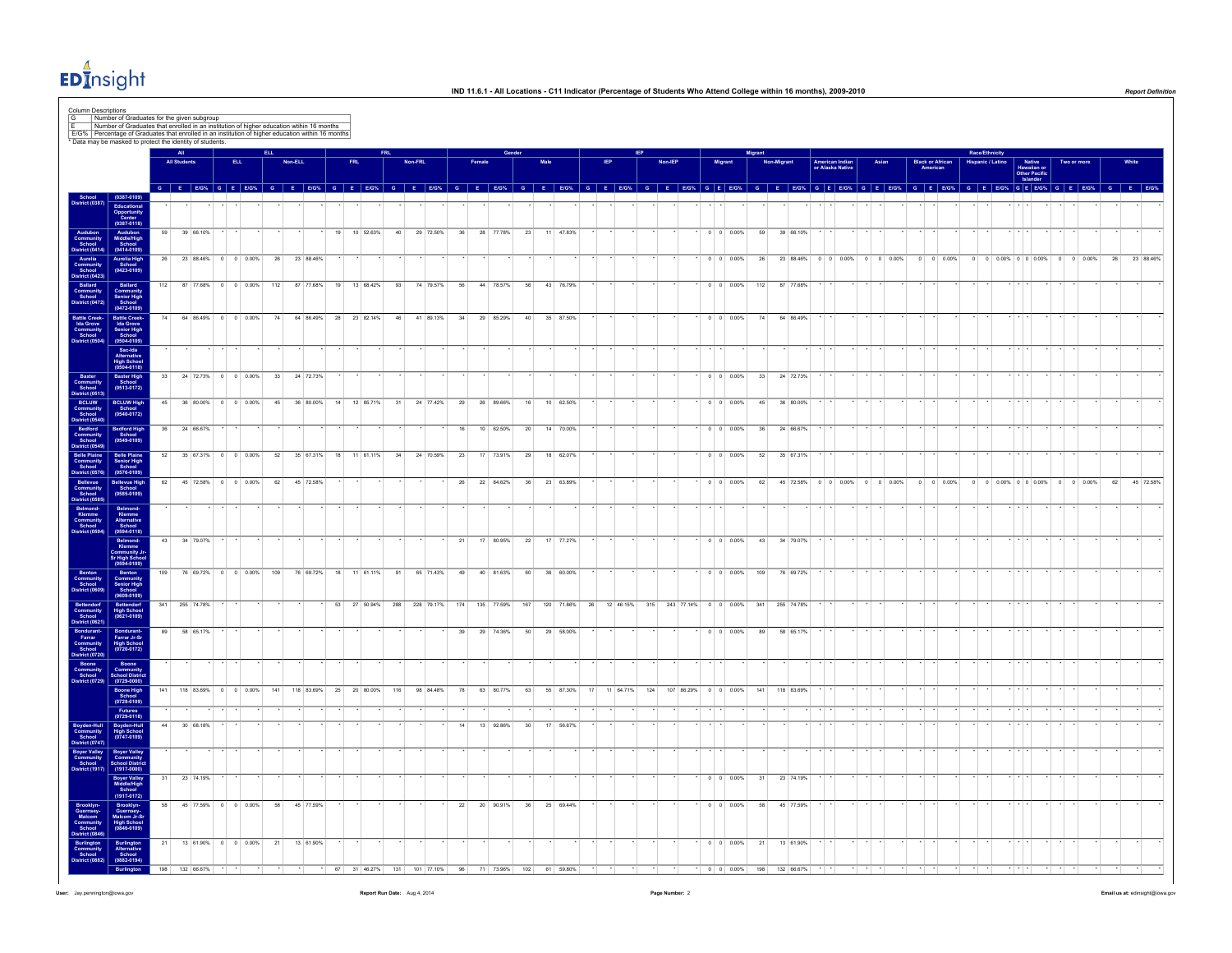

|  | <b>Report Definitio</b> |  |
|--|-------------------------|--|
|  |                         |  |

|                                                                                                                                                                                                                                                                      | * Data may be masked to protect the identity of students.                                        |                        | E/G% Percentage of Graduates that enrolled in an institution of higher education within 16 months<br>All                                                          |                |             |     |         |              |    |            |                                     |                                         |         |           |    |                |            |           |    |           |                                 |         |                     |                          |     |                                                                                                                |                                     |       |  |                         |                          |                 |                                        |                |  |
|----------------------------------------------------------------------------------------------------------------------------------------------------------------------------------------------------------------------------------------------------------------------|--------------------------------------------------------------------------------------------------|------------------------|-------------------------------------------------------------------------------------------------------------------------------------------------------------------|----------------|-------------|-----|---------|--------------|----|------------|-------------------------------------|-----------------------------------------|---------|-----------|----|----------------|------------|-----------|----|-----------|---------------------------------|---------|---------------------|--------------------------|-----|----------------------------------------------------------------------------------------------------------------|-------------------------------------|-------|--|-------------------------|--------------------------|-----------------|----------------------------------------|----------------|--|
|                                                                                                                                                                                                                                                                      |                                                                                                  |                        | <b>All Students</b>                                                                                                                                               |                | <b>ELL</b>  |     | Non-ELL |              |    | <b>FRL</b> |                                     |                                         | Non-FRL |           |    |                |            |           |    |           |                                 | Non-IFP |                     | <b>Migrant</b>           |     |                                                                                                                | American Indian<br>or Alaska Native | Asiar |  | <b>Black or African</b> | <b>Hispanic / Latino</b> | <b>Native</b>   | Two or more                            |                |  |
| <b>Burlington</b><br>Community<br>School                                                                                                                                                                                                                             | Community<br>High School<br>(0882-0109)                                                          |                        | G E EOSK G E EOSK G E EOSK G E EOSK G E EOSK G E EOSK G E EOSK G E EOSK G E EOSK G E EOSK G E EOSK G E EOSK G E EOSK G E EOSK G E EOSK G E EOSK G E EOSK G E EOSK |                |             |     |         |              |    |            |                                     |                                         |         |           |    |                |            |           |    |           |                                 |         |                     |                          |     |                                                                                                                |                                     |       |  |                         |                          |                 |                                        | $G$ $E$ $E/G'$ |  |
|                                                                                                                                                                                                                                                                      | CAL<br>Community<br>High School<br>(0916-0109)                                                   | 21                     | 11 52.38%                                                                                                                                                         |                |             |     |         |              |    |            |                                     |                                         |         |           |    |                |            |           |    |           |                                 |         |                     |                          |     |                                                                                                                |                                     |       |  |                         |                          |                 |                                        |                |  |
| School<br>District (0882)<br>CAL<br>Community<br>School<br>District (0918)<br>Wheatland<br>Community<br>School<br>District (0918)                                                                                                                                    | Calamus<br>Wheatland<br>Secondary<br>Attendance<br>Center<br>(0918-0109)                         | 32                     | 26 81.25% 0 0 0.00%                                                                                                                                               |                |             |     | 32      | 26 81.25%    |    |            |                                     |                                         |         |           | 14 | 12 85.71%      | 18         | 14 77.78% |    |           |                                 |         |                     | $0 \quad 0 \quad 0.00\%$ | 32  | 26 81.25% 0 0 0.00% 0 0 0.00%                                                                                  |                                     |       |  | $0 \t 0 \t 0.00\%$      |                          |                 | $0 \t 0 \t 0.00\%$ 0 0 0.00% 0 0 0.00% | 32 26 81.25%   |  |
|                                                                                                                                                                                                                                                                      | Camanche<br>High School<br>(0936-0109)                                                           | 59                     | 44 74.58%                                                                                                                                                         | $\overline{0}$ | $0 - 0.00%$ | 59  |         | 44 74.58%    | 16 |            | 10 62.50%                           | 43                                      |         | 34 79.07% | 33 | 23 69.70%      | 26         | 21 80.77% |    |           |                                 |         |                     | $0 \t 0 \t 0.00\%$       | 59  | 44 74.58%                                                                                                      |                                     |       |  |                         |                          |                 |                                        |                |  |
|                                                                                                                                                                                                                                                                      | Cardinal<br>Middle-Senior<br>High School<br>(0977-0109)                                          | 47                     | 29 61.70%                                                                                                                                                         |                |             |     |         |              | 23 |            | 10 43.48%                           | 24                                      |         | 19 79.17% | 23 | 12 52.17%      | 24         | 17 70.83% |    |           |                                 |         |                     | $0 \ 0 \ 0.00\%$         | 47  | 29 61.70%                                                                                                      |                                     |       |  |                         |                          |                 |                                        |                |  |
|                                                                                                                                                                                                                                                                      | Carlisle High<br>School<br>(0981-0109)                                                           | 96                     | 69 71.88%                                                                                                                                                         | $\circ$        | $0$ 0.00%   |     |         | 69 71.88%    | 27 |            | 17 62.96%                           | 69                                      |         | 52 75.36% | 57 | 42 73.68%      | 39         | 27 69.23% |    |           |                                 |         |                     | $0 \t 0 \t 0.00%$        | 96  | 69 71.88%                                                                                                      |                                     |       |  |                         |                          |                 |                                        |                |  |
| Community<br>Community<br>School<br>Cordination<br>Cardial<br>Community<br>School<br>Community<br>Community<br>Community<br>Community<br>School<br>Obstrict (0981)<br>Community<br>Community<br>Coder Falls<br>Ceder Falls<br>Ceder Falls<br>Ceder Falls<br>Communit | Carroll High<br>School<br>(0999-0109)                                                            | 121                    | 90 74.38% 0 0 0.00%                                                                                                                                               |                |             | 121 |         |              |    |            | 90 74.38% 33 21 63.64%              | 88                                      |         | 69 78.41% | 71 | 55 77.46%      | 50         | 35 70.00% | 20 | 12 60.00% | 101                             |         | 78 77.23% 0 0 0.00% |                          | 121 | 90 74.38%                                                                                                      |                                     |       |  |                         |                          |                 |                                        |                |  |
|                                                                                                                                                                                                                                                                      | Cedar Falls<br>Alternative<br>School<br>(1044-0172)<br>Cedar Falls<br>High School<br>(1044-0109) |                        | 325 235 72.31%                                                                                                                                                    |                |             |     |         |              |    |            |                                     |                                         |         |           |    |                |            |           |    |           |                                 |         |                     |                          |     | 54 29 53.70% 271 206 76.01% 157 118 75.16% 168 117 69.64% 43 20 46.51% 282 215 76.24% 0 0 0.00% 325 235 72.31% |                                     |       |  |                         |                          |                 |                                        |                |  |
| Cedar Rapids<br>Community<br>School<br>District (1053)                                                                                                                                                                                                               | Cedar Rapids<br>Community<br>School Distric<br>(1053-0000)                                       |                        |                                                                                                                                                                   |                |             |     |         |              |    |            |                                     |                                         |         |           |    |                |            |           |    |           |                                 |         |                     |                          |     |                                                                                                                |                                     |       |  |                         |                          |                 |                                        |                |  |
|                                                                                                                                                                                                                                                                      | George<br>Washington<br>High School<br>(1053-0118)                                               |                        | 302 242 80.13%                                                                                                                                                    |                |             |     |         |              | 81 |            |                                     | 50 61.73% 221 192 86.88% 180 145 80.56% |         |           |    |                |            |           |    |           |                                 |         |                     |                          |     | 122 97 79.51% 30 16 53.33% 272 226 83.09% 0 0 0.00% 302 242 80.13%                                             |                                     |       |  |                         |                          |                 |                                        |                |  |
|                                                                                                                                                                                                                                                                      | John F<br>Kennedy High<br>School<br>(1053-0114)                                                  |                        | 358 278 77.65%                                                                                                                                                    |                |             |     |         |              |    |            |                                     |                                         |         |           |    |                |            |           |    |           |                                 |         |                     |                          |     | 77 45 58.44% 281 233 82.92% 167 137 82.04% 191 141 73.82% 54 35 64.81% 304 243 79.93% 0 0 0.00% 358 278 77.65% |                                     |       |  |                         |                          |                 |                                        |                |  |
|                                                                                                                                                                                                                                                                      | Metro High<br>School<br>(1053-0127)                                                              | 30 <sup>°</sup><br>331 | 15 50.00%<br>247 74.62% 0 0 0.00% 331 247 74.62% 103 66 64.08% 228 181 79.39%                                                                                     |                |             |     |         |              |    |            |                                     |                                         |         |           |    | 180 145 80.56% |            |           |    |           | 151 102 67.55% 50 25 50.00% 281 |         |                     |                          |     | $*$ 0 0 0.00% 30 15 50.00%<br>222 79.00% 0 0 0.00% 331 247 74.62%                                              |                                     |       |  |                         |                          | $\cdot$ $\cdot$ |                                        |                |  |
|                                                                                                                                                                                                                                                                      | Thomas<br>Jefferson High<br>School<br>(1053-0109)                                                | 85                     | 63 74.12% 0 0 0.00%                                                                                                                                               |                |             |     | 85      | 63 74.12%    |    |            |                                     |                                         |         |           | 50 | 36 72.00%      | 35         | 27 77.14% |    |           |                                 |         |                     | $0 \t 0 \t 0.00%$        | 85  | 63 74.12%                                                                                                      |                                     |       |  |                         |                          |                 |                                        |                |  |
| Center Point-<br>Urbana<br>Community<br>School<br>District (1062)<br>Centerville<br>Community<br>School<br>District (1071)                                                                                                                                           | Center Point-<br>Urbana High<br>School<br>(1062-0172)                                            |                        |                                                                                                                                                                   |                |             |     |         |              |    |            |                                     |                                         |         |           |    |                |            |           |    |           |                                 |         |                     |                          |     |                                                                                                                |                                     |       |  |                         |                          |                 |                                        |                |  |
|                                                                                                                                                                                                                                                                      | Appanoose<br>County<br>Alternative<br>High School<br>(1071-0118)                                 | 116                    | 88 75.86% 0 0 0.00%                                                                                                                                               |                |             | 116 |         | 88 75.86%    |    |            | 52 34 65.38%                        | 64                                      |         | 54 84.38% | 59 | 47 79.66%      | 57         | 41 71.93% |    |           |                                 |         |                     | $0 \quad 0 \quad 0.00\%$ | 116 | 88 75.86%                                                                                                      |                                     |       |  |                         |                          |                 |                                        |                |  |
| Central City<br>Community<br>School<br>District (1089)                                                                                                                                                                                                               | Centerville<br>High School<br>(1071-0109)<br>Central City<br>High School<br>(1089-0109)          | 27                     | 18 66.67% 0 0 0.00%                                                                                                                                               |                |             | 27  |         | 18 66.67%    |    |            |                                     |                                         |         |           |    |                |            |           |    |           |                                 |         |                     | $0 \t 0 \t 0.00\%$       | 27  | 18 66.67%                                                                                                      |                                     |       |  |                         |                          |                 |                                        |                |  |
| Central<br>Clinton<br>Community<br>School<br>District (1082)                                                                                                                                                                                                         | Central<br>Alternative<br>Program<br>(1082-0118)                                                 |                        |                                                                                                                                                                   |                |             |     |         |              |    |            |                                     |                                         |         |           |    |                |            |           |    |           |                                 |         |                     |                          |     |                                                                                                                |                                     |       |  |                         |                          |                 |                                        |                |  |
|                                                                                                                                                                                                                                                                      | Central High<br>School<br>$(1082 - 0109)$                                                        | 116                    | 80 68.97% 0 0 0.00%                                                                                                                                               |                |             | 116 |         | 80 68.97%    | 31 |            | 14 45.16%                           | 85                                      |         | 66 77.65% | 52 | 37 71.15%      | 64         | 43 67.19% |    |           |                                 |         |                     | $0 \quad 0 \quad 0.00\%$ | 116 | 80 68.97%                                                                                                      |                                     |       |  |                         |                          |                 |                                        |                |  |
| Central<br>Community<br>School<br>District (1080)                                                                                                                                                                                                                    | Central<br>Community Jr<br>Sr High Schoo<br>(1080-0109)                                          | 53                     | 38 71.70%                                                                                                                                                         | $\overline{0}$ | 0 0.00%     | 53  |         | 38 71.70%    |    |            |                                     |                                         |         |           | 29 | 23 79.31%      | 24         | 15 62.50% |    |           |                                 |         |                     | $0 \quad 0 \quad 0.00\%$ | 53  | 38 71.70%                                                                                                      |                                     |       |  |                         |                          |                 |                                        |                |  |
|                                                                                                                                                                                                                                                                      | Central<br>Community<br>School Distric<br>(1080-0000)                                            |                        |                                                                                                                                                                   |                |             |     |         |              |    |            |                                     |                                         |         |           |    |                |            |           |    |           |                                 |         |                     |                          |     |                                                                                                                |                                     |       |  |                         |                          |                 |                                        |                |  |
| Central<br>Decatur<br>Community<br>School<br>Istrict (1093)                                                                                                                                                                                                          | Central<br>Decatur<br>Community<br>School Distric<br>(1093-0000)                                 | 63                     | 36 57.14% 0 0 0.00%                                                                                                                                               |                |             | 63  |         | 36 57.14%    | 30 |            | 13 43.33%                           | 33                                      |         | 23 69.70% | 32 | 22 68.75%      | 31         | 14 45.16% |    |           |                                 |         |                     | $0 \t 0 \t 0.00\%$       | 63  | 36 57.14%                                                                                                      |                                     |       |  |                         |                          |                 |                                        |                |  |
|                                                                                                                                                                                                                                                                      | Central<br>Decatur Jr-Sr<br>High School<br>(1093-0172)                                           | 93                     | 56 60.22% 0 0 0.00%                                                                                                                                               |                |             | 93  |         | 56 60.22% 21 |    |            | 11 52.38%                           | 72                                      |         | 45 62.50% | 50 | 38 76.00%      | 43         | 18 41.86% |    |           |                                 |         |                     | $0 \ 0 \ 0.00\%$         | 93  | 56 60.22%                                                                                                      |                                     |       |  |                         |                          |                 |                                        |                |  |
| Central Lee<br>Community<br>School<br>Jistrict (1079)<br>Central Lyon                                                                                                                                                                                                | Central Lee<br>High School<br>(1079-0109)<br><b>Central Lyon</b><br>Senior High                  |                        | 43 71.67% 0 0 0.00%                                                                                                                                               |                |             |     | 60      |              |    |            | 43 71.67% 16 11 68.75% 44 32 72.73% |                                         |         |           | 36 | 26 72.22%      | ${\bf 24}$ | 17 70.83% |    |           |                                 |         |                     | $0 \t 0 \t 0.00\%$       | 60  | 43 71.67%                                                                                                      |                                     |       |  |                         |                          |                 |                                        |                |  |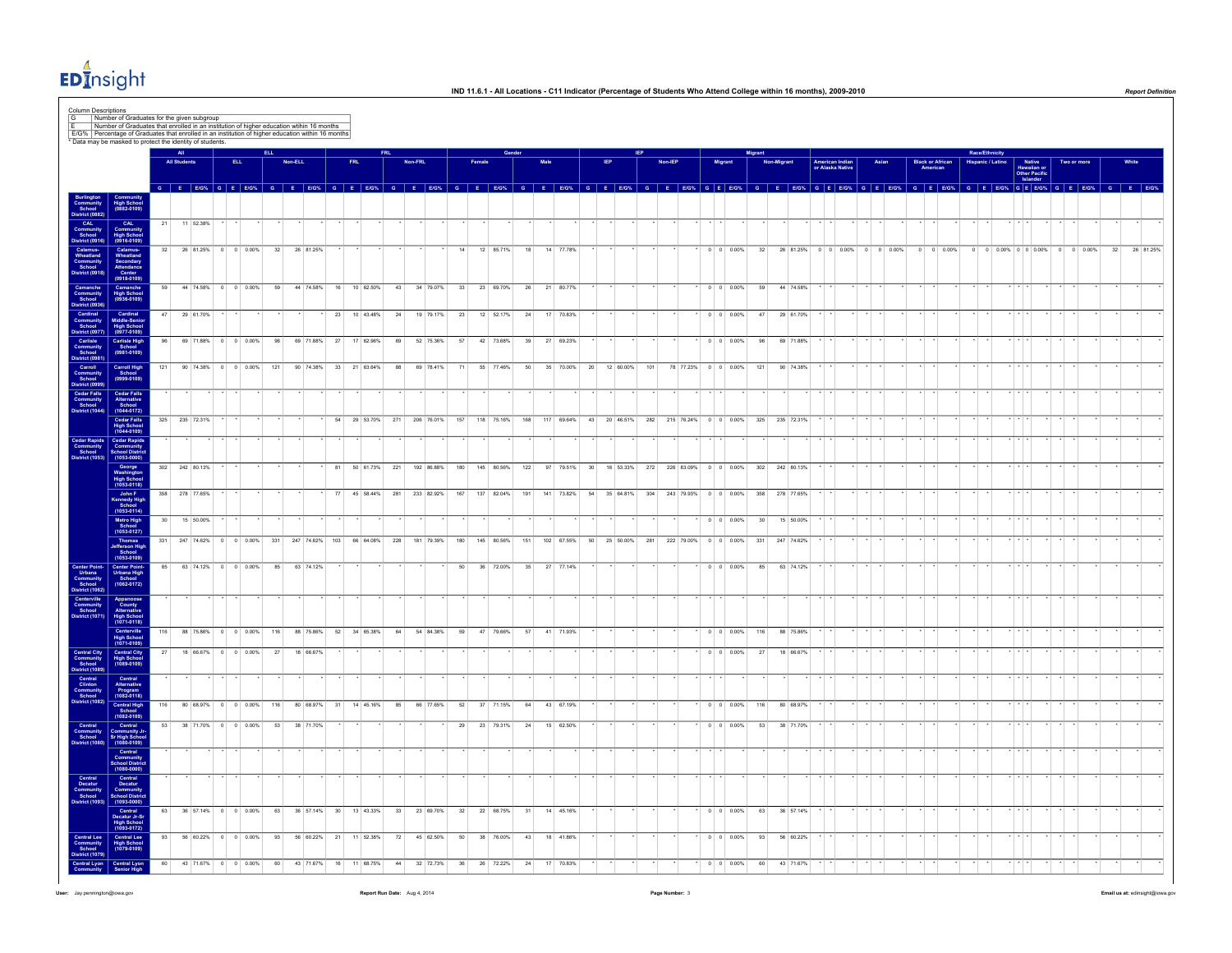

| Column Descriptions                                                                                                                                                                                                                                          | G Number of Graduates for the given subgroup<br>E Number of Graduates that enrolled in an institution of higher education wtihin 16 months<br>E/G% Percentage of Graduates that enrolled in an institution of higher education within 16 months<br>* Data may be masked to protect the identity of students. |                            |                     |                |             |                 |           |            |              |     |                   |            |     |                 |           |     |             |      |             |     |                 |                      |         |                          |          |            |                                     |  |                               |                         |                                     |                   |                                                                      |                                 |          |       |                          |
|--------------------------------------------------------------------------------------------------------------------------------------------------------------------------------------------------------------------------------------------------------------|--------------------------------------------------------------------------------------------------------------------------------------------------------------------------------------------------------------------------------------------------------------------------------------------------------------|----------------------------|---------------------|----------------|-------------|-----------------|-----------|------------|--------------|-----|-------------------|------------|-----|-----------------|-----------|-----|-------------|------|-------------|-----|-----------------|----------------------|---------|--------------------------|----------|------------|-------------------------------------|--|-------------------------------|-------------------------|-------------------------------------|-------------------|----------------------------------------------------------------------|---------------------------------|----------|-------|--------------------------|
|                                                                                                                                                                                                                                                              |                                                                                                                                                                                                                                                                                                              | All<br><b>All Students</b> |                     |                | ELL         | <b>ELL</b>      | Non-ELL   | <b>FRL</b> |              |     | Non-FRI           |            |     |                 |           |     |             |      |             |     | Non-JEE         |                      | Migrant |                          |          |            | American Indian<br>or Alaska Native |  | Asiar                         | <b>Black or African</b> | Race/Ethnicity<br>Hispanic / Latino |                   | <b>Native</b><br>awaiian<br>Hawaiian or<br>Other Pacific<br>Islander | Two or more                     |          | White |                          |
| School<br>District (1095)                                                                                                                                                                                                                                    | School<br>(1095-0109)                                                                                                                                                                                                                                                                                        | G E E/G%                   |                     | G E E/G%       |             | $G$ $E$ $E/G$ % |           |            | G E E/G%     |     | $C = \frac{1}{2}$ |            |     | $G$ $E$ $E/G$ % |           |     | $E = 1.502$ | اعاه | <b>FIGN</b> |     | $G$ $E$ $E/G$ % |                      |         | $G$ $E$ $E/G%$           | $\alpha$ |            |                                     |  | E E/G% G E E/G% G E E/G%      | $G$ $E$ $E/G$ %         |                                     | G E E/G% G E E/G% |                                                                      | G E E/G%                        | $\alpha$ |       | $E = 1$ E/G <sup>o</sup> |
|                                                                                                                                                                                                                                                              |                                                                                                                                                                                                                                                                                                              |                            |                     |                |             |                 |           |            |              |     |                   |            |     |                 |           |     |             |      |             |     |                 |                      |         |                          |          |            |                                     |  |                               |                         |                                     |                   |                                                                      |                                 |          |       |                          |
| Chariton<br>Community<br>School<br>District (1107)                                                                                                                                                                                                           | Chariton<br>Community<br>School Distric<br>(1107-0000)                                                                                                                                                                                                                                                       |                            |                     |                |             |                 |           |            |              |     |                   |            |     |                 |           |     |             |      |             |     |                 |                      |         |                          |          |            |                                     |  |                               |                         |                                     |                   |                                                                      |                                 |          |       |                          |
|                                                                                                                                                                                                                                                              | Chariton High<br>School<br>(1107-0109)                                                                                                                                                                                                                                                                       | 98                         | 52 53.06%           |                |             |                 |           | 45         | 17 37.78%    | 53  |                   | 35 66.04%  | 43  |                 | 28 65.12% | 55  | 24 43.64%   |      |             |     |                 |                      |         | $0 \t 0 \t 0.00%$        | 98       | 52 53.06%  |                                     |  |                               |                         |                                     |                   |                                                                      |                                 |          |       |                          |
| Charles City<br>Community<br>School<br>District (1116)                                                                                                                                                                                                       | Carrie Lane<br>High School<br>(1116-0172)                                                                                                                                                                                                                                                                    |                            |                     |                |             |                 |           |            |              |     |                   |            |     |                 |           |     |             |      |             |     |                 |                      |         |                          |          |            |                                     |  |                               |                         |                                     |                   |                                                                      |                                 |          |       |                          |
|                                                                                                                                                                                                                                                              | Charles City<br>High School<br>(1116-0109)                                                                                                                                                                                                                                                                   | 106                        | 88 83.02% 0 0 0.00% |                |             | 106             | 88 83.02% | 30         | 20 66.67%    | 76  |                   | 68 89.47%  | 48  |                 | 39 81.25% | 58  | 49 84.48%   |      |             |     |                 |                      |         | $0 \t 0 \t 0.00%$        | 106      | 88 83.02%  |                                     |  |                               |                         |                                     |                   |                                                                      |                                 |          |       |                          |
|                                                                                                                                                                                                                                                              | Charter Oak-<br>Ute High<br>School<br>(1134-0109)                                                                                                                                                                                                                                                            | 31                         | 23 74.19% 0 0 0.00% |                |             | 31              | 23 74.19% |            |              |     |                   |            | 15  |                 | 11 73.33% | 16  | 12 75.00%   |      |             |     |                 |                      |         | $0 \t 0 \t 0.00\%$       | 31       |            |                                     |  | 23 74.19% 0 0 0.00% 0 0 0.00% | $0 \t 0 \t 0.00\%$      |                                     |                   |                                                                      | $0$ 0 0.00% 0 0 0.00% 0 0 0.00% |          | 31    | 23 74.19%                |
| Charter Oak-<br>Ute<br>Community<br>School<br>District (1134)<br>Community<br>School<br>District (1152)                                                                                                                                                      |                                                                                                                                                                                                                                                                                                              |                            |                     |                |             |                 |           |            |              |     |                   |            |     |                 |           |     |             |      |             |     |                 |                      |         |                          |          |            |                                     |  |                               |                         |                                     |                   |                                                                      |                                 |          |       |                          |
|                                                                                                                                                                                                                                                              | Little Sioux<br>Success<br>Center<br>(1152-0118)                                                                                                                                                                                                                                                             |                            |                     |                |             |                 |           |            |              |     |                   |            |     |                 |           |     |             |      |             |     |                 |                      |         |                          |          |            |                                     |  |                               |                         |                                     |                   |                                                                      |                                 |          |       |                          |
|                                                                                                                                                                                                                                                              | Washington<br>High School<br>(1152-0109)                                                                                                                                                                                                                                                                     | 82                         | 56 68.29%           |                |             |                 |           | 28         | 15 53.57%    |     |                   | 41 75.93%  | 36  |                 | 26 72.22% |     | 30 65.22%   |      |             |     |                 |                      |         | $0 \t 0 \t 0.00%$        | 82       | 56 68.29%  |                                     |  |                               |                         |                                     |                   |                                                                      |                                 |          |       |                          |
|                                                                                                                                                                                                                                                              |                                                                                                                                                                                                                                                                                                              |                            |                     |                |             |                 |           |            |              |     |                   |            |     |                 |           |     |             |      |             |     |                 |                      |         |                          |          |            |                                     |  |                               |                         |                                     | $\cdot$ $\cdot$   |                                                                      |                                 |          |       |                          |
| Clarinda<br>Community<br>School<br>District (1197)                                                                                                                                                                                                           | Alternative<br>High School<br>(1197-0118)                                                                                                                                                                                                                                                                    | 91                         | 62 68.13% 0 0 0.00% |                |             | 91              | 62 68.13% | 29         | 15 51.72%    | 62  |                   | 47 75.81%  | 43  |                 | 35 81.40% | 48  | 27 56.25%   |      |             |     |                 |                      |         | $0 \quad 0 \quad 0.00\%$ | 91       | 62 68.13%  |                                     |  |                               |                         |                                     |                   |                                                                      |                                 |          |       |                          |
|                                                                                                                                                                                                                                                              | Clarinda High<br>School<br>(1197-0109)                                                                                                                                                                                                                                                                       | 59                         | 38 64.41%           |                |             |                 |           |            | 23 11 47.83% |     |                   | 27 75.00%  | 32  |                 | 24 75.00% | 27  | 14 51.85%   |      |             |     |                 |                      |         | $0 \quad 0 \quad 0.00\%$ | 59       | 38 64.41%  |                                     |  |                               |                         |                                     |                   |                                                                      |                                 |          |       |                          |
|                                                                                                                                                                                                                                                              | Clarion-<br>Goldfield Hig<br>School<br>(1206-0109)                                                                                                                                                                                                                                                           |                            |                     |                |             |                 |           |            |              | 36  |                   |            |     |                 |           |     |             |      |             |     |                 |                      |         |                          |          |            |                                     |  |                               |                         |                                     |                   |                                                                      |                                 |          |       |                          |
| Clarion-<br>Goldfield<br>Community<br>School<br>District (1206)<br>Clarke<br>Community<br>School<br>District (1211)                                                                                                                                          |                                                                                                                                                                                                                                                                                                              | 86                         | 51 59.30%           |                |             |                 |           | 32         | 11 34.38%    | 54  |                   | 40 74.07%  | 45  |                 | 31 68.89% | 41  | 20 48.78%   |      |             |     |                 |                      |         |                          |          |            |                                     |  |                               |                         |                                     |                   |                                                                      |                                 |          |       |                          |
|                                                                                                                                                                                                                                                              | Clarke<br>Community<br>High School<br>(1211-0109)                                                                                                                                                                                                                                                            |                            |                     |                |             |                 |           |            |              |     |                   |            |     |                 |           |     |             |      |             |     |                 |                      |         |                          |          |            |                                     |  |                               |                         |                                     |                   |                                                                      |                                 |          |       |                          |
|                                                                                                                                                                                                                                                              | Clarke<br>Community<br>School Distric<br>(1211-0000)                                                                                                                                                                                                                                                         |                            |                     |                |             |                 |           |            |              |     |                   |            |     |                 |           |     |             |      |             |     |                 |                      |         |                          |          |            |                                     |  |                               |                         |                                     |                   |                                                                      |                                 |          |       |                          |
|                                                                                                                                                                                                                                                              | Clarke<br>Learning<br>Center<br>(1211-0118)                                                                                                                                                                                                                                                                  |                            |                     |                |             |                 |           |            |              |     |                   |            |     |                 |           |     |             |      |             |     |                 |                      |         |                          |          |            |                                     |  |                               |                         |                                     |                   |                                                                      |                                 |          |       |                          |
| Clarksville<br>Community<br>School<br>District (1215)                                                                                                                                                                                                        | Clarksville<br>Community<br>School Distric<br>(1215-0000)                                                                                                                                                                                                                                                    |                            |                     |                |             |                 |           |            |              |     |                   |            |     |                 |           |     |             |      |             |     |                 |                      |         |                          |          |            |                                     |  |                               |                         |                                     |                   |                                                                      |                                 |          |       |                          |
|                                                                                                                                                                                                                                                              | Clarksville<br>High School<br>(1215-0172)                                                                                                                                                                                                                                                                    |                            |                     |                |             |                 |           |            |              |     |                   |            |     |                 |           |     |             |      |             |     |                 |                      |         |                          |          |            |                                     |  |                               |                         |                                     |                   |                                                                      |                                 |          |       |                          |
|                                                                                                                                                                                                                                                              | Clay Central<br>Everly High<br>School                                                                                                                                                                                                                                                                        | 36                         | 35 97.22%           | $\overline{0}$ | $0 \ 0.00%$ | 36              | 35 97.22% |            |              |     |                   |            | 24  |                 | 23 95.83% | 12  | 12 100.00%  |      |             |     |                 |                      |         | $0 \t 0 \t 0.00%$        | 36       | 35 97.22%  |                                     |  |                               |                         |                                     |                   |                                                                      |                                 |          |       |                          |
|                                                                                                                                                                                                                                                              | (1218-0172)                                                                                                                                                                                                                                                                                                  |                            |                     |                |             |                 |           |            |              |     |                   |            |     |                 |           |     |             |      |             |     |                 |                      |         |                          |          |            |                                     |  |                               |                         |                                     |                   |                                                                      |                                 |          |       |                          |
| Clay Central<br>Everty<br>Community<br>School<br>District (1218)<br>District (1218)<br>Clayton Ridge<br>Community<br>School<br>Clare Creek<br>Clare Community<br>Clare Life School<br>District (1221)<br>Clare Lake<br>Clare Life School<br>Clare Life Schoo | Clayton Ridge<br>High School<br>(2763-0172)                                                                                                                                                                                                                                                                  | 62                         | 47 75.81%           |                |             |                 |           | 20         | 15 75.00%    | 42  |                   | 32 76.19%  | 33  |                 | 26 78.79% | 29  | 21 72.41%   |      |             |     |                 |                      |         | $0 \quad 0 \quad 0.00\%$ | 62       | 47 75.81%  |                                     |  |                               |                         |                                     |                   |                                                                      |                                 |          |       |                          |
|                                                                                                                                                                                                                                                              | Clear Creek<br>Amana High<br>School<br>(1221-0109)                                                                                                                                                                                                                                                           | 94                         | 75 79.79% 0 0 0.00% |                |             | 94              | 75 79.79% | 17         | 12 70.59%    | 77  |                   | 63 81.82%  | 43  |                 | 33 76.74% | 51  | 42 82.35%   |      |             |     |                 |                      |         | $0 \quad 0 \quad 0.00\%$ | 94       | 75 79.79%  |                                     |  |                               |                         |                                     |                   |                                                                      |                                 |          |       |                          |
|                                                                                                                                                                                                                                                              |                                                                                                                                                                                                                                                                                                              |                            |                     |                |             |                 |           |            |              |     |                   |            |     |                 |           |     |             |      |             |     |                 |                      |         |                          |          |            |                                     |  |                               |                         |                                     |                   |                                                                      |                                 |          |       |                          |
|                                                                                                                                                                                                                                                              | Clear Lake<br>Community<br>School Distric<br>(1233-0000)                                                                                                                                                                                                                                                     |                            |                     |                |             |                 |           |            |              |     |                   |            |     |                 |           |     |             |      |             |     |                 |                      |         |                          |          |            |                                     |  |                               |                         |                                     |                   |                                                                      |                                 |          |       |                          |
|                                                                                                                                                                                                                                                              | Clear Lake<br>High School<br>(1233-0109)                                                                                                                                                                                                                                                                     | 92                         | 73 79.35% 0 0 0.00% |                |             | 92              | 73 79.35% | 21         | 16 76.19%    | 71  |                   | 57 80.28%  | 49  |                 | 41 83.67% | 43  | 32 74.42%   |      |             |     |                 |                      |         | $0 \quad 0 \quad 0.00\%$ | 92       | 73 79.35%  |                                     |  |                               |                         |                                     |                   |                                                                      |                                 |          |       |                          |
| Clearfield<br>Community<br>School<br>District (1224                                                                                                                                                                                                          | Clearfield<br>Community<br>School Distric<br>(1224-0000)                                                                                                                                                                                                                                                     |                            |                     |                |             |                 |           |            |              |     |                   |            |     |                 |           |     |             |      |             |     |                 |                      |         |                          |          |            |                                     |  |                               |                         |                                     |                   |                                                                      |                                 |          |       |                          |
|                                                                                                                                                                                                                                                              | Clinton High<br>School<br>(1278-0109)                                                                                                                                                                                                                                                                        | 253                        | 169 66.80%          |                |             |                 |           | on         | 44 48 89%    | 163 |                   | 125 76.69% | 123 |                 | 90 73.17% | 130 | 79 60.77%   | 37   | 13 35.14%   | 216 |                 | 156 72.22% 0 0 0.00% |         |                          | 253      | 169 66 80% |                                     |  |                               |                         |                                     |                   |                                                                      |                                 |          |       |                          |
| Clinton<br>Community<br>School<br>District (1278)                                                                                                                                                                                                            |                                                                                                                                                                                                                                                                                                              |                            |                     |                |             |                 |           |            |              |     |                   |            |     |                 |           |     |             |      |             |     |                 |                      |         |                          |          |            |                                     |  |                               |                         |                                     |                   |                                                                      |                                 |          |       |                          |
|                                                                                                                                                                                                                                                              | Lincoln High<br>School<br>(1278-0118)                                                                                                                                                                                                                                                                        | 60                         | 38 63.33% 0 0 0.00% |                |             | 60              | 38 63.33% |            |              |     |                   |            | 32  |                 | 21 65.63% | 28  | 17 60.71%   |      |             |     |                 |                      |         | $0 \quad 0 \quad 0.00\%$ | 60       | 38 63.33%  |                                     |  |                               |                         |                                     |                   |                                                                      |                                 |          |       |                          |
| Colfax-Mingo<br>Community<br>School<br>District (1332)                                                                                                                                                                                                       | Colfax-Mingo<br>High School<br>(1332-0109)                                                                                                                                                                                                                                                                   |                            |                     |                |             |                 |           |            |              |     |                   |            |     |                 |           |     |             |      |             |     |                 |                      |         |                          |          |            |                                     |  |                               |                         |                                     |                   |                                                                      |                                 |          |       |                          |
| College<br>Community<br>School<br>District (1337)                                                                                                                                                                                                            | College<br>Community<br>School Distric<br>(1337-0000)                                                                                                                                                                                                                                                        |                            |                     |                |             |                 |           |            |              |     |                   |            |     |                 |           |     |             |      |             |     |                 |                      |         |                          |          |            |                                     |  |                               |                         |                                     |                   |                                                                      |                                 |          |       |                          |
|                                                                                                                                                                                                                                                              | Prairie Edge<br>(1337-0951)                                                                                                                                                                                                                                                                                  |                            |                     |                |             |                 |           |            |              |     |                   |            |     |                 |           |     |             |      |             |     |                 |                      |         |                          |          |            |                                     |  |                               |                         |                                     |                   |                                                                      |                                 |          |       |                          |
|                                                                                                                                                                                                                                                              | Prairie High<br>School<br>(1337-0109)                                                                                                                                                                                                                                                                        | 228                        | 176 77.19%          |                |             |                 |           | 42         | 29 69.05%    | 186 |                   | 147 79.03% | 110 |                 | 91 82.73% | 118 | 85 72.03%   |      |             |     |                 |                      |         | $0 \t 0 \t 0.00\%$       | 228      | 176 77.19% |                                     |  |                               |                         |                                     |                   |                                                                      |                                 |          |       |                          |
|                                                                                                                                                                                                                                                              | Collin                                                                                                                                                                                                                                                                                                       |                            | 21 75.00%           |                | 0.00%       |                 | 21 75.00% |            |              |     |                   |            |     |                 |           |     |             |      |             |     |                 |                      |         |                          |          |            |                                     |  |                               |                         |                                     |                   |                                                                      |                                 |          |       |                          |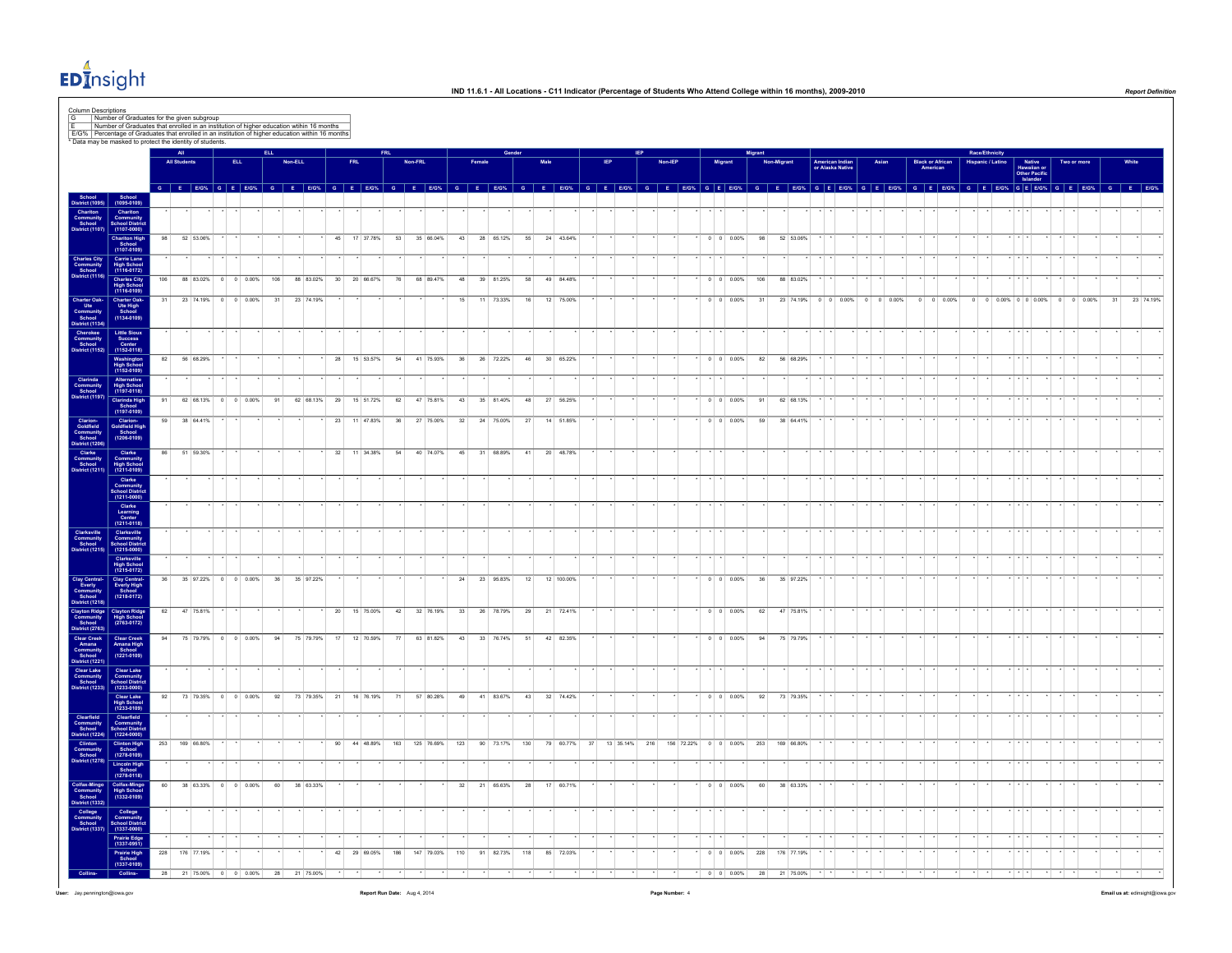

|                                                                                                                                                                                                                                                                                                    | * Data may be masked to protect the identity of students. |                             |            |     |            |           |                        |            |                  |         |            |     |            |           |       |                                       |         |              |    |                |         |                     |                         |              |            |                                     |                               |       |                         |             |                                                                                                                                                                   |                         |                                      |             |               |           |
|----------------------------------------------------------------------------------------------------------------------------------------------------------------------------------------------------------------------------------------------------------------------------------------------------|-----------------------------------------------------------|-----------------------------|------------|-----|------------|-----------|------------------------|------------|------------------|---------|------------|-----|------------|-----------|-------|---------------------------------------|---------|--------------|----|----------------|---------|---------------------|-------------------------|--------------|------------|-------------------------------------|-------------------------------|-------|-------------------------|-------------|-------------------------------------------------------------------------------------------------------------------------------------------------------------------|-------------------------|--------------------------------------|-------------|---------------|-----------|
|                                                                                                                                                                                                                                                                                                    | <b>All Students</b>                                       |                             | <b>ELL</b> |     | Non-ELL    |           |                        | <b>FRL</b> |                  |         | Non-FRL    |     |            |           |       |                                       |         |              |    | <b>Jon-IFF</b> | Migrant |                     |                         |              |            | American Indian<br>or Alaska Native |                               | Asiar | <b>Black or African</b> |             | <b>Hispanic / Latino</b>                                                                                                                                          |                         | Native<br>Hawaiian c<br>Other Pacifi | Two or more |               | White     |
|                                                                                                                                                                                                                                                                                                    |                                                           |                             |            |     |            |           |                        |            |                  |         |            |     |            |           |       |                                       |         |              |    |                |         |                     |                         |              |            |                                     |                               |       |                         |             | G E EOSK G E EOSK G E EOSK G E EOSK G E EOSK G E EOSK G E EOSK G E EOSK G E EOSK G E EOSK G E EOSK G E EOSK G E EOSK G E EOSK G E EOSK G E EOSK G E EOSK G E EOSK |                         |                                      |             | $G$ $F$ $F/G$ |           |
| Maxwell<br>Middle/High<br>School<br>(1350-0109)                                                                                                                                                                                                                                                    |                                                           |                             |            |     |            |           |                        |            |                  |         |            |     |            |           |       |                                       |         |              |    |                |         |                     |                         |              |            |                                     |                               |       |                         |             |                                                                                                                                                                   |                         |                                      |             |               |           |
| Colo-Nesco<br>Senior High<br>School<br>(1359-0172)<br>Community<br>School<br>District (1359)                                                                                                                                                                                                       | 38                                                        | 25 65.79% 0 0 0.00%         |            | 38  |            | 25 65.79% |                        |            |                  |         |            | 23  | 14 60.87%  |           | 15    | 11 73.33%                             |         |              |    |                |         | $0 \t 0 \t 0.00\%$  | 38                      |              | 25 65.79%  |                                     |                               |       |                         |             |                                                                                                                                                                   |                         |                                      |             |               |           |
|                                                                                                                                                                                                                                                                                                    | 52                                                        | 35 67.31%                   |            |     |            |           | 36                     | 21 58.33%  |                  | 16      | 14 87.50%  | 28  |            | 20 71.43% | 24    | 15 62.50%                             |         |              |    |                |         |                     |                         |              |            |                                     | $0$ 0 0.00% 0 0 0.00%         |       |                         |             | 0 0 0.00% 27 14 51.85% 0 0 0.00% 0 0 0.00%                                                                                                                        |                         |                                      |             | 25            | 21 84.00% |
| Columbus<br>Community<br>School<br>District (1368)<br>Columbus<br>Community<br>High School<br>(1368-0109)                                                                                                                                                                                          | 27                                                        | 22 81.48%                   |            |     |            |           |                        |            |                  |         |            |     |            |           |       |                                       |         |              |    |                |         | $0 \t 0 \t 0.00%$   | 27                      |              | 22 81.48%  |                                     |                               |       |                         |             |                                                                                                                                                                   |                         |                                      |             |               |           |
| District (1368)<br>Coon Rapids<br>Community<br>Sayard<br>Community<br>School<br>Community<br>School<br>Community<br>Community<br>Constant (1431)<br>Community<br>Community<br>Constant (1431)<br>Community<br>Constant (1443)<br>Coon Rapids<br>Bayard 4-12<br>Attendance<br>Center<br>(1413-0172) |                                                           |                             |            |     |            |           |                        |            |                  |         |            |     |            |           |       |                                       |         |              |    |                |         |                     |                         |              |            |                                     |                               |       |                         |             |                                                                                                                                                                   |                         |                                      |             |               |           |
| Corning High<br>School<br>(1431-0109)                                                                                                                                                                                                                                                              | 42                                                        | 25 59.52% 0 0 0.00%         |            | 42  | 25 59.52%  |           |                        |            |                  |         |            | 22  | 15 68.18%  |           | 20    | 10 50.00%                             |         |              |    |                |         | $0 \t 0 \t 0.00\%$  |                         | 42 25 59.52% |            |                                     |                               |       |                         |             |                                                                                                                                                                   |                         |                                      |             |               |           |
|                                                                                                                                                                                                                                                                                                    |                                                           |                             |            |     |            |           |                        |            |                  |         |            |     |            |           |       |                                       |         |              |    |                |         |                     |                         |              |            |                                     |                               |       |                         |             |                                                                                                                                                                   |                         |                                      |             |               |           |
| Corwith-<br>Wesley<br>Community<br>School Distric<br>(1449-0000)                                                                                                                                                                                                                                   |                                                           |                             |            |     |            |           |                        |            |                  |         |            |     |            |           |       |                                       |         |              |    |                |         |                     |                         |              |            |                                     |                               |       |                         |             |                                                                                                                                                                   |                         |                                      |             |               |           |
|                                                                                                                                                                                                                                                                                                    | 16                                                        | 11 68.75% 0 0 0.00%         |            | 16  |            | 11 68.75% |                        |            |                  |         |            |     |            |           |       |                                       |         |              |    |                |         | $0 \t 0 \t 0.00\%$  | 16                      |              |            |                                     | 11 68.75% 0 0 0.00% 0 0 0.00% |       |                         | $0$ 0 0.00% | $0 \qquad 0 \qquad 0.00\% \quad 0 \qquad 0 \qquad 0.00\% \qquad 0 \qquad 0 \qquad 0.00\%$                                                                         |                         |                                      |             | 16            | 11 68.75% |
| Corwith-<br>Wesley<br>Junior/Senior<br>High School<br>(1449-0109)                                                                                                                                                                                                                                  |                                                           |                             |            |     |            |           |                        |            |                  |         |            |     |            |           |       |                                       |         |              |    |                |         |                     |                         |              |            |                                     |                               |       |                         |             |                                                                                                                                                                   |                         |                                      |             |               |           |
| Abraham<br>Lincoln High<br>School<br>(1476-0118)                                                                                                                                                                                                                                                   | 284                                                       | 184 64.79%                  |            |     |            |           | 111                    | 54 48.65%  |                  | 173     | 130 75.14% | 158 | 110 69.62% |           | 126   | 74 58.73%                             |         |              |    |                |         |                     |                         |              |            |                                     |                               |       |                         |             |                                                                                                                                                                   |                         |                                      |             |               |           |
| Council Bluffs<br>Community<br>School District<br>(1476-0000)                                                                                                                                                                                                                                      |                                                           |                             |            |     |            |           |                        |            |                  |         |            |     |            |           |       |                                       |         |              |    |                |         |                     |                         |              |            |                                     |                               |       |                         |             |                                                                                                                                                                   |                         |                                      |             |               |           |
|                                                                                                                                                                                                                                                                                                    |                                                           | 252 139 55.16%              |            |     |            |           | 154                    | 77 50.00%  |                  | 98      | 62 63.27%  | 133 |            | 84 63.16% | 119   | 55 46.22% 40 10 25.00% 212 129 60.85% |         |              |    |                |         |                     |                         |              |            |                                     |                               |       |                         |             |                                                                                                                                                                   |                         |                                      |             |               |           |
| Thomas<br>Jefferson High<br>School<br>(1476-0109)                                                                                                                                                                                                                                                  |                                                           |                             |            |     |            |           |                        |            |                  |         |            |     |            |           |       |                                       |         |              |    |                |         |                     |                         |              |            |                                     |                               |       |                         |             |                                                                                                                                                                   |                         |                                      |             |               |           |
| Creston High<br>School<br>(1503-0109)                                                                                                                                                                                                                                                              | 106                                                       | 79 74.53%                   |            |     |            |           | 31                     | 20 64.52%  |                  | 75      | 59 78.67%  | 54  | 44 81.48%  |           | 52    | 35 67.31%                             |         |              |    |                |         |                     |                         |              |            |                                     |                               |       |                         |             |                                                                                                                                                                   |                         |                                      |             |               |           |
| High Lakes<br>Cntry<br>Academy High<br>School<br>(1503-0118)                                                                                                                                                                                                                                       |                                                           |                             |            |     |            |           |                        |            |                  |         |            |     |            |           |       |                                       |         |              |    |                |         |                     |                         |              |            |                                     |                               |       |                         |             |                                                                                                                                                                   |                         |                                      |             |               |           |
|                                                                                                                                                                                                                                                                                                    |                                                           | 119 91 76.47%               |            |     |            |           |                        |            |                  |         |            | 59  |            | 48 81.36% |       | 60 43 71.67%                          |         |              |    |                |         |                     | 0 0 0.00% 119 91 76.47% |              |            |                                     |                               |       |                         |             |                                                                                                                                                                   |                         |                                      |             |               |           |
| Dallas Center-<br>Grimes<br>Community<br>High School<br>(1576-0109)<br>allas Center-<br>Grimes<br>Community<br>School<br>District (1576)<br>Danville<br>Community<br>School<br>Oistrict (1602)                                                                                                     |                                                           |                             |            |     |            |           |                        |            |                  |         |            |     |            |           |       |                                       |         |              |    |                |         |                     |                         |              |            |                                     |                               |       |                         |             |                                                                                                                                                                   |                         |                                      |             |               |           |
| Danville<br>Junior-Senior<br>High School<br>(1602-0172)                                                                                                                                                                                                                                            | 44                                                        | 33 75.00% 0 0 0.00%         |            | 44  |            | 33 75.00% |                        |            |                  |         |            | 21  |            | 16 76.19% | 23    | 17 73.91%                             | $\circ$ | $0 - 0.00\%$ | 44 |                |         | 33 75.00% 0 0 0.00% | 44                      |              | 33 75.00%  |                                     |                               |       |                         |             |                                                                                                                                                                   | $\cdot$ $\cdot$ $\cdot$ |                                      |             |               |           |
|                                                                                                                                                                                                                                                                                                    | 275                                                       | 177 64.36%                  |            |     |            |           | 99                     | 49 49.49%  |                  | 176     | 128 72.73% | 143 | 93 65.03%  |           | $132$ | 84 63.64%                             |         |              |    |                |         | $0 \t 0 \t 0.00\%$  | 275                     |              | 177 64.36% |                                     |                               |       |                         |             |                                                                                                                                                                   |                         |                                      |             |               |           |
| Central High<br>School<br>(1611-0109)<br>Davenport<br>Community<br>School<br>District (1611)                                                                                                                                                                                                       |                                                           |                             |            |     |            |           |                        |            |                  |         |            |     |            |           |       |                                       |         |              |    |                |         |                     |                         |              |            |                                     |                               |       |                         |             |                                                                                                                                                                   |                         |                                      |             |               |           |
| Davenport<br>Community<br>School Distric<br>(1611-0000)                                                                                                                                                                                                                                            |                                                           |                             |            |     |            |           |                        |            |                  |         |            |     |            |           |       |                                       |         |              |    |                |         |                     |                         |              |            |                                     |                               |       |                         |             |                                                                                                                                                                   |                         |                                      |             |               |           |
| Kimberly<br>Center for<br>Alternative<br>Education<br>(1611-0127)                                                                                                                                                                                                                                  |                                                           |                             |            |     |            |           |                        |            |                  |         |            |     |            |           |       |                                       |         |              |    |                |         |                     |                         |              |            |                                     |                               |       |                         |             |                                                                                                                                                                   |                         |                                      |             |               |           |
| North High<br>School<br>(1611-0116)                                                                                                                                                                                                                                                                | 194                                                       | 120 61.86% 0 0 0.00%        |            | 194 | 120 61.86% |           |                        |            | 75 38 50.67% 119 |         | 82 68.91%  | 101 | 66 65.35%  |           | 93    | 54 58.06%                             |         |              |    |                |         | $0 \t 0 \t 0.00\%$  | 194                     |              | 120 61.86% |                                     |                               |       |                         |             |                                                                                                                                                                   |                         |                                      |             |               |           |
| West High<br>School<br>(1611-0118)                                                                                                                                                                                                                                                                 | 376                                                       | 209 55.59%                  |            |     |            |           | 170                    |            | 77 45.29%        | $206\,$ | 132 64.08% | 193 | 122 63.21% |           | 183   | 87 47.54%                             |         |              |    |                |         | $0 \t 0 \t 0.00\%$  | 376                     |              | 209 55.59% |                                     |                               |       |                         |             |                                                                                                                                                                   |                         |                                      |             |               |           |
|                                                                                                                                                                                                                                                                                                    | 82                                                        | 58 70.73% 0 0 0.00%         |            | 82  |            | 58 70.73% | 29                     |            | 19 65.52%        | 53      | 39 73.58%  | 37  | 27 72.97%  |           | 45    | 31 68.89%                             |         |              |    |                |         | $0 \t 0 \t 0.00\%$  | 82                      |              | 58 70.73%  |                                     |                               |       |                         |             |                                                                                                                                                                   |                         |                                      |             |               |           |
| Davis County<br>Community<br>High School<br>(1619-0109)<br>Davis County<br>Community<br>School<br>District (1619)                                                                                                                                                                                  |                                                           |                             |            |     |            |           |                        |            |                  |         |            |     |            |           |       |                                       |         |              |    |                |         |                     |                         |              |            |                                     |                               |       |                         |             |                                                                                                                                                                   |                         |                                      |             |               |           |
| Flex Ed High<br>School<br>(1619-0172)                                                                                                                                                                                                                                                              |                                                           |                             |            |     |            |           |                        |            |                  |         |            |     |            |           |       |                                       |         |              |    |                |         |                     |                         |              |            |                                     |                               |       |                         |             |                                                                                                                                                                   |                         |                                      |             |               |           |
| Decorah<br>Community<br>School Distric<br>(1638-0000)<br>Decorah<br>Community<br>School<br>District (1638)                                                                                                                                                                                         |                                                           |                             |            |     |            |           |                        |            |                  |         |            |     |            |           |       |                                       |         |              |    |                |         |                     |                         |              |            |                                     |                               |       |                         |             |                                                                                                                                                                   |                         |                                      |             |               |           |
| Decorah High<br>School<br>(1638-0109)                                                                                                                                                                                                                                                              | 130                                                       | 108 83.08% 0 0 0.00%        |            | 130 |            |           | 108 83.08% 24          |            | 17 70.83%        | 106     | 91 85.85%  | 68  | 58 85.29%  |           | 62    | 50 80.65%                             |         |              |    |                |         | $0 \t 0 \t 0.00%$   | 130                     |              | 108 83.08% |                                     |                               |       |                         |             |                                                                                                                                                                   |                         |                                      |             |               |           |
| Delwood<br>Community<br>School Distric<br>(1675-0000)                                                                                                                                                                                                                                              |                                                           |                             |            |     |            |           |                        |            |                  |         |            |     |            |           |       |                                       |         |              |    |                |         |                     |                         |              |            |                                     |                               |       |                         |             |                                                                                                                                                                   |                         |                                      |             |               |           |
|                                                                                                                                                                                                                                                                                                    |                                                           |                             |            |     |            |           |                        |            |                  |         |            |     |            |           |       |                                       |         |              |    |                |         |                     |                         |              |            |                                     |                               |       |                         |             |                                                                                                                                                                   |                         |                                      |             |               |           |
| Denison<br>Alternative<br>High School<br>(1701-0118)<br>Denison<br>Community<br>School<br>District (1701)                                                                                                                                                                                          |                                                           |                             |            |     |            |           |                        |            |                  |         |            |     |            |           |       |                                       |         |              |    |                |         |                     |                         |              |            |                                     |                               |       |                         |             |                                                                                                                                                                   |                         |                                      |             |               |           |
| Denison High<br>School<br>(1701-0109)                                                                                                                                                                                                                                                              | 149                                                       | 101 67.79% 31 13 41.94% 118 |            |     |            |           | 88 74.58% 75 38 50.67% |            |                  | 74      | 63 85.14%  | 76  |            | 45 59.21% | 73    | 56 76.71%                             |         |              |    |                |         |                     |                         |              |            |                                     |                               |       |                         |             |                                                                                                                                                                   |                         |                                      |             |               |           |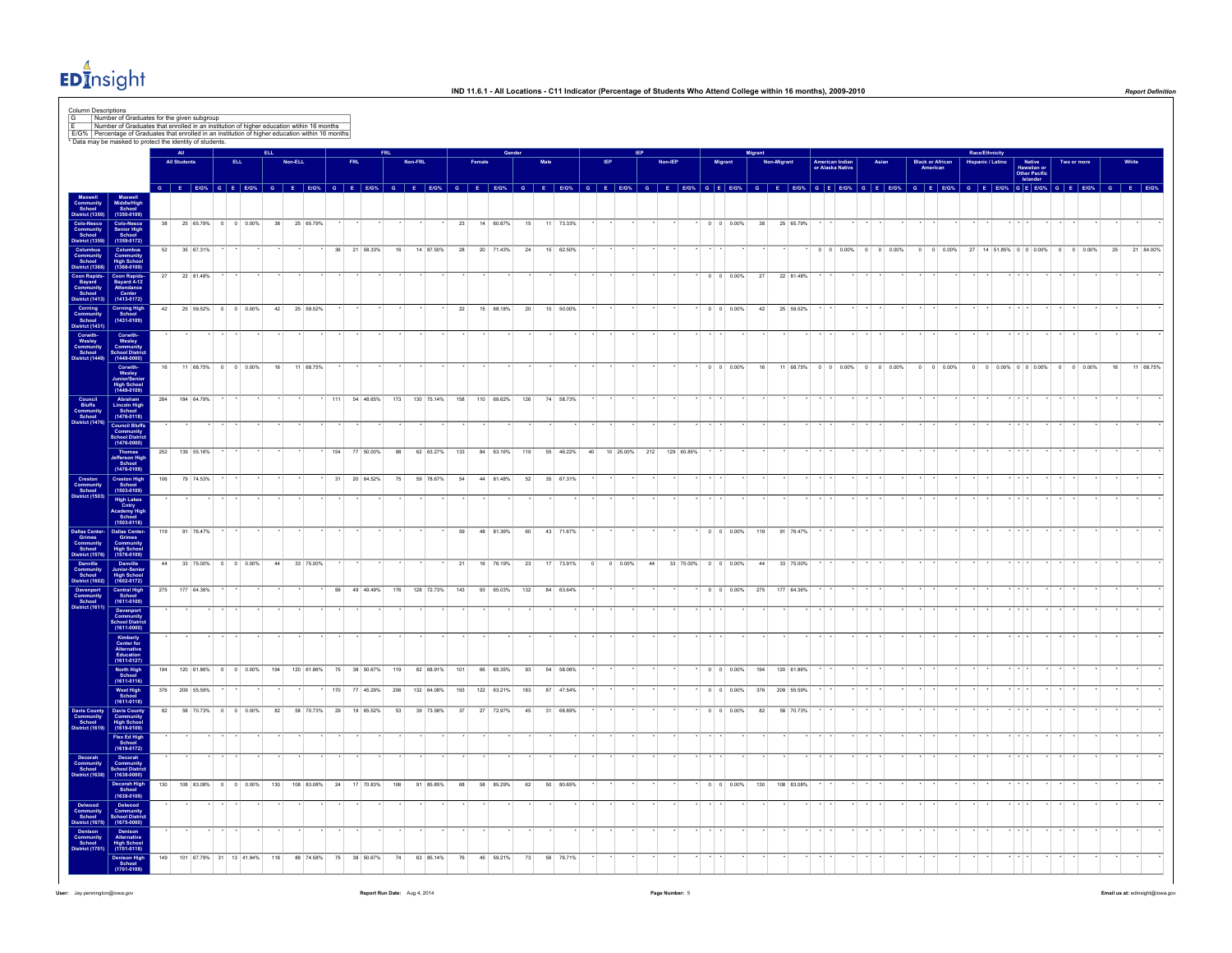

|  | <b>Report Definitio</b> |
|--|-------------------------|

|                                                                                                                                            |                                                                         |     | * Data may be masked to protect the identity of students. |                         |     |     |              |                    | E/G% Percentage of Graduates that enrolled in an institution of higher education within 16 months |                          |        |                           |                     |                    |           |     |                  |    |                                                                 |     |         |            |                                     |     |            |                                       |       |  |                              |                                            |                         |                                                                                                               |             |               |  |
|--------------------------------------------------------------------------------------------------------------------------------------------|-------------------------------------------------------------------------|-----|-----------------------------------------------------------|-------------------------|-----|-----|--------------|--------------------|---------------------------------------------------------------------------------------------------|--------------------------|--------|---------------------------|---------------------|--------------------|-----------|-----|------------------|----|-----------------------------------------------------------------|-----|---------|------------|-------------------------------------|-----|------------|---------------------------------------|-------|--|------------------------------|--------------------------------------------|-------------------------|---------------------------------------------------------------------------------------------------------------|-------------|---------------|--|
|                                                                                                                                            |                                                                         |     | <b>All Students</b>                                       |                         | ELL |     | Non-ELL      |                    |                                                                                                   | FRL                      |        | Non-FRL                   |                     |                    |           |     |                  |    |                                                                 |     | Non-IFP |            | Migrant                             |     |            | American Indian<br>or Alaska Native   | Asian |  | Black or African<br>American | Race/Ethnicity<br><b>Hispanic / Latino</b> |                         | Native<br>Hawaiian or<br>Other Pacific<br>Islander                                                            | Two or more |               |  |
|                                                                                                                                            |                                                                         |     | G E E/G% G E E/G%                                         |                         |     |     | G E E/G%     |                    | G E E/G%                                                                                          |                          |        | G E E/G% G E E/G%         |                     |                    |           |     |                  |    |                                                                 |     |         |            |                                     |     |            |                                       |       |  |                              |                                            |                         | G E EIG% G E EIG% G E EIG% G E EIG% G E EIG% G E EIG% G E EIG% G E EIG% G E EIG% G E EIG% G E EIG% G E EIG% G |             | $G$ $E$ $E/G$ |  |
|                                                                                                                                            |                                                                         |     |                                                           |                         |     |     |              |                    |                                                                                                   |                          |        |                           |                     |                    |           |     |                  |    |                                                                 |     |         |            |                                     |     |            |                                       |       |  |                              |                                            |                         |                                                                                                               |             |               |  |
|                                                                                                                                            | Community<br>School Distric<br>(1719-0000)                              |     |                                                           |                         |     |     |              |                    |                                                                                                   |                          |        |                           | 24                  |                    |           |     |                  |    |                                                                 |     |         |            |                                     |     |            |                                       |       |  |                              |                                            |                         |                                                                                                               |             |               |  |
|                                                                                                                                            | Denver Senio<br>High School<br>(1719-0109)                              | 58  |                                                           | 48 82.76% 0 0 0.00%     |     |     | 58 48 82.76% |                    |                                                                                                   |                          |        |                           |                     |                    | 22 91.67% | 34  | 26 76.47%        |    |                                                                 |     |         |            | $0 \t 0 \t 0.00%$                   | 58  | 48 82.76%  |                                       |       |  |                              |                                            |                         |                                                                                                               |             |               |  |
| <b>Des Moines<br/>Independent<br/>Community<br/>School<br/>District (1737)</b>                                                             | Des Moines<br>Independent<br>Community<br>School Distric<br>(1737-0000) |     |                                                           |                         |     |     |              |                    |                                                                                                   |                          |        |                           |                     |                    |           |     |                  |    |                                                                 |     |         |            |                                     |     |            |                                       |       |  |                              |                                            | $\cdot$ $\cdot$ $\cdot$ |                                                                                                               |             |               |  |
|                                                                                                                                            |                                                                         |     |                                                           |                         |     |     |              |                    |                                                                                                   |                          |        |                           |                     |                    |           |     |                  |    |                                                                 |     |         |            |                                     |     |            |                                       |       |  |                              |                                            |                         |                                                                                                               |             |               |  |
|                                                                                                                                            | East High<br>School<br>(1737-0109)                                      | 347 |                                                           |                         |     |     |              |                    | 204 58.79% 25 12 48.00% 322 192 59.63% 215 115 53.49%                                             |                          | 132    | 89 67.42%                 |                     | 187 112 59.89%     |           | 160 | 92 57.50%        |    | 56 21 37.50% 291                                                |     |         |            | 183 62.89% 0 0 0.00%                |     |            | 347 204 58.79% 0 0 0.00% 40 29 72.50% |       |  | 37 25 67.57%                 |                                            |                         | 61 28 45.90% 0 0 0.00% 22 14 63.64%                                                                           |             | 187           |  |
|                                                                                                                                            | Hoover High<br>School<br>(1737-0114)                                    | 233 |                                                           | 151 64.81% 31 13 41.94% |     | 202 |              | 138 68.32% 127     |                                                                                                   | 73 57.48%                | 106    | 78 73.58%                 | 118                 |                    | 76 64.41% | 115 | 75 65.22%        | 39 | 20 51.28%                                                       | 194 |         |            | 131 67.53% 0 0 0.00%                | 233 | 151 64.81% |                                       |       |  |                              |                                            |                         |                                                                                                               |             |               |  |
|                                                                                                                                            | Lincoln High<br>School<br>(1737-0118)                                   | 393 | 234 59.54% 18 10 55.56%                                   |                         |     | 375 |              | 224 59.73%         | 193                                                                                               | 99 51.30%                | 200    | 135 67.50%                | 206                 | 126 61.17%         |           | 187 | 108 57.75%       | 47 | 14 29.79%                                                       | 346 |         | 220 63.58% |                                     |     |            |                                       |       |  |                              |                                            |                         |                                                                                                               |             |               |  |
|                                                                                                                                            | North High<br>School<br>(1737-0127)                                     | 204 | 112 54.90%                                                |                         |     |     |              |                    | 151                                                                                               | 77 50.99%                | 53     | 35 66.04%                 | $122\,$             |                    | 71 58.20% | 82  | 41 50.00%        | 55 | 26 47.27%                                                       | 149 |         |            | 86 57.72% 0 0 0.00%                 | 204 | 112 54.90% |                                       |       |  |                              |                                            |                         |                                                                                                               |             |               |  |
|                                                                                                                                            |                                                                         |     | 328 245 74.70% 20 10 50.00%                               |                         |     |     |              | 308 235 76.30% 116 |                                                                                                   | 82 70.69% 212            |        | 163 76.89%                | 173                 | 131 75.72%         |           |     | 155 114 73.55%   | 29 | 20 68.97%                                                       | 299 |         |            | 225 75.25% 0 0 0.00%                | 328 | 245 74.70% |                                       |       |  |                              |                                            | $\cdot$ $\cdot$         |                                                                                                               |             |               |  |
|                                                                                                                                            | Roosevelt High<br>School<br>(1737-0136)                                 |     |                                                           |                         |     |     |              |                    |                                                                                                   |                          |        |                           |                     |                    |           |     |                  |    |                                                                 |     |         |            |                                     |     |            |                                       |       |  |                              |                                            | $\cdot$ $\cdot$         |                                                                                                               |             |               |  |
|                                                                                                                                            | Ruby Van<br>Meter School<br>(1737-0988)                                 |     |                                                           |                         |     |     |              |                    |                                                                                                   |                          |        |                           |                     |                    |           |     |                  |    |                                                                 |     |         |            |                                     |     |            |                                       |       |  |                              |                                            |                         |                                                                                                               |             |               |  |
|                                                                                                                                            | Scavo<br>Alternative<br>High School<br>(1737-0194)                      | 49  |                                                           | 22 44.90% 0 0 0.00%     |     | 49  |              | 22 44.90%          |                                                                                                   |                          |        |                           |                     |                    |           |     |                  |    |                                                                 |     |         |            | $0 \t 0 \t 0.00\%$                  | 49  | 22 44.90%  |                                       |       |  |                              |                                            |                         |                                                                                                               |             |               |  |
|                                                                                                                                            |                                                                         |     |                                                           |                         |     |     |              |                    |                                                                                                   |                          |        |                           |                     |                    |           |     |                  |    |                                                                 |     |         |            |                                     |     |            |                                       |       |  |                              |                                            |                         |                                                                                                               |             |               |  |
|                                                                                                                                            | Diagonal<br>Junior-Senior<br>High School<br>(1782-0172)                 |     |                                                           |                         |     |     |              |                    |                                                                                                   |                          |        |                           |                     |                    |           |     |                  |    |                                                                 |     |         |            |                                     |     |            |                                       |       |  |                              |                                            |                         |                                                                                                               |             |               |  |
|                                                                                                                                            | Dike-New<br>Hartford High<br>School<br>(1791-0172)                      | 66  |                                                           | 53 80.30% 0 0 0.00%     |     | 66  |              | 53 80.30%          | 19                                                                                                | 14 73.68%                | $47\,$ | 39 82.98%                 | 41                  |                    | 35 85.37% | 25  | 18 72.00%        |    |                                                                 |     |         |            | $0 \t 0 \t 0.00%$                   | 66  | 53 80.30%  |                                       |       |  |                              |                                            |                         |                                                                                                               |             |               |  |
|                                                                                                                                            |                                                                         |     |                                                           |                         |     |     |              |                    |                                                                                                   |                          |        |                           |                     |                    |           |     |                  |    |                                                                 |     |         |            |                                     |     |            |                                       |       |  |                              |                                            |                         |                                                                                                               |             |               |  |
| Dubuque<br>Community<br>School<br>District (1863                                                                                           | Central<br>Alternative<br>High School<br>(1863-0127)                    |     |                                                           |                         |     |     |              |                    |                                                                                                   |                          |        |                           |                     |                    |           |     |                  |    |                                                                 |     |         |            |                                     |     |            |                                       |       |  |                              |                                            |                         |                                                                                                               |             |               |  |
|                                                                                                                                            | Dubuque<br>Senior High<br>School<br>(1863-0109)                         |     | 294 204 69.39%                                            |                         |     |     |              |                    | 113                                                                                               | 66 58.41% 181            |        | 138 76.24% 149 111 74.50% |                     |                    |           |     | 145 93 64.14% 37 |    | 17 45.95% 257                                                   |     |         |            | 187 72.76% 0 0 0.00% 294 204 69.39% |     |            |                                       |       |  |                              |                                            |                         |                                                                                                               |             |               |  |
|                                                                                                                                            |                                                                         |     | 424 302 71.23%                                            |                         |     |     |              |                    | 101                                                                                               | 56 55.45% 323 246 76.16% |        |                           |                     | 197 151 76.65% 227 |           |     |                  |    | 151 66.52% 57 24 42.11% 367 278 75.75% 0 0 0.00% 424 302 71.23% |     |         |            |                                     |     |            |                                       |       |  |                              |                                            |                         |                                                                                                               |             |               |  |
|                                                                                                                                            | Hempstead<br>High School<br>(1863-0118)                                 |     |                                                           |                         |     |     |              |                    |                                                                                                   |                          |        |                           |                     |                    |           |     |                  |    |                                                                 |     |         |            |                                     |     |            |                                       |       |  |                              |                                            |                         |                                                                                                               |             |               |  |
| Dunkerton<br>Community<br>School<br>Vistrict (1908)                                                                                        | Dunkerton<br>Community<br>School Distric<br>(1908-0000)                 |     |                                                           |                         |     |     |              |                    |                                                                                                   |                          |        |                           |                     |                    |           |     |                  |    |                                                                 |     |         |            |                                     |     |            |                                       |       |  |                              |                                            |                         |                                                                                                               |             |               |  |
|                                                                                                                                            | Dunkerton<br>High School<br>(1908-0172)                                 | 26  |                                                           | 18 69.23% 0 0 0.00%     |     | 26  |              | 18 69.23%          |                                                                                                   |                          |        |                           |                     |                    |           |     |                  |    |                                                                 |     |         |            | $0 \quad 0 \quad 0.00\%$            | 26  | 18 69.23%  |                                       |       |  |                              |                                            |                         |                                                                                                               |             |               |  |
|                                                                                                                                            |                                                                         | 56  |                                                           | 44 78.57% 0 0 0.00%     |     | 56  |              | 44 78.57%          |                                                                                                   |                          |        |                           | 37                  |                    | 31 83.78% | 19  | 13 68.42%        |    |                                                                 |     |         |            | $0 \t 0 \t 0.00\%$                  | 56  |            | 44 78.57% 0 0 0.00% 0 0 0.00%         |       |  | $0 \quad 0 \quad 0.00\%$     |                                            |                         | $0$ 0 0.00% 0 0 0.00% 0 0 0.00%                                                                               |             | 56 44 78.57%  |  |
|                                                                                                                                            | Durant High<br>School<br>(1926-0109)                                    |     |                                                           |                         |     |     |              |                    |                                                                                                   |                          |        |                           |                     |                    |           |     |                  |    |                                                                 |     |         |            |                                     |     |            |                                       |       |  |                              |                                            |                         |                                                                                                               |             |               |  |
|                                                                                                                                            | Eagle Grove<br>High School<br>(1944-0109)                               | 73  | 54 73.97%                                                 |                         |     |     |              |                    | 35                                                                                                | 21 60.00%                | 38     | 33 86.84%                 | 35 <sup>1</sup>     | 26 74.29%          |           | 38  | 28 73.68%        |    |                                                                 |     |         |            | $0 \t 0 \t 0.00\%$                  | 73  | 54 73.97%  |                                       |       |  |                              |                                            |                         |                                                                                                               |             |               |  |
| Durant<br>Community<br>District (1926)<br>Eagle Grove<br>Community<br>District (1944)<br>Eartham<br>Community<br>School<br>District (1953) |                                                                         |     |                                                           |                         |     |     |              |                    |                                                                                                   |                          |        |                           |                     |                    |           |     |                  |    |                                                                 |     |         |            |                                     |     |            |                                       |       |  |                              |                                            |                         |                                                                                                               |             |               |  |
|                                                                                                                                            | Earlham<br>Community<br>School Distric<br>(1953-0000)                   |     |                                                           |                         |     |     |              |                    |                                                                                                   |                          |        |                           |                     |                    |           |     |                  |    |                                                                 |     |         |            |                                     |     |            |                                       |       |  |                              |                                            |                         |                                                                                                               |             |               |  |
|                                                                                                                                            | Earlham<br>Senior High<br>School<br>(1953-0172)                         | 43  |                                                           | 30 69.77% 0 0 0.00%     |     | 43  |              | 30 69.77%          |                                                                                                   |                          |        |                           | $\bf 22$            |                    | 17 77.27% | 21  | 13 61.90%        |    |                                                                 |     |         |            | $0 \t 0 \t 0.00\%$                  | 43  | 30 69.77%  |                                       |       |  |                              |                                            |                         |                                                                                                               |             |               |  |
|                                                                                                                                            | East Buchana<br>High School<br>(1963-0109)                              | 42  |                                                           | 32 76.19% 0 0 0.00%     |     | 42  |              | 32 76.19%          |                                                                                                   |                          |        |                           | $\overline{\bf 22}$ |                    | 17 77.27% | 20  | 15 75.00%        |    |                                                                 |     |         |            | $0 \t 0 \t 0.00%$                   | 42  |            | 32 76.19% 0 0 0.00% 0 0 0.00%         |       |  | $0 \t 0 \t 0.00\%$           |                                            |                         |                                                                                                               |             | 42            |  |
| East<br>Buchanan<br>Community<br>School<br>District (1963)                                                                                 |                                                                         |     |                                                           |                         |     |     |              |                    |                                                                                                   |                          |        |                           |                     |                    |           |     |                  |    |                                                                 |     |         |            |                                     |     |            |                                       |       |  |                              |                                            |                         |                                                                                                               |             |               |  |
| East Central<br>Community<br>School<br>District (1965)                                                                                     | East Central<br>Community<br>High School<br>(1965-0109)                 | 25  |                                                           | 14 56.00% 0 0 0.00%     |     | 25  |              | 14 56.00%          |                                                                                                   |                          |        |                           |                     |                    |           |     |                  |    |                                                                 |     |         |            | 0 0 0.00% 25 14 56.00%              |     |            |                                       |       |  |                              |                                            |                         |                                                                                                               |             |               |  |
|                                                                                                                                            |                                                                         |     |                                                           |                         |     |     |              |                    |                                                                                                   |                          |        |                           |                     |                    |           |     |                  |    |                                                                 |     |         |            |                                     |     |            |                                       |       |  |                              |                                            |                         |                                                                                                               |             |               |  |
|                                                                                                                                            | East Central<br>Community<br>School Distric<br>(1965-0000)              |     |                                                           |                         |     |     |              |                    |                                                                                                   |                          |        |                           |                     |                    |           |     |                  |    |                                                                 |     |         |            |                                     |     |            |                                       |       |  |                              |                                            |                         |                                                                                                               |             |               |  |
| East Greene<br>Community<br>School<br>istrict (1967                                                                                        | Grand<br>Junction High<br>School<br>(1967-0109)                         |     |                                                           |                         |     |     |              |                    |                                                                                                   |                          |        |                           |                     |                    |           |     |                  |    |                                                                 |     |         |            |                                     |     |            |                                       |       |  |                              |                                            |                         |                                                                                                               |             |               |  |
|                                                                                                                                            |                                                                         |     |                                                           |                         |     |     |              |                    |                                                                                                   |                          |        |                           |                     |                    |           |     |                  |    |                                                                 |     |         |            |                                     |     |            |                                       |       |  |                              |                                            |                         |                                                                                                               |             |               |  |
|                                                                                                                                            | East Marshal<br>Community<br>School Distric<br>(1968-0000)              |     |                                                           |                         |     |     |              |                    |                                                                                                   |                          |        |                           |                     |                    |           |     |                  |    |                                                                 |     |         |            |                                     |     |            |                                       |       |  |                              |                                            |                         |                                                                                                               |             |               |  |
|                                                                                                                                            | East Marshal<br>Senior High<br>School                                   | 71  |                                                           | 49 69.01% 0 0 0.00%     |     | 71  |              | 49 69.01%          |                                                                                                   | 25 12 48.00%             | 46     | 37 80.43%                 | 34                  |                    | 25 73.53% | 37  | 24 64.86%        |    |                                                                 |     |         |            |                                     |     |            |                                       |       |  |                              |                                            |                         |                                                                                                               |             |               |  |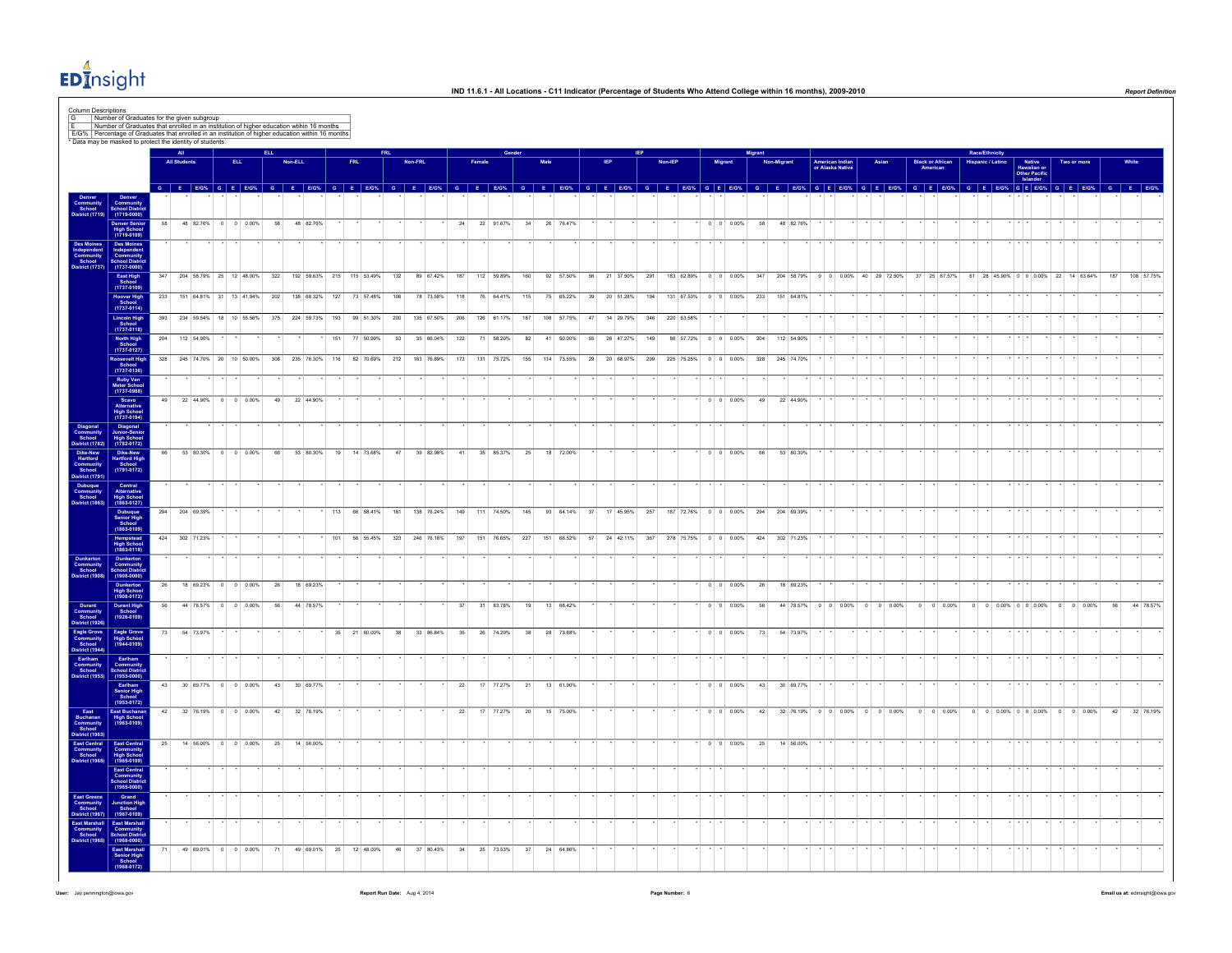

| <b>Column Descriptions</b>                                                                             | G Number of Graduates for the given subgroup<br>E Number of Graduates that enrolled in an institution of higher education wtihin 16 months<br>E/G% Percentage of Graduates that enrolled in an institution of higher education within 16 months<br>* Data may be masked to protect the identity of students. |     |                            |                         |            |                                                                                                                                                                                         |    |              |              |            |     |           |           |     |              |              |           |     |         |                |                          |     |              |            |                                     |                               |       |             |                                     |         |                                            |                                                   |                                |       |           |
|--------------------------------------------------------------------------------------------------------|--------------------------------------------------------------------------------------------------------------------------------------------------------------------------------------------------------------------------------------------------------------------------------------------------------------|-----|----------------------------|-------------------------|------------|-----------------------------------------------------------------------------------------------------------------------------------------------------------------------------------------|----|--------------|--------------|------------|-----|-----------|-----------|-----|--------------|--------------|-----------|-----|---------|----------------|--------------------------|-----|--------------|------------|-------------------------------------|-------------------------------|-------|-------------|-------------------------------------|---------|--------------------------------------------|---------------------------------------------------|--------------------------------|-------|-----------|
|                                                                                                        |                                                                                                                                                                                                                                                                                                              |     | All<br><b>All Students</b> | ELL                     | <b>ELL</b> | Non-ELL                                                                                                                                                                                 |    | <b>FRL</b>   | Non-FRL      |            |     |           |           |     |              |              |           |     | Non-IFP | <b>Migrant</b> |                          |     | Non-Migran   |            | American Indian<br>or Alaska Native |                               | Asiar |             | <b>Black or African</b><br>American |         | Race/Ethnicity<br><b>Hispanic / Latino</b> | Native<br>Hawaiian or<br>Other Pacifi<br>Islander | Two or more                    | White |           |
|                                                                                                        |                                                                                                                                                                                                                                                                                                              |     |                            |                         |            | a E BOX a E BOX a E BOX a E BOX a E BOX a E BOX a E BOX a E BOX a E BOX a E BOX a E BOX a E BOX a E BOX a E BOX a E BOX a E BOX a E BOX a E BOX a E BOX a E BOX a E BOX a E BOX a E BOX |    |              |              |            |     |           |           |     |              |              |           |     |         |                |                          |     |              |            |                                     |                               |       |             |                                     |         |                                            |                                                   |                                |       |           |
|                                                                                                        | unior-Sen<br>High Schoo<br>(1970-0172)                                                                                                                                                                                                                                                                       |     | 22 59.469                  |                         |            | 22 59.46%                                                                                                                                                                               |    | 10 52.63%    |              | 12 66.67%  |     |           |           |     |              |              |           |     |         |                | 0.00%                    | 37  |              | 22 59.46%  |                                     |                               |       |             |                                     |         |                                            |                                                   |                                |       |           |
| Eastern<br>Allamakee<br>Community<br>School                                                            | Eastern<br>Allamakee<br>Community<br>ichool Distric<br>(1972-0000)                                                                                                                                                                                                                                           |     |                            |                         |            |                                                                                                                                                                                         |    |              |              |            |     |           |           |     |              |              |           |     |         |                |                          |     |              |            |                                     |                               |       |             |                                     |         |                                            |                                                   |                                |       |           |
|                                                                                                        | Kee High<br>School<br>(1972-0172)                                                                                                                                                                                                                                                                            | 41  |                            | 35 85.37% 0 0 0.00%     | 41         | 35 85.37%                                                                                                                                                                               |    | 15 11 73.33% | $26\,$       | 24 92.31%  | 22  | 19 86.36% |           | 19  | 16 84.21%    |              |           |     |         |                | $0 \t 0 \t 0.00%$        | 41  |              | 35 85.37%  |                                     |                               |       |             |                                     |         |                                            |                                                   |                                |       |           |
| Eddyville-<br>Blakesburg<br>Community<br>School                                                        | Eddyville<br>Blakesburg<br>Senior High<br>School<br>(0657-0172)                                                                                                                                                                                                                                              | 64  |                            | 39 60.94% 0 0 0.00%     | 64         | 39 60.94% 28 13 46.43%                                                                                                                                                                  |    |              | 36 26 72.22% |            | 40  |           | 25 62.50% | 24  | 14 58.33%    |              |           |     |         |                | $0 \t 0 \t 0.00\%$       | 64  |              | 39 60.94%  |                                     |                               |       |             |                                     |         |                                            |                                                   |                                |       |           |
| Edgewood-<br>Colesburg<br>Community<br>School<br>Jistrict (1989                                        | Edgewood-<br>Colesburg<br>High School<br>(1989-0172)                                                                                                                                                                                                                                                         | 48  | 36 75.00%                  | $0 \t 0 \t 0.00\%$      | 48         | 36 75.00%                                                                                                                                                                               | 21 | 14 66.67%    | 27           | 22 81.48%  | 21  | 17 80.95% |           | 27  | 19 70.37%    |              |           |     |         |                | $0 \t 0 \t 0.00\%$       | 48  |              | 36 75.00%  |                                     | $0$ 0 0.00% 0 0 0.00%         |       | $\,$ 0 $\,$ | $0 - 0.00\%$                        | $\circ$ | $0$ 0.00% 0 0 0.00%                        |                                                   | $\bullet$<br>$0$ 0.00%         | 48    | 36 75.00% |
| Eldora-New<br>Providence<br>Community<br>School<br>Jistrict (2007                                      | Eldora-New<br>Providence<br>High Schoo<br>(2007-0109)                                                                                                                                                                                                                                                        | 64  | 47 73.44%                  |                         |            |                                                                                                                                                                                         | 28 | 18 64.29%    | 36           | 29 80.56%  | 28  | 19 67.86% |           | 36  | 28 77.78%    |              |           |     |         |                | $0 \t 0 \t 0.00\%$       | 64  |              | 47 73.44%  |                                     |                               |       |             |                                     |         |                                            |                                                   |                                |       |           |
|                                                                                                        |                                                                                                                                                                                                                                                                                                              | 28  |                            | 21 75.00% 0 0 0.00%     |            | 28 21 75.00%                                                                                                                                                                            |    |              |              |            | 12  |           | 10 83.33% | 16  | 11 68.75%    |              |           |     |         |                | $\cdot$ 0 0 0.00%        |     | 28 21 75.00% |            |                                     |                               |       |             |                                     |         |                                            |                                                   |                                |       |           |
| Elk Horn-<br>Kimballton<br>Community<br>School<br>District (2016                                       | Elk Horn-<br>Kimballton<br>High Schoo<br>(2016-0109)                                                                                                                                                                                                                                                         | 64  |                            | 57 89.06% 0 0 0.00%     | 64         | 57 89.06%                                                                                                                                                                               | 16 | 15 93.75%    | 48           | 42 87.50%  | 36  |           | 34 94.44% | 28  | 23 82.14% 11 |              | 10 90.91% | 53  |         |                | 47 88.68% 0 0 0.00%      | 64  |              | 57 89.06%  |                                     |                               |       |             |                                     |         |                                            |                                                   |                                |       |           |
| Emmetsburg<br>Community<br>School                                                                      | Emmetsburg<br>High School<br>(2088-0109)                                                                                                                                                                                                                                                                     | 33  |                            | 20 60.61% 0 0 0.00%     | 33         | 20 60.61%                                                                                                                                                                               |    |              |              |            |     |           |           |     |              |              |           |     |         |                | $0 \t 0 \t 0.00%$        | 33  |              |            |                                     | 20 60.61% 0 0 0.00% 0 0 0.00% |       |             | $0 \t 0 \t 0.00\%$                  |         | $0$ 0 0.00% 0 0 0.00% 0 0 0.00%            |                                                   |                                | 33    | 20 60.61% |
| English<br>Valleys<br>Community<br>School                                                              | English<br>Valleys Jr-Si<br>High School<br>(2097-0109)                                                                                                                                                                                                                                                       |     |                            |                         |            |                                                                                                                                                                                         |    |              |              |            |     |           |           |     |              |              |           |     |         |                |                          |     |              |            |                                     |                               |       |             |                                     |         |                                            |                                                   |                                |       |           |
| Essex<br>Community<br>School<br>Jistrict (2113)                                                        | Essex Junior<br>Senior High<br>School<br>(2113-0172)                                                                                                                                                                                                                                                         | 14  |                            | 11 78.57% 0 0 0.00%     | 14         | 11 78.57%                                                                                                                                                                               |    |              |              |            |     |           |           |     |              |              |           |     |         |                | $0 \t 0 \t 0.00\%$       | 14  |              | 11 78.57%  |                                     |                               |       |             |                                     |         |                                            |                                                   |                                |       |           |
| Estherville<br>Lincoln<br>Central<br>Community<br>School<br>District (2124)                            | Estherville<br>Lincoln Centr<br>High School<br>(2124-0109)                                                                                                                                                                                                                                                   | 87  | 65 74.71%                  |                         |            |                                                                                                                                                                                         |    | 35 23 65.71% | 52           | 42 80.77%  | 45  | 35 77.78% |           | 42  | 30 71.43%    |              |           |     |         |                |                          |     |              |            |                                     |                               |       |             |                                     |         |                                            |                                                   |                                |       |           |
|                                                                                                        | Estherville<br>Lincoln<br>Community<br>School Distric<br>(2124-0000)                                                                                                                                                                                                                                         |     |                            |                         |            |                                                                                                                                                                                         |    |              |              |            |     |           |           |     |              |              |           |     |         |                |                          |     |              |            |                                     |                               |       |             |                                     |         |                                            |                                                   |                                |       |           |
| Exira<br>Community<br>School<br>District (2151)<br>Fairfield<br>Community<br>School<br>District (2169) | Exira Junior-<br>Senior High<br>School<br>(2151-0172)                                                                                                                                                                                                                                                        | 27  |                            | 18 66.67% 0 0 0.00%     | 27         | 18 66.67%                                                                                                                                                                               |    |              |              |            |     |           |           |     |              |              |           |     |         |                | $0 \t 0 \t 0.00%$        | 27  |              | 18 66.67%  |                                     |                               |       |             |                                     |         |                                            |                                                   |                                |       |           |
|                                                                                                        | Fairfield High<br>School<br>(2169-0109)                                                                                                                                                                                                                                                                      | 138 | 106 76.81%                 |                         |            |                                                                                                                                                                                         |    | 41 24 58.54% | 97           | 82 84.54%  | 64  |           | 51 79.69% | 74  | 55 74.32%    |              |           |     |         |                | $0 \quad 0 \quad 0.00\%$ | 138 |              | 106 76.81% |                                     |                               |       |             |                                     |         |                                            |                                                   |                                |       |           |
| Farragut<br>Community<br>School<br>District (2205)                                                     | Farragut<br>Senior High<br>School<br>(2205-0172)                                                                                                                                                                                                                                                             | 25  |                            | 18 72.00% 0 0 0.00%     | $25\,$     | 18 72.00%                                                                                                                                                                               |    |              |              |            |     |           |           |     |              |              |           |     |         |                | $0 \t 0 \t 0.00\%$       | 25  |              |            |                                     | 18 72.00% 0 0 0.00% 0 0 0.00% |       | $\bullet$   | $0 - 0.00%$                         |         | $0$ 0 0.00% 0 0 0.00%                      |                                                   | $0 - 0.00\%$<br>$\overline{0}$ | 25    | 18 72.00% |
| Forest City<br>Community<br>School<br>District (2295)                                                  | Forest City<br>Alternative<br>School<br>(2295-0118)                                                                                                                                                                                                                                                          |     |                            |                         |            |                                                                                                                                                                                         |    |              |              |            |     |           |           |     |              |              |           |     |         |                |                          |     |              |            |                                     |                               |       |             |                                     |         |                                            |                                                   |                                |       |           |
|                                                                                                        | Forest City<br>High School<br>(2295-0109)                                                                                                                                                                                                                                                                    | 84  | 69 82.14%                  | $0 \t 0 \t 0.00\%$      | 84         | 69 82.14% 25 18 72.00%                                                                                                                                                                  |    |              | 59           | 51 86.44%  | 34  | 30 88.24% |           |     | 50 39 78.00% |              |           |     |         |                | $0 \t 0 \t 0.00\%$       | 84  |              | 69 82.14%  |                                     |                               |       |             |                                     |         |                                            |                                                   |                                |       |           |
| Fort Dodge<br>Community<br>School                                                                      | Fort Dodge<br>Community<br>School Distric<br>(2313-0000)                                                                                                                                                                                                                                                     | 228 | 179 78.51%                 |                         |            |                                                                                                                                                                                         | 87 | 51 58.62%    | 141          | 128 90.78% | 116 |           | 93 80.17% | 112 |              | 86 76.79% 29 | 13 44.83% | 199 |         |                | 166 83.42% 0 0 0.00%     | 228 | 179 78.51%   |            |                                     |                               |       |             |                                     |         |                                            |                                                   |                                |       |           |
|                                                                                                        | Fort Dodge<br>High School<br>(2313-0109)<br>Gordon Willare<br>Alternative Ed<br>High School<br>(2313-0156)                                                                                                                                                                                                   |     |                            |                         |            |                                                                                                                                                                                         |    |              |              |            |     |           |           |     |              |              |           |     |         |                |                          |     |              |            |                                     |                               |       |             |                                     |         |                                            |                                                   |                                |       |           |
| Fort Madiso<br>Community<br>School                                                                     | Fort Madison<br>Alternative<br>School<br>(2322-0127)                                                                                                                                                                                                                                                         |     |                            |                         |            |                                                                                                                                                                                         |    |              |              |            |     |           |           |     |              |              |           |     |         |                |                          |     |              |            |                                     |                               |       |             |                                     |         |                                            |                                                   |                                |       |           |
|                                                                                                        | Fort Madison<br>High School<br>(2322-0109)                                                                                                                                                                                                                                                                   | 119 |                            | 69 57.98% 0 0 0.00% 119 |            | 69 57.98% 44 22 50.00%                                                                                                                                                                  |    |              | 75 47 62.67% |            | 64  |           | 42 65.63% |     | 55 27 49.09% |              |           |     |         |                | $0 \quad 0 \quad 0.00\%$ | 119 |              | 69 57.98%  |                                     |                               |       |             |                                     |         |                                            |                                                   |                                |       |           |
| Community<br>School                                                                                    | Fremont-Mills<br>Middle/Senio<br>High School<br>(2369-0172)                                                                                                                                                                                                                                                  | 36  |                            | 22 61.11% 0 0 0.00%     | 36         | 22 61.11%                                                                                                                                                                               |    |              |              |            |     |           |           |     |              |              |           |     |         |                | $0 \t 0 \t 0.00\%$       | 36  |              | 22 61.11%  |                                     |                               |       |             |                                     |         |                                            |                                                   |                                |       |           |
| Galva-<br>Holstein<br>Community<br>School                                                              | Galva-Holstei<br>High School<br>(2376-0109)                                                                                                                                                                                                                                                                  | 28  |                            | 26 92.86% 0 0 0.00%     | 28         | 26 92.86%                                                                                                                                                                               |    |              |              |            |     |           |           |     |              |              |           |     |         |                | $0 \t 0 \t 0.00%$        | 28  |              | 26 92.86%  |                                     |                               |       |             |                                     |         |                                            |                                                   |                                |       |           |
|                                                                                                        | Garner-<br>Hayfield                                                                                                                                                                                                                                                                                          |     |                            |                         |            |                                                                                                                                                                                         |    |              |              |            |     |           |           |     |              |              |           |     |         |                |                          |     |              |            |                                     |                               |       |             |                                     |         |                                            | $\cdots$                                          |                                |       |           |
|                                                                                                        |                                                                                                                                                                                                                                                                                                              |     |                            |                         |            |                                                                                                                                                                                         |    |              |              |            |     |           |           |     |              |              |           |     |         |                |                          |     |              |            |                                     |                               |       |             |                                     |         |                                            |                                                   |                                |       |           |

**User:** Jay.pennington@iowa.gov **Report Run Date:** Aug 4, 2014 **Page Number:** 7 **Email us at:** edinsight@iowa.gov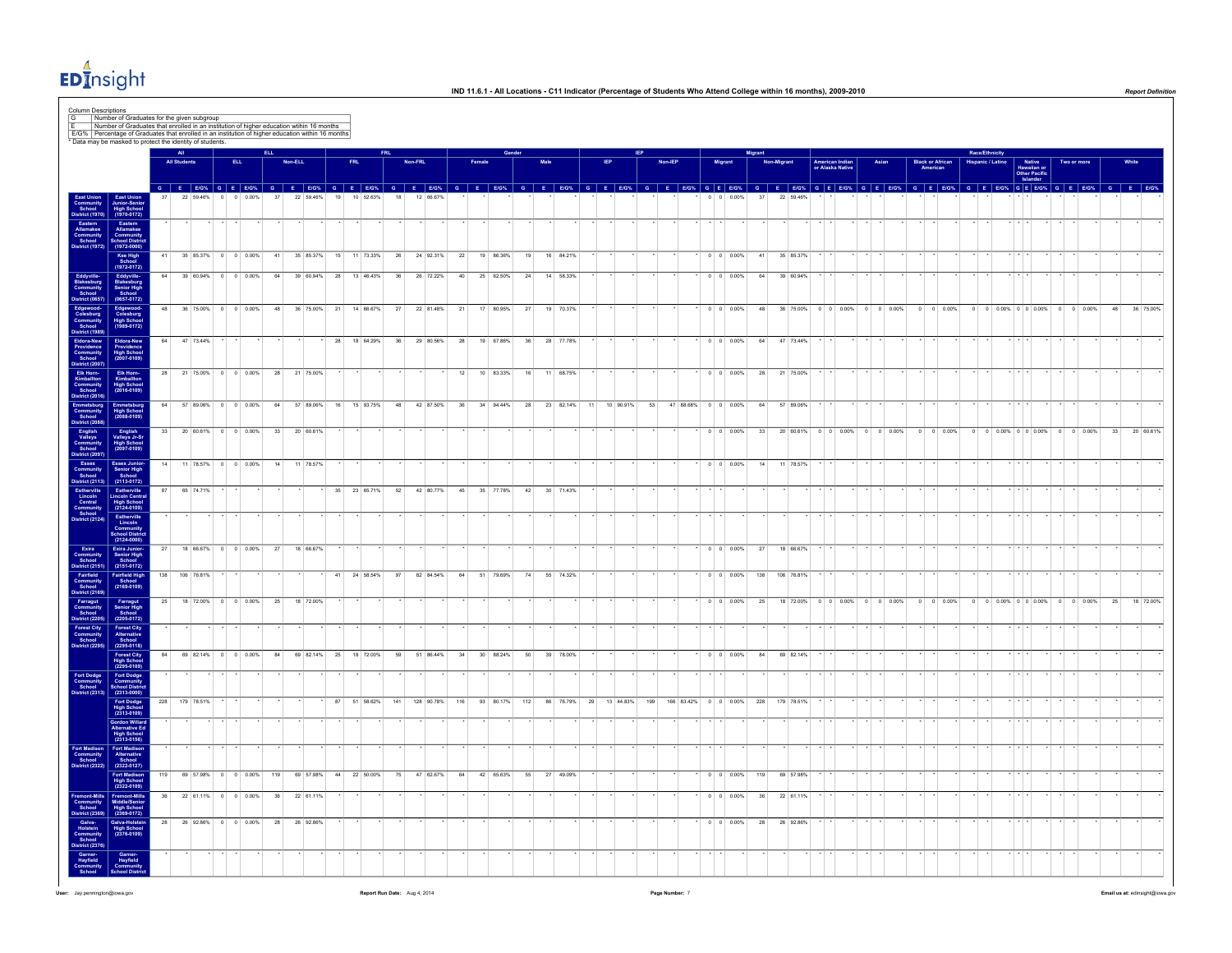

|  | <b>Report Definitio</b> |  |
|--|-------------------------|--|
|  |                         |  |

|                                                                                                                                                                                                                                                                    |                                                                     |                 | * Data may be masked to protect the identity of students |                     |            |              |                 |              |           |            |              |         |               |    |    |               |        |                 |          |                  |                                 |                     |                          |     |            |                                                                         |       |                         |                          |                             |                                 |                   |
|--------------------------------------------------------------------------------------------------------------------------------------------------------------------------------------------------------------------------------------------------------------------|---------------------------------------------------------------------|-----------------|----------------------------------------------------------|---------------------|------------|--------------|-----------------|--------------|-----------|------------|--------------|---------|---------------|----|----|---------------|--------|-----------------|----------|------------------|---------------------------------|---------------------|--------------------------|-----|------------|-------------------------------------------------------------------------|-------|-------------------------|--------------------------|-----------------------------|---------------------------------|-------------------|
|                                                                                                                                                                                                                                                                    |                                                                     |                 | <b>All Students</b>                                      |                     | <b>ELL</b> |              |                 | Non-ELL      |           |            | <b>FRL</b>   | Non-FRI |               |    |    |               |        |                 |          |                  |                                 |                     |                          |     |            | <b>American Indian</b><br>or Alaska Nativi                              | Asian | <b>Black or African</b> | <b>Hispanic / Latino</b> | <b>Native</b><br>Hawaiian o | Two or more                     |                   |
|                                                                                                                                                                                                                                                                    |                                                                     |                 |                                                          |                     |            |              |                 |              |           |            |              |         |               |    |    |               |        |                 |          |                  |                                 |                     |                          |     |            |                                                                         |       |                         |                          | Other Pacif<br>Islander     |                                 |                   |
|                                                                                                                                                                                                                                                                    | (2403-0000                                                          |                 | G E E/G% G E E/G% G E E/G%                               |                     |            |              |                 |              |           |            | $G$ $F$ $F$  |         | $G$ $F$ $F/G$ |    |    | $G$ $F$ $F/G$ |        | $G$ $F$ $F/G$ % |          | $G$ $F$ $F/G$    | $G$ $F$ $F/G$ % $G$ $F$ $F/G$ % |                     |                          |     |            | G E EIG% G E EIG% G E EIG% G E EIG% G E EIG% G E EIG% G E EIG% G E EIG% |       |                         |                          |                             |                                 | $E = \frac{1}{2}$ |
|                                                                                                                                                                                                                                                                    | Garner-<br>Hayfield High<br>School<br>(2403-0109)                   | 50              | 41 82.00% 0 0 0.00%                                      |                     |            |              | 50              |              | 41 82.00% |            |              |         |               | 24 |    | 22 91.67%     | 26     | 19 73.08%       |          |                  |                                 |                     | $0 \t 0 \t 0.00%$        | 50  | 41 82.00%  |                                                                         |       |                         |                          |                             |                                 |                   |
|                                                                                                                                                                                                                                                                    |                                                                     |                 |                                                          |                     |            |              |                 |              |           |            |              |         |               |    |    |               |        |                 |          |                  |                                 |                     |                          |     |            |                                                                         |       |                         |                          |                             |                                 |                   |
| George-Little<br>Rock<br>Community<br>School<br>District (2457                                                                                                                                                                                                     | George-Little<br>Rock<br>Community<br>School Distric<br>(2457-0000) |                 |                                                          |                     |            |              |                 |              |           |            |              |         |               |    |    |               |        |                 |          |                  |                                 |                     |                          |     |            |                                                                         |       |                         |                          |                             |                                 |                   |
|                                                                                                                                                                                                                                                                    |                                                                     |                 | 32 24 75.00% 0 0 0.00%                                   |                     |            |              | 32              |              | 24 75.00% |            |              |         |               | 17 |    | 14 82.35%     | 15     | 10 66.67%       |          |                  |                                 |                     | $0 \t 0 \t 0.00\%$       | 32  |            | 24 75.00% 0 0 0.00% 0 0 0.00%                                           |       | $0 \t 0 \t 0.00\%$      |                          |                             | $0$ 0 0.00% 0 0 0.00% 0 0 0.00% | 32<br>24 75.00%   |
|                                                                                                                                                                                                                                                                    | George-Little<br>Rock Senior<br>High School<br>(2457-0172)          |                 |                                                          |                     |            |              |                 |              |           |            |              |         |               |    |    |               |        |                 |          |                  |                                 |                     |                          |     |            |                                                                         |       |                         |                          |                             |                                 |                   |
| Gilbert<br>Communit<br>School<br>District (246                                                                                                                                                                                                                     | Gilbert High<br>School<br>(2466-0172)                               | 97              | 78 80.41%                                                |                     |            |              |                 |              |           |            |              |         |               |    | 41 | 83.67%        | 48     | 37 77.08%       |          |                  |                                 |                     | $0 \t 0 \t 0.00%$        | 97  | 78 80.41%  |                                                                         |       |                         |                          |                             |                                 |                   |
|                                                                                                                                                                                                                                                                    |                                                                     |                 | 42 75.00% 0 0 0.00%                                      |                     |            |              |                 |              | 42 75.00% |            |              |         |               |    |    | 28 77.78%     | 20     | 14 70.00%       |          |                  |                                 |                     | $0 \t 0 \t 0.00%$        |     | 42 75.00%  |                                                                         |       |                         |                          |                             |                                 |                   |
| Gladbrook<br>Reinbeck<br>Community<br>School<br>District (250                                                                                                                                                                                                      | Gladbrook-<br>Reinbeck High<br>School<br>(2502-0172)                |                 |                                                          |                     |            |              |                 |              |           |            |              |         |               |    |    |               |        |                 |          |                  |                                 |                     |                          |     |            |                                                                         |       |                         |                          |                             |                                 |                   |
|                                                                                                                                                                                                                                                                    |                                                                     |                 |                                                          |                     |            |              |                 |              |           |            |              |         |               |    |    |               |        |                 |          |                  |                                 |                     |                          |     |            |                                                                         |       |                         |                          |                             |                                 |                   |
| Glenwood<br>Community<br>School<br>District (2511)                                                                                                                                                                                                                 | Building<br>Bridges<br>(2511-0114)                                  |                 |                                                          |                     |            |              |                 |              |           |            |              |         |               |    |    |               |        |                 |          |                  |                                 |                     |                          |     |            |                                                                         |       |                         |                          |                             |                                 |                   |
|                                                                                                                                                                                                                                                                    | Glenwood<br>Senior High<br>School<br>(2511-0109)                    | 124             | 96 77.42%                                                | $\circ$             |            | $0 \ 0.00\%$ | 124             |              | 96 77.42% | 26         | 15 57.69%    |         | 81 82.65%     | 62 | 49 | 79.03%        | 62     | 47 75.81%       |          |                  |                                 |                     | $0 \t 0 \t 0.00%$        | 124 | 96 77.42%  |                                                                         |       |                         |                          |                             |                                 |                   |
|                                                                                                                                                                                                                                                                    |                                                                     | 26              | 21 80.77% 0 0 0.00%                                      |                     |            |              | 26              |              | 21 80.77% |            |              |         |               |    |    | 10 90.91%     | 15     | 11 73.33%       |          |                  |                                 |                     | $0 \quad 0 \quad 0.00\%$ | 26  |            | 21 80.77% 0 0 0.00% 0 0 0.00%                                           |       | $0 \t 0 \t 0.00\%$      |                          |                             | $0$ 0 0.00% 0 0 0.00% 0 0 0.00% | 26<br>21 80.77%   |
|                                                                                                                                                                                                                                                                    | Glidden-<br>Ralston Jr-Sr<br>High School<br>(2520-0172)             |                 |                                                          |                     |            |              |                 |              |           |            |              |         |               |    |    |               |        |                 |          |                  |                                 |                     |                          |     |            |                                                                         |       |                         |                          |                             |                                 |                   |
| Glidden-<br>Raiston<br>Community<br>District (2520)<br>District (2520)<br>Gommunity<br>School<br>Community<br>School<br>Community<br>District (2556)<br>Community<br>District (2556)<br>Community<br>Community<br>District (2556)<br>Community<br>District (2664)  |                                                                     | 35              | 27 77.14% 0 0 0.00%                                      |                     |            |              |                 | 35 27 77.14% |           |            |              |         |               | 15 |    | 10 66.67%     | 20     | 17 85.00%       |          |                  |                                 |                     | $0 \t 0 \t 0.00\%$       | 35  | 27 77.14%  |                                                                         |       |                         |                          |                             |                                 |                   |
|                                                                                                                                                                                                                                                                    | GMG<br>Secondary<br>School<br>(2682-0172)                           |                 |                                                          |                     |            |              |                 |              |           |            |              |         |               |    |    |               |        |                 |          |                  |                                 |                     |                          |     |            |                                                                         |       |                         |                          |                             |                                 |                   |
|                                                                                                                                                                                                                                                                    | Graettinger/<br>Terril High<br>School<br>(2556-0172)                | 21              | 20 95.24% 0 0 0.00%                                      |                     |            |              | 21              |              | 20 95.24% |            |              |         |               |    |    |               |        |                 |          |                  |                                 |                     | $0 \quad 0 \quad 0.00\%$ | 21  |            | 20 95.24% 0 0 0.00% 0 0 0.00%                                           |       | $0 \t 0 \t 0.00\%$      |                          |                             | $0$ 0 0.00% 0 0 0.00% 0 0 0.00% | 21                |
|                                                                                                                                                                                                                                                                    |                                                                     | 47              | 33 70.21% 0 0 0.00%                                      |                     |            |              | 47              |              | 33 70.21% |            |              |         |               | 22 |    | 16 72.73%     | 25     | 17 68.00%       |          |                  |                                 |                     | $0 \t 0 \t 0.00%$        | 47  | 33 70.21%  |                                                                         |       |                         |                          |                             |                                 |                   |
|                                                                                                                                                                                                                                                                    | North Butler<br>High School<br>(2664-0172)                          |                 |                                                          |                     |            |              |                 |              |           |            |              |         |               |    |    |               |        |                 |          |                  |                                 |                     |                          |     |            |                                                                         |       |                         |                          |                             |                                 |                   |
| Grinnell-<br>Newburg<br>Community<br>School<br>Istrict (2709)                                                                                                                                                                                                      | Grinnell<br>Community<br>Senior High<br>School<br>(2709-0109)       | 133             | 103 77.44%                                               |                     |            |              |                 |              |           | 39         | 22 56.41%    | 94      | 81 86.17%     |    |    | 57 80.28%     | 62     | 46 74.19%       | 21       | 10 47.62%        | 112                             | 93 83.04% 0 0 0.00% |                          | 133 | 103 77.44% |                                                                         |       |                         |                          |                             |                                 |                   |
|                                                                                                                                                                                                                                                                    |                                                                     |                 |                                                          |                     |            |              |                 |              |           |            |              |         |               |    |    |               |        |                 |          |                  |                                 |                     |                          |     |            |                                                                         |       |                         |                          |                             |                                 |                   |
| Griswold<br>Community<br>School<br>District (2718)                                                                                                                                                                                                                 | Griswold<br>Middle/High<br>School<br>(2718-0109)                    | 53              | 33 62.26% 0 0 0.00%                                      |                     |            |              | 53              |              | 33 62.26% |            |              |         |               | 28 |    | 18 64.29%     | $25\,$ | 15 60.00%       |          |                  |                                 |                     | $0 \t 0 \t 0.00\%$       | 53  | 33 62.26%  |                                                                         |       |                         |                          |                             |                                 |                   |
|                                                                                                                                                                                                                                                                    | Grundy Center<br>High School<br>(2727-0109)                         | 53              | 41 77.36% 0 0 0.00%                                      |                     |            |              | 53              |              | 41 77.36% |            |              |         |               | 22 | 16 | 72.73%        | 31     | 25 80.65%       |          |                  |                                 |                     | $0 \ 0 \ 0.00\%$         | 53  | 41 77.36%  | $0\qquad 0\qquad 0.00\% \qquad 0\qquad 0\qquad 0.00\%$                  |       | $0 \t 0 \t 0.00\%$      |                          | $0$ 0.00% 0 0 0.00%         | $0 \t 0 \t 0.00\%$              | 53                |
| Grundy<br>Center<br>Community<br>School<br>istrict (2727)                                                                                                                                                                                                          |                                                                     |                 |                                                          |                     |            |              |                 |              |           |            |              |         |               |    |    |               |        |                 |          |                  |                                 |                     |                          |     |            |                                                                         |       |                         |                          |                             |                                 |                   |
|                                                                                                                                                                                                                                                                    | Grundy Center<br>Learning<br>Center<br>(2727-0118)                  |                 |                                                          |                     |            |              |                 |              |           |            |              |         |               |    |    |               |        |                 |          |                  |                                 |                     |                          |     |            |                                                                         |       |                         |                          |                             |                                 |                   |
| Guthrie<br>Center<br>Community<br>School<br>District (2754)                                                                                                                                                                                                        | Guthrie Center<br>Community<br>School Distric<br>(2754-0000)        |                 |                                                          |                     |            |              |                 |              |           |            |              |         |               |    |    |               |        |                 |          |                  |                                 |                     |                          |     |            |                                                                         |       |                         |                          |                             |                                 |                   |
|                                                                                                                                                                                                                                                                    |                                                                     | 52              | 36 69.23%                                                | $\circ$             | 0 0.00%    |              | 52              |              | 36 69.23% | 18         | 10 55.56%    | 34      | 26 76.47%     | 30 |    | 22 73.33%     | $22\,$ | 14 63.64%       |          |                  |                                 |                     | $0 \t 0 \t 0.00%$        | 52  | 36 69.23%  |                                                                         |       |                         |                          |                             |                                 |                   |
|                                                                                                                                                                                                                                                                    | Guthrie Center<br>High School<br>(2754-0109)                        |                 |                                                          |                     |            |              |                 |              |           |            |              |         |               |    |    |               |        |                 |          |                  |                                 |                     |                          |     |            |                                                                         |       |                         |                          |                             |                                 |                   |
| H-L-V<br>Community<br>School<br>istrict (2766)                                                                                                                                                                                                                     | H-L-V Junior-<br>Senior High<br>School<br>(2766-0172)               | 30 <sup>7</sup> | 19 63.33% 0 0 0.00%                                      |                     |            |              | 30 <sub>o</sub> |              | 19 63.33% |            |              |         |               |    |    |               |        |                 |          |                  |                                 |                     | $0 \t 0 \t 0.00\%$       | 30  |            | 19 63.33% 0 0 0.00% 0 0 0.00%                                           |       | $0$ 0 0.00%             |                          | $0$ 0 0.00% 0 0 0.00%       | $0 \t 0 \t 0.00\%$              | 30                |
|                                                                                                                                                                                                                                                                    |                                                                     | 27              | 16 59.26% 0 0 0.00%                                      |                     |            |              | 27              |              | 16 59.26% |            |              |         |               |    |    |               |        |                 |          |                  |                                 |                     | $0 \t 0 \t 0.00\%$       | 27  | 16 59.26%  |                                                                         |       |                         |                          |                             |                                 |                   |
|                                                                                                                                                                                                                                                                    | Hamburg<br>Junior-Senior<br>High School<br>(2772-0172)              |                 |                                                          |                     |            |              |                 |              |           |            |              |         |               |    |    |               |        |                 |          |                  |                                 |                     |                          |     |            |                                                                         |       |                         |                          |                             |                                 |                   |
|                                                                                                                                                                                                                                                                    | Hampton-<br>Dumont High<br>School<br>(2781-0109)                    | 85              | 66 77.65%                                                |                     |            |              |                 |              |           | ${\bf 28}$ | 16 57.14%    | 57      | 50 87.72%     | 41 |    | 31 75.61%     | 44     | 35 79.55%       |          |                  |                                 |                     | $0$ 0 0.00%              | 85  | 66 77.65%  |                                                                         |       |                         |                          |                             |                                 |                   |
|                                                                                                                                                                                                                                                                    |                                                                     |                 |                                                          |                     |            |              |                 |              |           |            |              |         |               |    |    |               |        |                 |          |                  |                                 |                     |                          |     |            |                                                                         |       |                         |                          |                             |                                 |                   |
|                                                                                                                                                                                                                                                                    | Harlan<br>Community<br>High School<br>(2826-0109)                   | 132             | 105 79.55% 0 0 0.00% 132 105 79.55%                      |                     |            |              |                 |              |           |            | 26 17 65.38% | 106     | 88 83.02%     | 65 |    | 48 73.85%     | 67     | 57 85.07%       |          |                  |                                 |                     | $0 \quad 0 \quad 0.00\%$ | 132 | 105 79.55% |                                                                         |       |                         |                          |                             |                                 |                   |
|                                                                                                                                                                                                                                                                    |                                                                     |                 | 36 23 63.89% 0 0 0.00%                                   |                     |            |              |                 | 36 23 63.89% |           |            |              |         |               |    |    |               |        |                 |          |                  |                                 |                     | $0 \t 0 \t 0.00\%$       |     |            | 36 23 63.89% 0 0 0.00% 0 0 0.00%                                        |       | $0 \t 0 \t 0.00\%$      |                          |                             | $0$ 0 0.00% 0 0 0.00% 0 0 0.00% | 36<br>23 63.89%   |
|                                                                                                                                                                                                                                                                    | Harmony Jr-Si<br>High School<br>(2834-0109)                         |                 |                                                          |                     |            |              |                 |              |           |            |              |         |               |    |    |               |        |                 |          |                  |                                 |                     |                          |     |            |                                                                         |       |                         |                          |                             |                                 |                   |
| Hamburg<br>Community<br>Cechool Total Hampton<br>Dunmont Community<br>Community<br>Community<br>Harian Community<br>Harian School<br>Harian School<br>Harian Hampton<br>School<br>Harian Patk<br>Patk<br>Patk<br>Community<br>School<br>School<br>School<br>School | Harris-Lake<br>Park High<br>School<br>(2846-0109)                   | 17              | 12 70.59% 0 0 0.00%                                      |                     |            |              | 17              |              | 12 70.59% |            |              |         |               |    |    |               |        |                 | $\Omega$ | $0 \quad 0.00\%$ | 17                              | 12 70.59% 0 0 0.00% |                          | 17  | 12 70.59%  |                                                                         |       |                         |                          |                             |                                 |                   |
|                                                                                                                                                                                                                                                                    |                                                                     |                 |                                                          |                     |            |              |                 |              |           |            |              |         |               |    |    |               |        |                 |          |                  |                                 |                     |                          |     |            |                                                                         |       |                         |                          |                             |                                 |                   |
|                                                                                                                                                                                                                                                                    | Hartley-Melvir<br>Sanborn High<br>School<br>(2862-0109)             | 56              | 47 83.93% 0                                              |                     |            | 0 0.00%      | 56              |              | 47 83.93% | 18         | 12 66.67%    | 38      | 35 92.11%     | 30 |    | 26 86.67%     | 26     | 21 80.77%       |          |                  |                                 |                     | $0 \t 0 \t 0.00%$        | 56  | 47 83.93%  |                                                                         |       |                         |                          |                             |                                 |                   |
| Hartley-<br>Melvin-<br>Sanborn<br>Community<br>School<br>strict (2862)                                                                                                                                                                                             |                                                                     |                 |                                                          |                     |            |              |                 |              |           |            |              |         |               |    |    |               |        |                 |          |                  |                                 |                     |                          |     |            |                                                                         |       |                         |                          |                             |                                 |                   |
|                                                                                                                                                                                                                                                                    | <b>Highland High</b>                                                | 41              |                                                          | 29 70.73% 0 0 0.00% |            |              | 41              |              | 29 70.73% |            |              |         |               |    |    | 14 73.68%     | 22     | 15 68.18%       |          |                  |                                 |                     | $0 \quad 0 \quad 0.00\%$ | 41  | 29 70.73%  |                                                                         |       |                         |                          |                             |                                 |                   |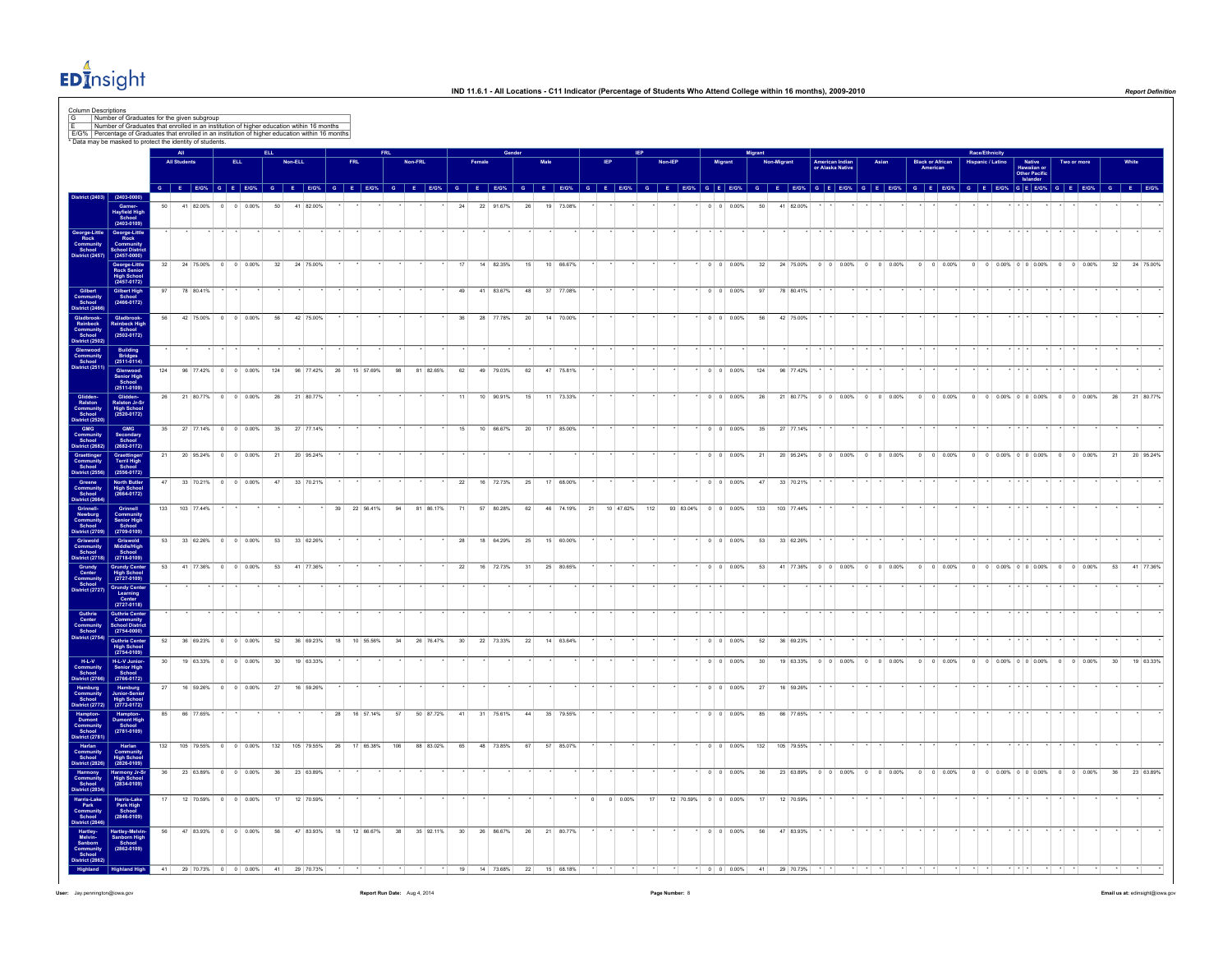

|  | <b>Report Definition</b> |  |
|--|--------------------------|--|

| Column Descriptions                                                                                                                                                                 | G Number of Graduates for the given subgroup<br>E Number of Graduates that enrolled in an institution of higher education within 16 months<br>E/G% Percentage of Graduates that enrolled in an institution of higher education within 16 months<br>* Data may be masked to protect the identity of students. |     |                                                                            |         |                    |     |                   |                        |    |              |              |     |                             |       |    |                                                              |     |      |                              |          |           |     |                                                            |                          |     |                    |                                  |                                              |       |                                     |                         |                    |                |                   |                         |                                                    |             |    |                                                                                                 |  |
|-------------------------------------------------------------------------------------------------------------------------------------------------------------------------------------|--------------------------------------------------------------------------------------------------------------------------------------------------------------------------------------------------------------------------------------------------------------------------------------------------------------|-----|----------------------------------------------------------------------------|---------|--------------------|-----|-------------------|------------------------|----|--------------|--------------|-----|-----------------------------|-------|----|--------------------------------------------------------------|-----|------|------------------------------|----------|-----------|-----|------------------------------------------------------------|--------------------------|-----|--------------------|----------------------------------|----------------------------------------------|-------|-------------------------------------|-------------------------|--------------------|----------------|-------------------|-------------------------|----------------------------------------------------|-------------|----|-------------------------------------------------------------------------------------------------|--|
|                                                                                                                                                                                     |                                                                                                                                                                                                                                                                                                              |     | <b>All Students</b>                                                        |         | FLL.               |     | Non-ELL           |                        |    | FRL.         |              |     | Non-FRL                     |       |    |                                                              |     | Male |                              |          |           |     | Non-IFP                                                    | <b>Migrant</b>           |     | <b>Non-Migrant</b> |                                  | <b>American Indian<br/> or Alaska Native</b> | Asian |                                     | <b>Black or African</b> |                    |                | Hispanic / Latino |                         | Native<br>Hawaiian or<br>Other Pacific<br>Islander | Two or more |    | White                                                                                           |  |
|                                                                                                                                                                                     | School<br>(2977-0109)                                                                                                                                                                                                                                                                                        |     | G E E/G% G E E/G%                                                          |         |                    |     | G E E/G% G E E/G% |                        |    |              |              |     |                             |       |    | G E E/G% G E E/G%                                            |     |      |                              |          |           |     | G E E/G% G E E/G% G E E/G% G E E/G%                        |                          |     |                    |                                  |                                              |       | G E E/G% G E E/G% G E E/G% G E E/G% |                         |                    |                |                   |                         | G E E/G% G E E/G% G E E/G%                         |             |    | $G$ $E$ $E/G$                                                                                   |  |
| Community<br>School<br>District (2977<br>Hinton<br>Community<br>School<br>District (2988<br>Howard-<br>Community<br>Community<br>Community<br>Community<br>Colool<br>District (3029 | Hinton High<br>School<br>(2988-0109)                                                                                                                                                                                                                                                                         | 47  | 40 85.11% 0 0 0.00%                                                        |         |                    | 47  |                   | 40 85.11% 12 11 91.67% |    |              |              | 35  | 29 82.86%                   | 20    |    | 18 90.00%                                                    | 27  |      | 22 81.48%                    |          |           |     |                                                            | $0 \t 0 \t 0.00\%$       | 47  |                    | 40 85.11%                        |                                              |       |                                     |                         |                    |                |                   |                         |                                                    |             |    |                                                                                                 |  |
|                                                                                                                                                                                     | Crestwood<br>Alternative<br>School<br>(3029-0118)                                                                                                                                                                                                                                                            |     |                                                                            |         |                    |     |                   |                        |    |              |              |     |                             |       |    |                                                              |     |      |                              |          |           |     |                                                            |                          |     |                    |                                  |                                              |       |                                     |                         |                    |                |                   |                         |                                                    |             |    |                                                                                                 |  |
|                                                                                                                                                                                     | Crestwood<br>High Schoo<br>(3029-0109)                                                                                                                                                                                                                                                                       | 95  | 77 81.05% 0 0 0.00%                                                        |         |                    | 95  |                   | 77 81.05% 25 18 72.00% |    |              |              | 70  | 59 84.29%                   |       | 44 | 40 90.91%                                                    | 51  |      | 37 72.55%                    |          |           |     |                                                            | $0 \t 0 \t 0.00\%$       |     | 95                 | 77 81.05%                        |                                              |       |                                     |                         |                    |                |                   |                         |                                                    |             |    |                                                                                                 |  |
| Hudson<br>Community<br>School<br>District (3042)                                                                                                                                    | Hudson<br>Community<br>School Distr<br>(3042-0000                                                                                                                                                                                                                                                            |     |                                                                            |         |                    |     |                   |                        |    |              |              |     |                             |       |    |                                                              |     |      |                              |          |           |     |                                                            |                          |     |                    |                                  |                                              |       |                                     |                         |                    |                |                   | $\cdot$ $\cdot$ $\cdot$ |                                                    |             |    |                                                                                                 |  |
|                                                                                                                                                                                     | Hudson High<br>School<br>(3042-0109)                                                                                                                                                                                                                                                                         | 66  | 47 71.21% 0 0 0.00%                                                        |         |                    | 66  |                   | 47 71.21%              |    |              |              |     |                             |       | 34 | 24 70.59%                                                    |     |      | 32 23 71.88%                 |          |           |     |                                                            | $0 \t 0 \t 0.00\%$       | 66  |                    |                                  | 47 71.21% 0 0 0.00% 0 0 0.00%                |       |                                     |                         | $0 \t 0 \t 0.00\%$ |                |                   |                         | $0 \t 0 \t 0.00\%$ 0 0 0 0.00% 0 0 0.00%           |             |    | 66 47 71.21%                                                                                    |  |
| Humboldt<br>Community<br>School<br>District (2000)                                                                                                                                  | Humboldt<br>Community<br>School Distr<br>(3060-0000                                                                                                                                                                                                                                                          | 96  | 74 77.08%                                                                  |         |                    |     |                   |                        |    | 26 15 57.69% |              | 70  | 59 84.29%                   |       | 58 | 46 79.31%                                                    |     |      | 38 28 73.68%                 |          |           |     |                                                            | $\cdot$ 0 0 0.00%        | 96  |                    | 74 77.08%                        |                                              |       |                                     |                         |                    |                |                   | $\cdot$ $\cdot$         |                                                    |             |    |                                                                                                 |  |
| Independence<br>Community<br>School<br>District (3105)                                                                                                                              |                                                                                                                                                                                                                                                                                                              |     |                                                                            |         |                    |     |                   |                        |    |              |              |     |                             |       |    |                                                              |     |      |                              |          |           |     |                                                            |                          |     |                    |                                  |                                              |       |                                     |                         |                    |                |                   |                         |                                                    |             |    |                                                                                                 |  |
|                                                                                                                                                                                     | Buchanan<br>County<br>Success<br>Center<br>(3105-0118)                                                                                                                                                                                                                                                       |     |                                                                            |         |                    |     |                   |                        |    |              |              |     |                             |       |    |                                                              |     |      |                              |          |           |     |                                                            |                          |     |                    |                                  |                                              |       |                                     |                         |                    |                |                   |                         |                                                    |             |    |                                                                                                 |  |
|                                                                                                                                                                                     | Independence<br>Community<br>School Distric<br>(3105-0000)                                                                                                                                                                                                                                                   | 108 | 81 75.00%                                                                  |         | $0 \t 0 \t 0.00\%$ | 108 |                   | 81 75.00%              | 25 |              | 14 56.00%    | 83  | 67 80.72%                   |       | 54 | 39 72.22%                                                    | 54  |      | 42 77.78%                    |          |           |     |                                                            | $0 \t 0 \t 0.00\%$       | 108 |                    | 81 75.00%                        |                                              |       |                                     |                         |                    |                |                   |                         |                                                    |             |    |                                                                                                 |  |
| Indianola<br>Community<br>School<br>District (3114)                                                                                                                                 | Independence<br>(3105-0109)<br>Indianola<br>Community<br>School Distric<br>(3114-0000)                                                                                                                                                                                                                       |     |                                                                            |         |                    |     |                   |                        |    |              |              |     |                             |       |    |                                                              |     |      |                              |          |           |     |                                                            |                          |     |                    |                                  |                                              |       |                                     |                         |                    |                |                   |                         |                                                    |             |    |                                                                                                 |  |
|                                                                                                                                                                                     |                                                                                                                                                                                                                                                                                                              | 239 | 165 69.04% 0 0 0.00%                                                       |         |                    | 239 |                   | 165 69.04%             | 52 |              | 21 40.38%    | 187 | 144 77.01%                  | $123$ |    | 88 71.54%                                                    | 116 |      | 77 66.38%                    |          |           |     |                                                            | $0 \t 0 \t 0.00\%$       | 239 |                    | 165 69.04%                       |                                              |       |                                     |                         |                    |                |                   |                         |                                                    |             |    |                                                                                                 |  |
|                                                                                                                                                                                     | (3114-0000)<br>Indianola High<br>School<br>Indianola<br>Learning<br>Center<br>C3114-0127)<br>Interstate 35<br>High School<br>(3119-0109)                                                                                                                                                                     |     |                                                                            |         |                    |     |                   |                        |    |              |              |     |                             |       |    |                                                              |     |      |                              |          |           |     |                                                            |                          |     |                    |                                  |                                              |       |                                     |                         |                    |                |                   |                         |                                                    |             |    |                                                                                                 |  |
| Interstate 35<br>Community<br>School<br>District (3119)<br>Iowa City<br>Community<br>School<br>District (3141)                                                                      |                                                                                                                                                                                                                                                                                                              | 71  | 40 56.34% 0 0 0.00%                                                        |         |                    | 71  |                   | 40 56.34%              |    |              |              |     |                             |       | 43 | 23 53.49%                                                    | 28  |      | 17 60.71%                    |          |           |     |                                                            | $0 \t 0 \t 0.00%$        | 71  |                    | 40 56.34%                        |                                              |       |                                     |                         |                    |                |                   |                         |                                                    |             |    |                                                                                                 |  |
|                                                                                                                                                                                     | Elizabeth Tate<br>Alt. High<br>School<br>(3141-0136)                                                                                                                                                                                                                                                         | 35  | 16 45.71% 0 0 0.00%                                                        |         |                    | 35  |                   | 16 45.71%              |    |              |              |     |                             |       |    |                                                              |     |      |                              |          |           |     |                                                            | $0 \t 0 \t 0.00\%$       | 35  |                    | 16 45.71%                        |                                              |       |                                     |                         |                    |                |                   |                         |                                                    |             |    |                                                                                                 |  |
|                                                                                                                                                                                     | lowa City High<br>School<br>(3141-0109)                                                                                                                                                                                                                                                                      |     | 258 213 82.56% 0 0 0.00% 258 213 82.56%<br>375 290 77.33% 24 16 66.67% 351 |         |                    |     |                   | 274 78.06%             |    |              |              |     | 60 37 61.67% 315 253 80.32% |       |    | 52 41 78.85% 206 172 83.50% 118 101 85.59%<br>188 148 78.72% | 187 |      | 140 112 80.00%<br>142 75.94% | 16<br>29 | 15 51.72% | 346 | 10 62.50% 242 203 83.88% 0 0 0.00%<br>275 79.48% 0 0 0.00% |                          |     |                    | 258 213 82.56%<br>375 290 77.33% |                                              |       |                                     |                         |                    |                |                   |                         |                                                    |             |    |                                                                                                 |  |
| Iowa Falls<br>Community<br>School<br>District (3150)                                                                                                                                | West Senior<br>High Schoo<br>(3141-0118)<br>Iowa Falls<br>Alden High<br>School<br>(3150-0109)                                                                                                                                                                                                                | 96  | 74 77.08% 0 0 0.00%                                                        |         |                    | 96  |                   | 74 77.08%              |    | 34 21 61.76% |              | 62  | 53 85.48%                   | 51    |    | 39 76.47%                                                    | 45  |      | 35 77.78%                    |          |           |     |                                                            | $0 \t 0 \t 0.00\%$       | 96  |                    | 74 77.08%                        |                                              |       |                                     |                         |                    |                |                   |                         |                                                    |             |    |                                                                                                 |  |
| Internet (1111)<br>Iowa Valley<br>Community<br>School<br>District (3154)                                                                                                            | Iowa Valley Jr.<br>Sr High Schoo<br>(3154-0172)                                                                                                                                                                                                                                                              | 56  | 44 78.57% 0 0 0.00%                                                        |         |                    | 56  |                   | 44 78.57%              |    |              |              |     |                             |       | 33 | 26 78.79%                                                    | 23  |      | 18 78.26%                    |          |           |     |                                                            | $0 \quad 0 \quad 0.00\%$ | 56  |                    | 44 78.57%                        |                                              |       |                                     |                         |                    |                |                   |                         |                                                    |             |    |                                                                                                 |  |
|                                                                                                                                                                                     | Janesville<br>Junior-Senic<br>High Schoo<br>(3186-0109)                                                                                                                                                                                                                                                      | 17  | 12 70.59% 0 0 0.00%                                                        |         |                    | 17  |                   | 12 70.59%              |    |              |              |     |                             |       |    |                                                              |     |      |                              |          |           |     |                                                            | $0 \t 0 \t 0.00\%$       | 17  |                    |                                  | 12 70.59% 0 0 0.00% 0 0 0.00%                |       |                                     |                         | $0 \t 0 \t 0.00\%$ |                |                   |                         | $0$ 0 0.00% 0 0 0.00% 0 0 0.00%                    |             | 17 | 12 70.59%                                                                                       |  |
| Janesville<br>Consolidated<br>Community<br>School<br>Jefferson<br>Scranton<br>Community<br>School<br>District (3195                                                                 |                                                                                                                                                                                                                                                                                                              | 89  | 61 68.54%                                                                  | $\circ$ | 0 0.00%            | 89  |                   | 61 68.54%              |    |              |              |     |                             |       | 50 | 32 64.00%                                                    | 39  |      | 29 74.36%                    |          |           |     |                                                            | $0 \t 0 \t 0.00%$        | 89  |                    | 61 68.54%                        |                                              |       |                                     |                         |                    |                |                   |                         |                                                    |             |    |                                                                                                 |  |
|                                                                                                                                                                                     | Jefferson-<br>Scranton High<br>School<br>(3195-0109)                                                                                                                                                                                                                                                         |     |                                                                            |         |                    |     |                   |                        |    |              |              |     |                             |       |    |                                                              |     |      |                              |          |           |     |                                                            |                          |     |                    |                                  |                                              |       |                                     |                         |                    |                |                   |                         |                                                    |             |    |                                                                                                 |  |
| Jesup<br>Community<br>School<br>District (3204)                                                                                                                                     | Jesup<br>Community<br>School Distr<br>(3204-0000                                                                                                                                                                                                                                                             | 58  | 28 48.28% 0 0 0.00%                                                        |         |                    | 58  |                   | 28 48.28%              |    |              |              |     |                             |       |    |                                                              |     |      |                              |          |           |     |                                                            | $0 \quad 0 \quad 0.00\%$ | 58  |                    |                                  | 28 48.28% 0 0 0.00% 0 0 0.00%                |       |                                     |                         | $0 \t 0 \t 0.00\%$ | $\overline{0}$ |                   |                         | $0 \t0.00\%$ 0 0 0.00% 0 0 0.00%                   |             | 58 | 28 48.28%                                                                                       |  |
| Johnston<br>Community<br>School<br>District (3231                                                                                                                                   | Jesup High<br>School<br>(3204-0109)                                                                                                                                                                                                                                                                          |     | 384 325 84.64%                                                             |         |                    |     |                   |                        |    |              | 35 21 60.00% |     |                             |       |    | 349 304 87.11% 200 167 83.50%                                | 184 |      | 158 85.87% 30 20 66.67%      |          |           | 354 | 305 86.16% 0 0 0.00%                                       |                          | 384 |                    | 325 84.64%                       |                                              |       |                                     |                         |                    |                |                   |                         |                                                    |             |    |                                                                                                 |  |
| Keokuk<br>Community<br>School<br>istrict (3312)                                                                                                                                     | Johnston<br>Senior High<br>School<br>(3231-0109)<br>Keokuk<br>Community<br>School Distri<br>(3312-0000)                                                                                                                                                                                                      |     |                                                                            |         |                    |     |                   |                        |    |              |              |     |                             |       |    |                                                              |     |      |                              |          |           |     |                                                            |                          |     |                    |                                  |                                              |       |                                     |                         |                    |                |                   |                         |                                                    |             |    |                                                                                                 |  |
|                                                                                                                                                                                     | Keokuk High<br>School<br>(3312-0109)                                                                                                                                                                                                                                                                         | 148 | 99 66.89% 0 0 0.00%                                                        |         |                    | 148 |                   | 99 66.89% 72 38 52.78% |    |              |              | 76  | 61 80.26%                   |       | 79 | 56 70.89%                                                    | 69  |      | 43 62.32% 25 11 44.00%       |          |           | 123 | 88 71.54% 0 0 0.00%                                        |                          | 148 |                    | 99 66.89%                        |                                              |       |                                     |                         |                    |                |                   |                         |                                                    |             |    |                                                                                                 |  |
| Keota                                                                                                                                                                               | Keota High                                                                                                                                                                                                                                                                                                   |     | 29 21 72.41% 0 0 0.00% 29 21 72.41%                                        |         |                    |     |                   |                        |    |              |              |     |                             |       | 13 | 10 76.92%                                                    |     |      | 16 11 68.75%                 |          |           |     |                                                            |                          |     |                    |                                  |                                              |       |                                     |                         |                    |                |                   |                         |                                                    |             |    | * 0 0 0.00% 29 21 72.41% 0 0 0.00% 0 0.00% 0 0.00% 0 0.00% 0 0.00% 0 0.00% 0 0.00% 29 21 72.41% |  |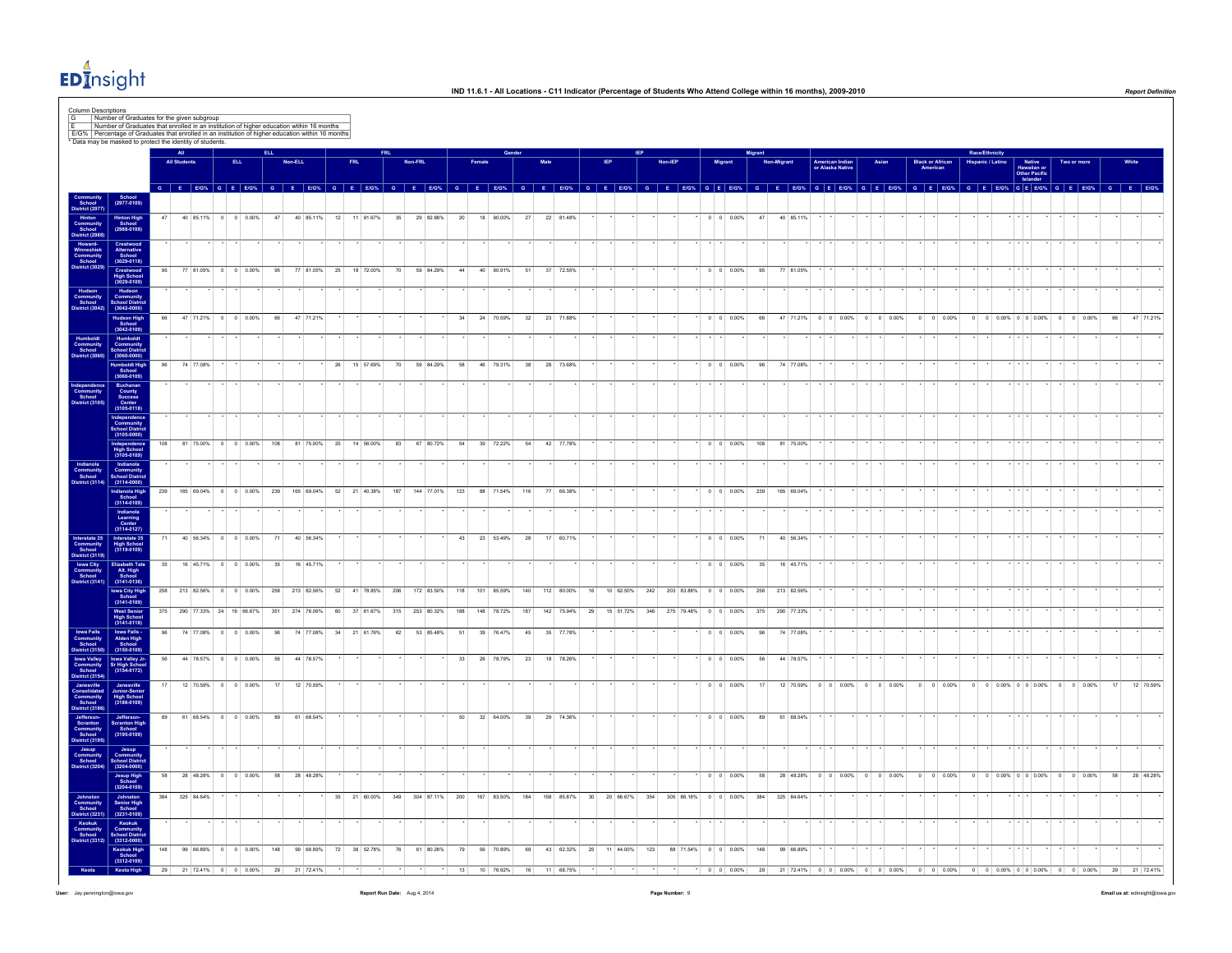

| <b>Report Definition</b> |  |  |
|--------------------------|--|--|
|                          |  |  |

|                                                                                                                                                                                                                                                    |                                                                                               |                 | * Data may be masked to protect the identity of students. |                     |      |                 |              | E/G% Percentage of Graduates that enrolled in an institution of higher education within 16 months |    |            |                                            |    |                    |           |                 |          |              |        |      |            |            |          |                   |  |                          |     |                    |              |                                     |                                            |                               |                                      |  |                                                                                            |                                                    |             |                                 |    |           |           |
|----------------------------------------------------------------------------------------------------------------------------------------------------------------------------------------------------------------------------------------------------|-----------------------------------------------------------------------------------------------|-----------------|-----------------------------------------------------------|---------------------|------|-----------------|--------------|---------------------------------------------------------------------------------------------------|----|------------|--------------------------------------------|----|--------------------|-----------|-----------------|----------|--------------|--------|------|------------|------------|----------|-------------------|--|--------------------------|-----|--------------------|--------------|-------------------------------------|--------------------------------------------|-------------------------------|--------------------------------------|--|--------------------------------------------------------------------------------------------|----------------------------------------------------|-------------|---------------------------------|----|-----------|-----------|
|                                                                                                                                                                                                                                                    |                                                                                               |                 | <b>All Students</b>                                       |                     | ELL. |                 | Non-ELL      |                                                                                                   |    | <b>FRL</b> |                                            |    | Non-FRL            |           |                 |          |              |        | Male |            | <b>IFP</b> |          | Non-IEP           |  | Migrant                  |     | <b>Non-Migrant</b> |              | American Indian<br>or Alaska Native |                                            | Asian                         | <b>Black or African<br/>American</b> |  | <b>Race/Ethnicity</b><br><b>Hispanic / Latino</b>                                          | Native<br>Hawaiian or<br>Other Pacific<br>Islander | Two or more |                                 |    | White     |           |
|                                                                                                                                                                                                                                                    |                                                                                               |                 | G E E/G% G E E/G%                                         |                     |      |                 | G E E/G%     |                                                                                                   |    |            | G E E/G%                                   |    | G E E/G%           |           |                 | G E E/G% |              |        |      | G E E/G%   |            | G E E/G% | G E E/G% G E E/G% |  |                          |     |                    |              |                                     |                                            | G E EIG% G E EIG% G E EIG%    | G E E/G%                             |  | G E E/G% G E E/G% G E E/G%                                                                 |                                                    |             |                                 |    |           |           |
| Community<br>School<br>Vistrict (333                                                                                                                                                                                                               | School<br>(3330-0109)                                                                         |                 |                                                           |                     |      |                 |              |                                                                                                   |    |            |                                            |    |                    |           |                 |          |              |        |      |            |            |          |                   |  |                          |     |                    |              |                                     |                                            |                               |                                      |  |                                                                                            |                                                    |             |                                 |    |           |           |
| Kingsley<br>Pierson<br>Communi<br>School<br>District (33                                                                                                                                                                                           | Kingsley<br>Pierson High<br>School<br>(3348-0109)                                             | 42              | 35 83.33% 0 0 0.00%                                       |                     |      |                 |              | 42 35 83.33%                                                                                      |    |            |                                            |    |                    |           | 20              |          | 19 95.00%    | 22     |      | 16 72.73%  |            |          |                   |  | $0 \t 0 \t 0.00%$        |     |                    | 42 35 83.33% |                                     |                                            |                               |                                      |  |                                                                                            |                                                    |             |                                 |    |           |           |
| Knoxville<br>Community<br>School<br>District (3375)                                                                                                                                                                                                | Knoxville<br>Community<br>School Distric<br>(3375-0000)                                       |                 |                                                           |                     |      |                 |              |                                                                                                   |    |            |                                            |    |                    |           |                 |          |              |        |      |            |            |          |                   |  |                          |     |                    |              |                                     |                                            |                               |                                      |  |                                                                                            |                                                    |             |                                 |    |           |           |
|                                                                                                                                                                                                                                                    | Knoxville High<br>School<br>(3375-0109)                                                       | 119             | 78 65.55%                                                 |                     |      |                 |              |                                                                                                   | 34 |            | 16 47.06%                                  |    | 62 72.94%          |           | 59              |          | 40 67.80%    | 60     |      | 38 63.33%  |            |          |                   |  | $0 \t 0 \t 0.00%$        | 119 |                    | 78 65.55%    |                                     |                                            |                               |                                      |  |                                                                                            |                                                    |             |                                 |    |           |           |
|                                                                                                                                                                                                                                                    | Trabert Cente<br>GOAL<br>Alternative<br>School<br>(3375-0114)                                 |                 |                                                           |                     |      |                 |              |                                                                                                   |    |            |                                            |    |                    |           |                 |          |              |        |      |            |            |          |                   |  |                          |     |                    |              |                                     |                                            |                               |                                      |  |                                                                                            |                                                    |             |                                 |    |           |           |
|                                                                                                                                                                                                                                                    |                                                                                               | 41              | 30 73.17% 0 0 0.00%                                       |                     |      | 41              |              | 30 73.17%                                                                                         |    |            |                                            |    |                    |           | 22              |          | 17 77.27%    | 19     |      | 13 68.42%  |            |          |                   |  | $0 \t 0 \t 0.00%$        | 41  |                    | 30 73.17%    |                                     |                                            |                               |                                      |  |                                                                                            |                                                    |             |                                 |    |           |           |
|                                                                                                                                                                                                                                                    | Lake Mills<br>Senior High<br>School<br>(3420-0109)                                            |                 | $21$ 17 80.95% 0 0 0.00%                                  |                     |      |                 | 21 17 80.95% |                                                                                                   |    |            |                                            |    |                    |           |                 |          |              |        |      |            |            |          |                   |  | $0 \t 0 \t 0.00%$        |     |                    | 21 17 80.95% |                                     |                                            |                               |                                      |  |                                                                                            |                                                    |             |                                 |    |           |           |
|                                                                                                                                                                                                                                                    | Lamoni High<br>School<br>(3465-0172)                                                          |                 |                                                           |                     |      |                 |              |                                                                                                   |    |            |                                            |    |                    |           |                 |          |              |        |      |            |            |          |                   |  |                          |     |                    |              |                                     |                                            |                               |                                      |  |                                                                                            |                                                    |             |                                 |    |           |           |
|                                                                                                                                                                                                                                                    | Laurens-<br>Marathon High<br>School<br>(3537-0109)                                            | 34              | 29 85.29% 0 0 0.00%                                       |                     |      | 34              |              | 29 85.29%                                                                                         |    |            |                                            |    |                    |           | 15              |          | 14 93.33%    | 19     |      | 15 78.95%  |            |          |                   |  | $0 \t 0 \t 0.00\%$       | 34  |                    | 29 85.29%    |                                     |                                            |                               |                                      |  |                                                                                            |                                                    |             |                                 |    |           |           |
| $[{\rm Lake~Millis}\label{eq:1} {\it Commanity\br/>School\br/>School\br/>Lamonality\br/>Lambda\br/>Community\br/>Cammunity\br/>Sortic (3465)\br/>Laurens-Mamunity\br/>Community\br/>Community\br/>Kret (3537)\br/>Lawton-Momunity\br/>Sects(3558)$ | Lawton Junior<br>Senior High<br>School<br>(3555-0172)                                         | 52              | 40 76.92%                                                 |                     |      |                 |              |                                                                                                   | 15 |            | 11 73.33%                                  | 37 | 29 78.38%          |           | ${\bf 28}$      |          | 23 82.14%    | $24\,$ |      | 17 70.83%  |            |          |                   |  |                          | 52  |                    | 40 76.92%    |                                     |                                            |                               |                                      |  |                                                                                            |                                                    |             |                                 |    |           |           |
| Le Mars<br>Community<br>School<br>District (3600)                                                                                                                                                                                                  | Individualized<br>Learning<br>Center<br>(3600-0118)                                           |                 |                                                           |                     |      |                 |              |                                                                                                   |    |            |                                            |    |                    |           |                 |          |              |        |      |            |            |          |                   |  |                          |     |                    |              |                                     |                                            |                               |                                      |  |                                                                                            |                                                    |             |                                 |    |           |           |
|                                                                                                                                                                                                                                                    | Le Mars High<br>School<br>(3600-0109)                                                         |                 | 161 120 74.53%                                            |                     |      |                 |              |                                                                                                   |    |            | 32 21 65.63% 129 99 76.74% 90 66 73.33% 71 |    |                    |           |                 |          |              |        |      | 54 76.06%  |            |          |                   |  | 0 0 0.00% 161 120 74.53% |     |                    |              |                                     |                                            |                               |                                      |  |                                                                                            |                                                    |             |                                 |    |           |           |
| Lenox<br>Community<br>School<br>District (3609)                                                                                                                                                                                                    | Lenox High<br>School<br>(3609-0109)                                                           |                 | 22 13 59.09%                                              |                     |      |                 |              |                                                                                                   |    |            |                                            |    |                    |           |                 |          |              |        |      |            |            |          |                   |  |                          |     |                    |              |                                     |                                            |                               |                                      |  |                                                                                            |                                                    |             |                                 |    |           |           |
|                                                                                                                                                                                                                                                    | District (3009)<br>Lewis Central<br>Community<br>School School<br>District (3645) (3645-0109) |                 | 167 126 75.45%                                            |                     |      |                 |              |                                                                                                   |    |            | 46 25 54.35% 121 101 83.47%                |    |                    |           | 85              |          | 68 80.00%    | 82     |      | 58 70.73%  |            |          |                   |  | 0 0 0.00% 167 126 75.45% |     |                    |              |                                     |                                            |                               |                                      |  |                                                                                            |                                                    |             |                                 |    |           |           |
| Lineville-Clio<br>Community<br>School<br>District (3705)                                                                                                                                                                                           | Lineville-Clic<br>Jr-Sr High<br>School<br>(3705-0172)                                         |                 |                                                           |                     |      |                 |              |                                                                                                   |    |            |                                            |    |                    |           |                 |          |              |        |      |            |            |          |                   |  |                          |     |                    |              |                                     |                                            |                               |                                      |  |                                                                                            |                                                    |             |                                 |    |           |           |
| Linn-Mar<br>Community<br>School<br>District (3715)                                                                                                                                                                                                 |                                                                                               |                 |                                                           |                     |      |                 |              |                                                                                                   |    |            |                                            |    |                    |           |                 |          |              |        |      |            |            |          |                   |  |                          |     |                    |              |                                     |                                            |                               |                                      |  |                                                                                            |                                                    |             |                                 |    |           |           |
|                                                                                                                                                                                                                                                    | Linn-Mar<br>Community<br>School Distric<br>(3715-0000)                                        |                 | 382 308 80.63%                                            |                     |      |                 |              |                                                                                                   |    |            | 26 63.41%                                  |    | 341 282 82.70% 211 |           |                 |          | 173 81.99%   | 171    |      | 135 78.95% |            |          |                   |  | $0 \t 0 \t 0.00%$        |     | 382 308 80.63%     |              |                                     |                                            |                               |                                      |  |                                                                                            |                                                    |             |                                 |    |           |           |
|                                                                                                                                                                                                                                                    | Linn-Mar High<br>School<br>(3715-0109)<br>Lisbon High<br>School<br>(3744-0109)                | 36              |                                                           | 33 91.67% 0 0 0.00% |      | 36              |              | 33 91.67%                                                                                         |    |            |                                            |    |                    |           | 19              |          | 17 89.47%    | 17     |      | 16 94.12%  |            |          |                   |  | $0 \t 0 \t 0.00\%$       | 36  |                    | 33 91.67%    |                                     |                                            |                               |                                      |  |                                                                                            |                                                    |             |                                 |    |           |           |
|                                                                                                                                                                                                                                                    |                                                                                               | 45              |                                                           | 34 75.56% 0 0 0.00% |      | 45              |              | 34 75.56%                                                                                         |    |            |                                            |    |                    |           | 28              |          | 23 82.14%    | 17     |      | 11 64.71%  |            |          |                   |  | $0 \t 0 \t 0.00\%$       | 45  |                    | 34 75.56%    |                                     |                                            |                               |                                      |  |                                                                                            |                                                    |             |                                 |    |           |           |
|                                                                                                                                                                                                                                                    | Logan-<br>Magnolia Jr-Sr<br>High School<br>(3798-0172)                                        |                 |                                                           |                     |      |                 |              |                                                                                                   |    |            |                                            |    |                    |           |                 |          |              |        |      |            |            |          |                   |  |                          |     |                    |              |                                     |                                            |                               |                                      |  |                                                                                            |                                                    |             |                                 |    |           |           |
| Lisbon<br>Community<br>Strict (3744)<br>District (3744)<br>Logan-<br>Magnolia<br>Community<br>School<br>Community<br>Community<br>Community<br>School<br>District (3816)<br>District (3816)                                                        | Lone Tree<br>Junior-Senior<br>High School<br>(3816-0172)                                      | 38              | 34 89.47% 0 0 0.00%                                       |                     |      | 38              |              | 34 89.47%                                                                                         |    |            |                                            |    |                    |           | 20 <sub>1</sub> |          | 17 85,00%    | 18     |      | 17 94.44%  |            |          |                   |  | $0 \quad 0 \quad 0.00\%$ |     |                    | 38 34 89.47% |                                     |                                            |                               |                                      |  |                                                                                            |                                                    |             |                                 |    |           |           |
| Louisa-<br>Muscatine<br>Community<br>School<br>District (3841)                                                                                                                                                                                     | Louisa-<br>Muscatine<br>Community<br>School Distric<br>(3841-0000)                            |                 |                                                           |                     |      |                 |              |                                                                                                   |    |            |                                            |    |                    |           |                 |          |              |        |      |            |            |          |                   |  |                          |     |                    |              |                                     |                                            |                               |                                      |  |                                                                                            |                                                    |             |                                 |    |           |           |
|                                                                                                                                                                                                                                                    |                                                                                               | 69              | 45 65.22% 0 0 0.00% 69 45 65.22% 23 11 47.83%             |                     |      |                 |              |                                                                                                   |    |            |                                            | 46 | 34 73.91%          |           |                 |          | 35 21 60.00% | 34     |      | 24 70.59%  |            |          |                   |  | $0 \t 0 \t 0.00\%$       |     |                    | 69 45 65.22% |                                     |                                            |                               |                                      |  |                                                                                            |                                                    |             |                                 |    |           |           |
|                                                                                                                                                                                                                                                    | Louisa-<br>Muscatine<br>High School<br>(3841-0109)                                            |                 | 38 29 76.32% 0 0 0.00% 38 29 76.32%                       |                     |      |                 |              |                                                                                                   |    |            |                                            |    |                    |           | 12              |          | 12 100.00%   | 26     |      | 17 65.38%  |            |          |                   |  | 0 0 0.00% 38 29 76.32%   |     |                    |              |                                     |                                            |                               |                                      |  |                                                                                            |                                                    |             |                                 |    |           |           |
| Lynnville<br>Sully<br>Community<br>School<br>School<br>Madrid<br>Community<br>School<br>Malvern<br>Malver<br>Community<br>School<br>Malvern<br>School<br>District (3978)<br>District (3978)<br>District (3978)                                     | Lynnville-Sully<br>High School<br>(3906-0109)                                                 |                 |                                                           |                     |      |                 |              |                                                                                                   |    |            |                                            |    |                    |           |                 |          |              |        |      |            |            |          |                   |  |                          |     |                    |              |                                     |                                            |                               |                                      |  |                                                                                            |                                                    |             |                                 |    |           |           |
|                                                                                                                                                                                                                                                    | Madrid High<br>School<br>(3942-0109)                                                          | 30 <sup>°</sup> |                                                           | 19 63.33% 0 0 0.00% |      | 30 <sub>o</sub> |              | 19 63.33%                                                                                         |    |            |                                            |    |                    |           |                 |          |              |        |      |            |            |          |                   |  | $0 \t 0 \t 0.00\%$       | 30  |                    |              |                                     |                                            | 19 63.33% 0 0 0.00% 0 0 0.00% | $0 \t 0 \t 0.00\%$                   |  | $0 \qquad 0 \qquad 0.00\% \qquad 0 \qquad 0 \qquad 0.00\% \qquad 0 \qquad 0 \qquad 0.00\%$ |                                                    |             |                                 | 30 | 19 63.33% |           |
|                                                                                                                                                                                                                                                    | East Mills High<br>School<br>(3978-0172)                                                      | 33              | 28 84.85% 0 0 0.00%                                       |                     |      | 33              |              |                                                                                                   |    |            | 28 84.85% 16 12 75.00%                     | 17 |                    | 16 94.12% | 16              |          | 14 87.50%    | 17     |      | 14 82.35%  |            |          |                   |  | $0 \t 0 \t 0.00\%$       |     |                    | 33 28 84.85% |                                     |                                            |                               |                                      |  |                                                                                            |                                                    |             |                                 |    |           |           |
|                                                                                                                                                                                                                                                    | IKM-Manning<br>High School<br>(4014-0109)                                                     | 71              |                                                           | 56 78.87% 0 0 0.00% |      | 71              |              | 56 78.87% 25 19 76.00%                                                                            |    |            |                                            | 46 | 37 80.43%          |           | 37              |          | 32 86.49%    | 34     |      | 24 70.59%  |            |          |                   |  | $0 \t 0 \t 0.00\%$       |     |                    |              |                                     | 71 56 78.87% 0 0 0.00% 0 0 0.00% 0 0 0.00% |                               |                                      |  |                                                                                            |                                                    |             | $0$ 0 0.00% 0 0 0.00% 0 0 0.00% |    | 71        | 56 78.87% |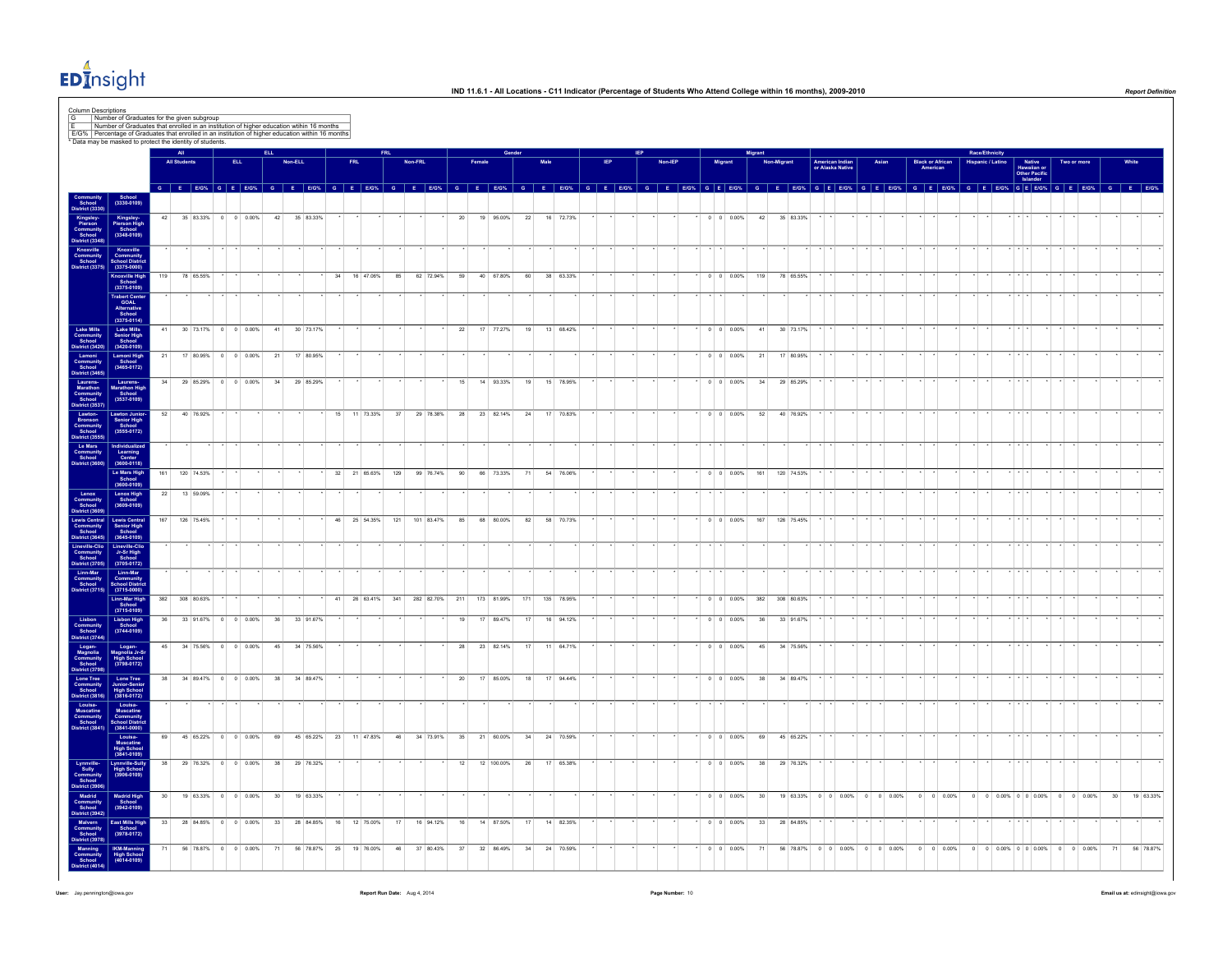

| Column Descriptions                                                                                                                                                                                      | G Number of Graduates for the given subgroup<br>E Number of Graduates that enrolled in an institution<br>Number of Graduates that enrolled in an institution of higher education wtihin 16 months<br>E/G% Percentage of Graduates that enrolled in an institution of higher education within 16 months<br>* Data may be masked to protect the identity of students. |            |                             |                    |                 |                                                                                                                                                                                                                                |    |              |       |              |            |        |                                                  |            |              |    |           |               |     |            |                          |                 |              |            |                  |            |                               |                            |  |                                                    |                                 |    |           |           |
|----------------------------------------------------------------------------------------------------------------------------------------------------------------------------------------------------------|---------------------------------------------------------------------------------------------------------------------------------------------------------------------------------------------------------------------------------------------------------------------------------------------------------------------------------------------------------------------|------------|-----------------------------|--------------------|-----------------|--------------------------------------------------------------------------------------------------------------------------------------------------------------------------------------------------------------------------------|----|--------------|-------|--------------|------------|--------|--------------------------------------------------|------------|--------------|----|-----------|---------------|-----|------------|--------------------------|-----------------|--------------|------------|------------------|------------|-------------------------------|----------------------------|--|----------------------------------------------------|---------------------------------|----|-----------|-----------|
|                                                                                                                                                                                                          |                                                                                                                                                                                                                                                                                                                                                                     | All Studer |                             | ELL                |                 | Non-ELL                                                                                                                                                                                                                        |    | <b>FRL</b>   |       |              |            |        |                                                  |            |              |    |           |               |     |            |                          |                 |              |            | or Alaska Nativi | ican India |                               | <b>Black or Africar</b>    |  | Native<br>Hawaiian or<br>Other Pacific<br>Islander | <b>Two or more</b>              |    |           |           |
|                                                                                                                                                                                                          |                                                                                                                                                                                                                                                                                                                                                                     |            |                             |                    |                 | G E EIGN G E EIGN G E EIGN G E EIGN G E EIGN G E EIGN G E EIGN G E EIGN G E EIGN G E EIGN G E EIGN G E EIGN G E EIGN G E EIGN G E EIGN G E EIGN G E EIGN G E EIGN G E EIGN G E EIGN G E EIGN G E EIGN G E EIGN G E EIGN G E EI |    |              |       |              |            |        |                                                  |            |              |    |           |               |     |            |                          |                 |              |            |                  |            |                               |                            |  |                                                    |                                 |    | G E E/G%  |           |
| Manson<br>Northwest<br>Webster<br>Community<br>School                                                                                                                                                    | Northwest<br>Webster<br>Junior/Senio<br>High School<br>(4023-0109)                                                                                                                                                                                                                                                                                                  |            |                             | 0.00%              |                 | 47 85.45%                                                                                                                                                                                                                      |    |              |       |              |            |        | 93.33%                                           |            |              |    |           |               |     |            | 0.00%                    |                 | 47           |            |                  |            |                               | 0.00%                      |  |                                                    |                                 |    |           |           |
|                                                                                                                                                                                                          | Maple Valley<br>Anthon Oto<br>High School<br>(4033-0109)                                                                                                                                                                                                                                                                                                            | 62         | 50 80.65% 0 0 0.00%         |                    | 62              | 50 80.65% 20 15 75.00%                                                                                                                                                                                                         |    |              |       | 42 35 83.33% |            | 30     | 24 80.00%                                        |            | 32 26 81.25% |    |           |               |     |            | $0 \t 0 \t 0.00%$        | 62              |              | 50 80.65%  |                  |            |                               |                            |  |                                                    |                                 |    |           |           |
| Maple Valley<br>Community<br>School<br>District (4033)<br>Maquoketa<br>Community<br>School<br>District (4041)                                                                                            | Maquoketa<br>Community<br>High School<br>(4041-0109)                                                                                                                                                                                                                                                                                                                | 145        |                             |                    |                 | 97 66.90% 0 0 0.00% 145 97 66.90% 57 26 45.61% 88 71 80.68% 67 52 77.61%                                                                                                                                                       |    |              |       |              |            |        |                                                  |            | 78 45 57.69% |    |           |               |     |            | $0 \quad 0 \quad 0.00\%$ | 145             |              | 97 66.90%  |                  |            |                               |                            |  |                                                    |                                 |    |           |           |
|                                                                                                                                                                                                          | Maquoketa<br>Community<br>School Distric<br>(4041-0000)                                                                                                                                                                                                                                                                                                             |            |                             |                    |                 |                                                                                                                                                                                                                                |    |              |       |              |            |        |                                                  |            |              |    |           |               |     |            |                          |                 |              |            |                  |            |                               |                            |  |                                                    |                                 |    |           |           |
|                                                                                                                                                                                                          | Maquoketa<br>Valley Senior<br>High School<br>(4043-0109)                                                                                                                                                                                                                                                                                                            | 66         | 51 77.27% 0 0 0.00%         |                    | 66              |                                                                                                                                                                                                                                |    |              |       |              |            |        | 51 77.27% 21 15 71.43% 45 36 80.00% 29 22 75.86% | 37         | 29 78.38%    |    |           |               |     |            | $0 \t 0 \t 0.00\%$       | 66              |              | 51 77.27%  |                  |            |                               |                            |  |                                                    |                                 |    |           |           |
| Maquoketa<br>Valley<br>Community<br>School<br>District (4043)<br>Marcus-<br>Meriden-<br>Cleghorn<br>Community<br>School<br>District (4068)                                                               |                                                                                                                                                                                                                                                                                                                                                                     | 30         | 26 86.67% 0 0 0.00%         |                    | 30 <sub>1</sub> | 26 86.67%                                                                                                                                                                                                                      |    |              |       |              |            | 17     | 16 94.12%                                        | 13         | 10 76.92%    |    |           |               |     |            | $0 \t 0 \t 0.00\%$       | 30 <sup>°</sup> |              | 26 86.67%  |                  |            |                               |                            |  |                                                    |                                 |    |           |           |
|                                                                                                                                                                                                          | Marcus-<br>Meriden-<br>Cleghorn<br>Community<br>High School<br>(4068-0109)                                                                                                                                                                                                                                                                                          |            |                             |                    |                 |                                                                                                                                                                                                                                |    |              |       |              |            |        |                                                  |            |              |    |           |               |     |            |                          |                 |              |            |                  |            |                               |                            |  |                                                    |                                 |    |           |           |
|                                                                                                                                                                                                          | Marcus-<br>Meriden-<br>Cleghorn<br>Community<br>School Distric<br>(4068-0000)                                                                                                                                                                                                                                                                                       |            |                             |                    |                 |                                                                                                                                                                                                                                |    |              |       |              |            |        |                                                  |            |              |    |           |               |     |            |                          |                 |              |            |                  |            |                               |                            |  |                                                    |                                 |    |           |           |
| Marion<br>Independent<br>Community<br>School<br>District (4086)                                                                                                                                          |                                                                                                                                                                                                                                                                                                                                                                     | 143        | 100 69.93% 0 0 0.00%        |                    | 143             | 100 69.93%                                                                                                                                                                                                                     |    | 36 21 58.33% | $107$ |              | 79 73.83%  | 75     | 56 74.67%                                        | 68         | 44 64.71%    |    |           |               |     |            | $0 \t 0 \t 0.00\%$       | 143             |              | 100 69.93% |                  |            |                               |                            |  |                                                    |                                 |    |           |           |
|                                                                                                                                                                                                          | Marion High<br>School<br>(4086-0109)<br>Marion<br>Independent<br>Community<br>School Distric<br>(4086-0000)                                                                                                                                                                                                                                                         |            |                             |                    |                 |                                                                                                                                                                                                                                |    |              |       |              |            |        |                                                  |            |              |    |           |               |     |            |                          |                 |              |            |                  |            |                               |                            |  |                                                    |                                 |    |           |           |
| Marshalltown<br>Community<br>School<br>District (4104)                                                                                                                                                   | Marshalltown<br>Community<br>School Distric<br>(4104-0000)                                                                                                                                                                                                                                                                                                          |            |                             |                    |                 |                                                                                                                                                                                                                                |    |              |       |              |            |        |                                                  |            |              |    |           |               |     |            |                          |                 |              |            |                  |            |                               |                            |  |                                                    |                                 |    |           |           |
|                                                                                                                                                                                                          | Marshalltown<br>High School<br>(4104-0109)                                                                                                                                                                                                                                                                                                                          |            | 291 204 70.10% 60 30 50.00% |                    | 231             | 174 75.32%                                                                                                                                                                                                                     |    | 82 56.16%    | 145   |              | 122 84.14% | 139    | 102 73.38%                                       | 152        | 102 67.11%   | 27 |           | 12 44.44% 264 |     | 192 72.73% |                          |                 |              |            |                  |            |                               |                            |  |                                                    |                                 |    |           |           |
| Martensdale<br>St Marys<br>Community<br>School<br>District (4122)<br>Mason City<br>Community<br>School<br>District (4131)                                                                                | Martensdale-S<br>Marys Jr-Sr<br>High School<br>(4122-0172)                                                                                                                                                                                                                                                                                                          | 38         | 28 73.68% 0 0 0.00%         |                    | 38              | 28 73.68%                                                                                                                                                                                                                      |    |              |       |              |            | 19     | 15 78.95%                                        | 19         | 13 68.42%    |    |           |               |     |            | $0 \t 0 \t 0.00\%$       | 38              |              |            |                  |            | 28 73.68% 0 0 0.00% 0 0 0.00% | $0 \t 0 \t 0.00\%$         |  | $0$ 0 0.00% 0 0 0.00%                              | $0 - 0.00%$                     | 38 | 28 73.68% |           |
|                                                                                                                                                                                                          | Alternative<br>School<br>(4131-0127)                                                                                                                                                                                                                                                                                                                                | 31         | 11 35.48% 0 0 0.00%         |                    | 31              | 11 35.48%                                                                                                                                                                                                                      |    |              |       |              |            |        |                                                  |            |              |    |           |               |     |            | $0 \t 0 \t 0.00\%$       | 31              |              | 11 35.48%  |                  |            |                               |                            |  |                                                    |                                 |    |           |           |
|                                                                                                                                                                                                          | Mason City<br>Community<br>School Distric<br>(4131-0000)                                                                                                                                                                                                                                                                                                            |            |                             |                    |                 |                                                                                                                                                                                                                                |    |              |       |              |            |        |                                                  |            |              |    |           |               |     |            |                          |                 |              |            |                  |            |                               |                            |  |                                                    |                                 |    |           |           |
|                                                                                                                                                                                                          | Mason City<br>High School<br>(4131-0109)                                                                                                                                                                                                                                                                                                                            | 240        | 190 79.17% 0 0 0.00%        |                    | 240             | 190 79.17%                                                                                                                                                                                                                     | 78 | 50 64.10%    | 162   |              | 140 86.42% | 118    | 96 81.36%                                        | 122        | 94 77.05%    | 43 | 24 55.81% |               | 197 | 166 84.26% | $0 \t 0 \t 0.00%$        | 240             |              | 190 79.17% |                  |            |                               |                            |  |                                                    |                                 |    |           |           |
|                                                                                                                                                                                                          | Mediapolis<br>High School<br>(4203-0109)                                                                                                                                                                                                                                                                                                                            | 58         | 47 81.03% 0 0 0.00%         |                    | 58              | 47 81.03%                                                                                                                                                                                                                      |    |              |       |              |            | $32\,$ | 28 87.50%                                        | ${\bf 26}$ | 19 73.08%    |    |           |               |     |            | $0 \t 0 \t 0.00\%$       | 58              |              | 47 81.03%  |                  |            |                               |                            |  |                                                    |                                 |    |           |           |
| Mediapolis<br>Community<br>Strict (4203)<br>Melcher-<br>Dallas<br>Community<br>School<br>District (4212)<br>Community<br>Community<br>Community<br>District (4419)<br>District (4419)<br>District (4419) | Melcher-Dallar<br>High School<br>(4212-0109)                                                                                                                                                                                                                                                                                                                        | 34         | 24 70.59% 0 0 0.00%         |                    | 34              | 24 70.59%                                                                                                                                                                                                                      |    |              |       |              |            |        | 13 81.25%                                        | 18         | 11 61.11%    |    |           |               |     |            | $0 \t 0 \t 0.00\%$       | 34              |              | 24 70.59%  |                  |            |                               |                            |  |                                                    |                                 |    |           |           |
|                                                                                                                                                                                                          | MFL Marmac<br>High School<br>(4419-0109)                                                                                                                                                                                                                                                                                                                            | 72         | 58 80.56% 0 0 0.00%         |                    | 72              | 58 80.56% 22 12 54.55%                                                                                                                                                                                                         |    |              | 50    |              | 46 92.00%  | 38     | 28 73.68%                                        |            | 34 30 88.24% |    |           |               |     |            | $0 \quad 0 \quad 0.00\%$ |                 | 72 58 80.56% |            |                  |            |                               |                            |  |                                                    |                                 |    |           |           |
| Mid-Prairie<br>Community<br>School<br>District (4271)                                                                                                                                                    | Alternative<br>Learning<br>Center<br>(4271-0118)                                                                                                                                                                                                                                                                                                                    |            |                             |                    |                 |                                                                                                                                                                                                                                |    |              |       |              |            |        |                                                  |            |              |    |           |               |     |            |                          |                 |              |            |                  |            |                               |                            |  |                                                    |                                 |    |           |           |
|                                                                                                                                                                                                          | Mid-Prairie<br>High School<br>(4271-0109)                                                                                                                                                                                                                                                                                                                           | 76         | 54 71.05% 0 0 0.00%         |                    | 76              | 54 71.05%                                                                                                                                                                                                                      |    |              |       |              |            | 46     | 33 71.74%                                        | 30         | 21 70.00%    |    |           |               |     |            | $0 \t 0 \t 0.00%$        | 76              |              | 54 71.05%  |                  |            |                               |                            |  |                                                    |                                 |    |           |           |
| Midland<br>Community<br>School<br>District (4269)                                                                                                                                                        | Midland<br>Middle/High<br>School<br>(4269-0118)                                                                                                                                                                                                                                                                                                                     | 35         | 24 68.57% 0 0 0.00%         |                    | 35              | 24 68.57%                                                                                                                                                                                                                      |    |              |       |              |            |        |                                                  |            |              |    |           |               |     |            | $0 \quad 0 \quad 0.00\%$ | 35              |              | 24 68.57%  |                  |            |                               |                            |  |                                                    |                                 |    |           |           |
|                                                                                                                                                                                                          | Missouri Valle<br>High School<br>(4356-0109)                                                                                                                                                                                                                                                                                                                        | 74         | 47 63.51%                   |                    |                 |                                                                                                                                                                                                                                |    |              |       |              |            | 36     | 25 69.44%                                        | 38         | 22 57.89%    |    |           |               |     |            | $0 \t 0 \t 0.00\%$       | 74              |              | 47 63.51%  |                  |            |                               |                            |  |                                                    |                                 |    |           |           |
| Missouri<br>Valley<br>Community<br>School<br>District (4366<br>MOC-Floyd<br>Valley<br>Community<br>School<br>District (4149                                                                              | MOC-Floyd<br>Valley High<br>School<br>(4149-0109)                                                                                                                                                                                                                                                                                                                   | $103\,$    | 78 75.73%                   |                    |                 |                                                                                                                                                                                                                                | 18 | 12 66.67%    | 85    |              | 66 77.65%  | 48     | 38 79.17%                                        | 55         | 40 72.73%    |    |           |               |     |            |                          |                 |              |            |                  |            |                               |                            |  |                                                    |                                 |    |           |           |
| Montezuma<br>Community<br>School<br>Vistrict (4437                                                                                                                                                       | Montezuma<br>High School<br>(4437-0109)                                                                                                                                                                                                                                                                                                                             | 35         | 28 80.00%                   | $0 \t 0 \t 0.00\%$ | 35              | 28 80.00%                                                                                                                                                                                                                      |    |              |       |              |            | 17     | 15 88.24%                                        | 18         | 13 72.22%    |    |           |               |     |            | $0 \t 0 \t 0.00\%$       | 35              |              |            |                  |            | 28 80.00% 0 0 0.00% 0 0 0.00% | $0 \qquad 0 \qquad 0.00\%$ |  |                                                    | $0$ 0 0.00% 0 0 0.00% 0 0 0.00% | 35 |           | 28 80.00% |
|                                                                                                                                                                                                          |                                                                                                                                                                                                                                                                                                                                                                     | 79         | 60 75.95% 0 0 0.00%         |                    | 79              | 60 75.95%                                                                                                                                                                                                                      |    | 19 15 78.95% | 60    |              | 45 75.00%  | 37     | 31 83.78%                                        | 42         | 29 69.05%    |    |           |               |     |            | $0 \t 0 \t 0.00%$        | 79              |              | 60 75.95%  |                  |            |                               |                            |  |                                                    |                                 |    |           |           |

**User:** Jay.pennington@iowa.gov **Report Run Date:** Aug 4, 2014 **Page Number:** 11 **Email us at:** edinsight@iowa.gov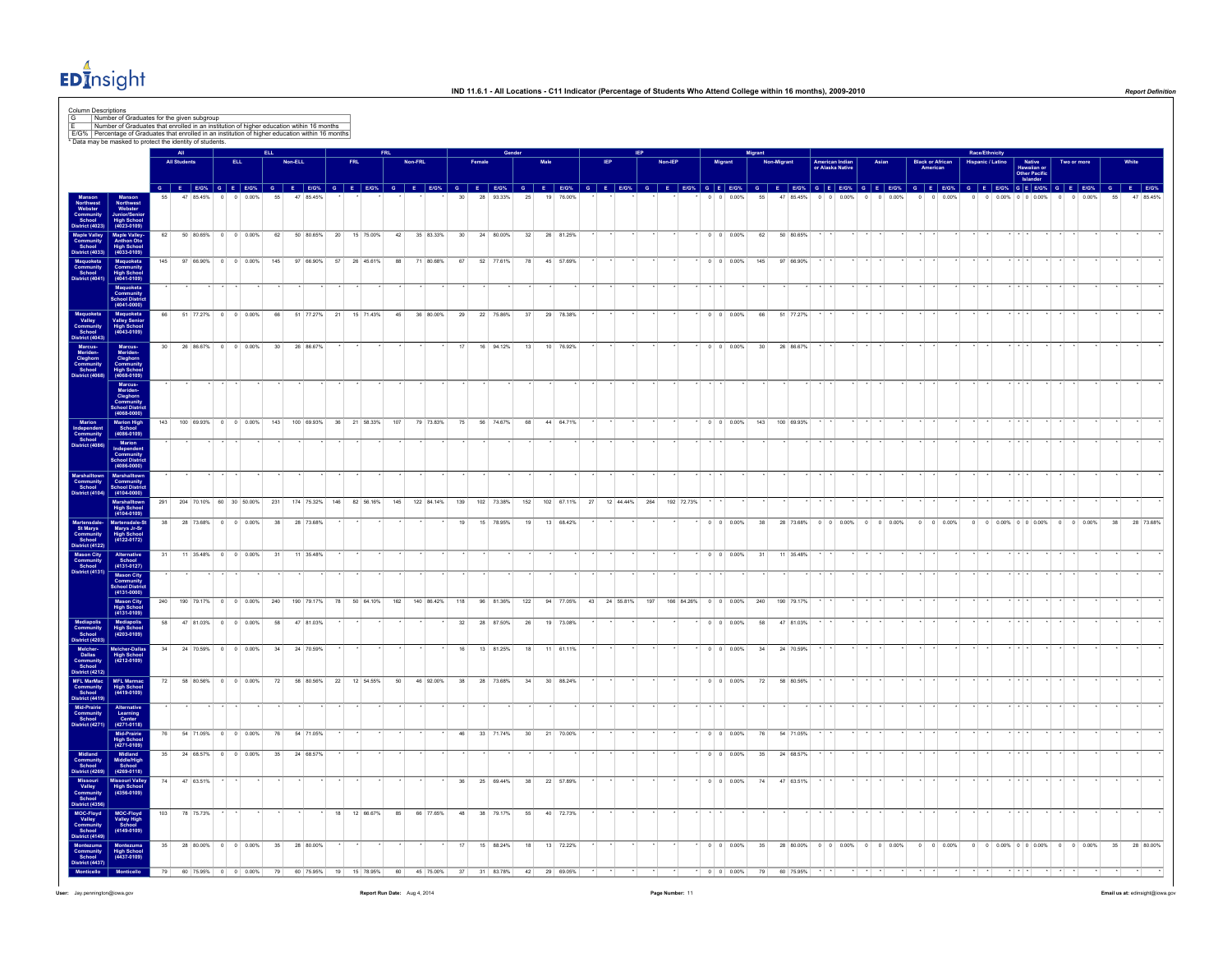

|                                                                                                                                                                   |                                                                                   |                 | * Data may be masked to protect the identity of students.<br>AII |                     |     |      |                   |            |                 |              |               |     |                                     |     |            |     |      |           |    |                   |                   |            |                          |      |              |                                     |  |                              |                    | PecalEthnic                                                                |                                                 |             |          |
|-------------------------------------------------------------------------------------------------------------------------------------------------------------------|-----------------------------------------------------------------------------------|-----------------|------------------------------------------------------------------|---------------------|-----|------|-------------------|------------|-----------------|--------------|---------------|-----|-------------------------------------|-----|------------|-----|------|-----------|----|-------------------|-------------------|------------|--------------------------|------|--------------|-------------------------------------|--|------------------------------|--------------------|----------------------------------------------------------------------------|-------------------------------------------------|-------------|----------|
|                                                                                                                                                                   |                                                                                   |                 | <b>All Students</b>                                              |                     | ELL | ELL. | Non-ELL           |            |                 | FRL          |               |     | Non-FRL                             |     |            |     | Male |           |    |                   | Non-IEP           |            |                          |      |              | American Indian<br>or Alaska Native |  | Black or African<br>American |                    | <b>Hispanic / Lating</b>                                                   | Native<br>Hawaiian<br>Other Pacific<br>Islander | Two or more | White    |
|                                                                                                                                                                   |                                                                                   |                 | G E E/G% G E E/G%                                                |                     |     |      | G E E/G% G E E/G% |            |                 |              |               |     | G E E/G% G E E/G%                   |     |            |     |      |           |    | G E E/G% G E E/G% | G E E/G% G E E/G% |            |                          |      |              | G E E/G% G E E/G% G E E/G%          |  |                              |                    | G E E/G% G E E/G% G E E/G% G E E/G%                                        |                                                 |             | G E E/G% |
| Communit<br>School<br>istrict (444                                                                                                                                | High School<br>(4446-0109)                                                        |                 |                                                                  |                     |     |      |                   |            |                 |              |               |     |                                     |     |            |     |      |           |    |                   |                   |            |                          |      |              |                                     |  |                              |                    |                                                                            |                                                 |             |          |
| Moravia<br>Moravia<br>Community<br>School<br>District (449                                                                                                        | Moravia<br>Community<br>School Distric<br>(4491-0000)                             |                 |                                                                  |                     |     |      |                   |            |                 |              |               |     |                                     |     |            |     |      |           |    |                   |                   |            |                          |      |              |                                     |  |                              |                    |                                                                            |                                                 |             |          |
|                                                                                                                                                                   |                                                                                   | 16              |                                                                  | 10 62.50% 0 0 0.00% |     |      | 16                | 10 62.50%  |                 |              |               |     |                                     |     |            |     |      |           |    |                   |                   |            | $0 \quad 0 \quad 0.00\%$ | 16   |              | 10 62.50% 0 0 0.00% 0 0 0.00%       |  |                              | $0 \t 0 \t 0.00\%$ | $0$ 0 0.00% 0 0 0.00% 0 0 0.00%                                            |                                                 |             | 16       |
|                                                                                                                                                                   | Moravia High<br>School<br>(4491-0109)                                             |                 |                                                                  |                     |     |      |                   |            |                 |              |               |     |                                     |     |            |     |      |           |    |                   |                   |            |                          |      |              |                                     |  |                              |                    |                                                                            |                                                 |             |          |
| Mormon Trail<br>Community<br>School<br>District (4505)                                                                                                            | Mormon Trail<br>Jr-Sr High<br>School<br>(4505-0172)                               |                 |                                                                  |                     |     |      |                   |            |                 |              |               |     |                                     |     |            |     |      |           |    |                   |                   |            |                          |      |              |                                     |  |                              |                    |                                                                            |                                                 |             |          |
| Morning Sun<br>Community<br>School<br>District (4509)                                                                                                             | Morning Sun<br>Community<br>School Distric<br>(4509-0000)                         |                 |                                                                  |                     |     |      |                   |            |                 |              |               |     |                                     |     |            |     |      |           |    |                   |                   |            |                          |      |              |                                     |  |                              |                    |                                                                            |                                                 |             |          |
|                                                                                                                                                                   | <b>Moulton-Ude</b>                                                                |                 |                                                                  |                     |     |      |                   |            |                 |              |               |     |                                     |     |            |     |      |           |    |                   |                   |            |                          |      |              |                                     |  |                              |                    |                                                                            |                                                 |             |          |
| Moulton-Udell<br>Community<br>School<br>District (4518)                                                                                                           | Community<br>Community<br>School Distric                                          |                 |                                                                  |                     |     |      |                   |            |                 |              |               |     |                                     |     |            |     |      |           |    |                   |                   |            |                          |      |              |                                     |  |                              |                    |                                                                            |                                                 |             |          |
|                                                                                                                                                                   | Moulton-Udell<br>High School<br>(4518-0172)                                       | 22              | 15 68.18% 0 0 0.00%                                              |                     |     |      | 22                | 15 68.18%  |                 |              |               |     |                                     |     |            |     |      |           |    |                   |                   |            | $0 \quad 0 \quad 0.00\%$ | 22   | 15 68.18%    |                                     |  |                              |                    |                                                                            |                                                 |             |          |
| Mount Ayr<br>Community<br>School<br>District (4527)                                                                                                               | Mount Ayr<br>High School<br>(4527-0109)                                           | 41              | 27 65.85% 0 0 0.00%                                              |                     |     |      | 41                | 27 65.85%  |                 |              |               |     |                                     | 21  | 14 66.67%  | 20  |      | 13 65.00% |    |                   |                   |            | $0 \quad 0 \quad 0.00\%$ | 41   | 27 65.85%    |                                     |  |                              |                    |                                                                            |                                                 |             |          |
|                                                                                                                                                                   | Mount<br>Pleasant High<br>School<br>(4536-0109)                                   | 125             | 103 82.40%                                                       |                     |     |      |                   |            |                 | 44 27 61.36% |               | 81  | 76 93.83%                           | 73  | 63 86.30%  | 52  |      | 40 76.92% |    |                   |                   |            | $0 \t 0 \t 0.00%$        | 125  | 103 82.40%   |                                     |  |                              |                    |                                                                            |                                                 |             |          |
| Mount<br>Pleasant<br>Community<br>School<br>Istrict (4536)                                                                                                        |                                                                                   |                 |                                                                  |                     |     |      |                   |            |                 |              |               |     |                                     |     |            |     |      |           |    |                   |                   |            |                          |      |              |                                     |  |                              |                    |                                                                            |                                                 |             |          |
|                                                                                                                                                                   | Wisdom Quest<br>Education<br>Center<br>(4536-0118)                                |                 |                                                                  |                     |     |      |                   |            |                 |              |               |     |                                     |     |            |     |      |           |    |                   |                   |            |                          |      |              |                                     |  |                              |                    |                                                                            |                                                 |             |          |
|                                                                                                                                                                   | Mount Vernon<br>Community<br>School School Distric<br>District (4554) (4554-0000) |                 |                                                                  |                     |     |      |                   |            |                 |              |               |     |                                     |     |            |     |      |           |    |                   |                   |            |                          |      |              |                                     |  |                              |                    |                                                                            |                                                 |             |          |
|                                                                                                                                                                   |                                                                                   | 80              | 62 77.50% 0 0 0.00%                                              |                     |     |      | 80                | 62 77.50%  |                 |              |               |     |                                     | 34  | 26 76.47%  | 46  |      | 36 78.26% |    |                   |                   |            | $0 \t 0 \t 0.00\%$       | 80   | 62 77.50%    |                                     |  |                              |                    |                                                                            |                                                 |             |          |
|                                                                                                                                                                   | Mount Verno<br>High School<br>(4554-0109)                                         |                 |                                                                  |                     |     |      |                   |            |                 |              |               |     |                                     |     |            |     |      |           |    |                   |                   |            |                          |      |              |                                     |  |                              |                    |                                                                            |                                                 |             |          |
| Murray<br>Community<br>School<br>District (4572                                                                                                                   | Murray<br>Community<br>School Distric<br>(4572-0000)                              |                 |                                                                  |                     |     |      |                   |            |                 |              |               |     |                                     |     |            |     |      |           |    |                   |                   |            |                          |      |              |                                     |  |                              |                    |                                                                            |                                                 |             |          |
|                                                                                                                                                                   | Murray Jr/Sr<br>High School<br>(4572-0172)                                        | 23              | 11 47.83%                                                        |                     |     |      |                   |            |                 |              |               |     |                                     |     |            |     |      |           |    |                   |                   |            | $0 \quad 0 \quad 0.00\%$ | 23   | 11 47.83%    |                                     |  |                              |                    |                                                                            |                                                 |             |          |
|                                                                                                                                                                   | Muscatine<br>High School<br>(4581-0109)                                           | 296             | 200 67.57%                                                       |                     |     |      |                   |            | 74              |              | 35 47.30% 222 |     | 165 74.32%                          | 161 | 114 70.81% | 135 |      | 86 63,70% |    |                   |                   |            |                          |      |              |                                     |  |                              |                    |                                                                            |                                                 |             |          |
|                                                                                                                                                                   |                                                                                   | 52              | 39 75.00% 0 0 0.00%                                              |                     |     |      | 52                |            |                 |              |               |     | 39 75.00% 18 10 55.56% 34 29 85.29% | 21  | 19 90.48%  | 31  |      | 20 64.52% |    |                   |                   |            | $0 \quad 0 \quad 0.00\%$ |      | 52 39 75.00% |                                     |  |                              |                    |                                                                            |                                                 |             |          |
|                                                                                                                                                                   | Nashua<br>Plainfield High<br>School<br>(4599-0172)                                |                 |                                                                  |                     |     |      |                   |            |                 |              |               |     |                                     |     |            |     |      |           |    |                   |                   |            |                          |      |              |                                     |  |                              |                    |                                                                            |                                                 |             |          |
| Muscatine<br>Community<br>District (4581)<br>District (4581)<br>Nashua-<br>Plainfield<br>Community<br>School<br>Mevada<br>Community<br>School<br>District (4617)  | Nevada<br>Community<br>School Distric<br>(4617-0000)                              |                 |                                                                  |                     |     |      |                   |            |                 |              |               |     |                                     |     |            |     |      |           |    |                   |                   |            |                          |      |              |                                     |  |                              |                    |                                                                            |                                                 |             |          |
|                                                                                                                                                                   |                                                                                   | 95              | 69 72.63%                                                        |                     |     |      |                   |            | 32              | 18 56.25%    |               | 63  | 51 80.95%                           | 51  | 39 76.47%  | 44  |      | 30 68.18% |    |                   |                   |            | $0 \quad 0 \quad 0.00\%$ | 95   | 69 72.63%    |                                     |  |                              |                    |                                                                            |                                                 |             |          |
|                                                                                                                                                                   | Nevada High<br>School<br>(4617-0109)                                              |                 |                                                                  |                     |     |      |                   |            |                 |              |               |     |                                     |     |            |     |      |           |    |                   |                   |            |                          |      |              |                                     |  |                              |                    |                                                                            |                                                 |             |          |
| <b>New Hampton<br/>Community<br/>School<br/>District (4662)</b>                                                                                                   | Education<br>Options<br>(4662-0118)                                               |                 |                                                                  |                     |     |      |                   |            |                 |              |               |     |                                     |     |            |     |      |           |    |                   |                   |            |                          |      |              |                                     |  |                              |                    |                                                                            |                                                 |             |          |
|                                                                                                                                                                   | New Hampton<br>High School<br>(4662-0109)                                         | 94              | 76 80.85%                                                        |                     |     |      |                   |            | 17 <sup>1</sup> | 11 64.71%    |               | 77  | 65 84.42%                           | 36  | 28 77.78%  | 58  |      | 48 82.76% |    |                   |                   |            |                          |      |              |                                     |  |                              |                    |                                                                            |                                                 |             |          |
|                                                                                                                                                                   | New London<br>Jr-Sr High<br>School<br>(4689-0172)                                 | $\overline{29}$ |                                                                  | 22 75.86% 0 0 0.00% |     |      | 29                | 22 75.86%  |                 |              |               |     |                                     |     | 10 90.91%  | 18  |      | 12 66.67% |    |                   |                   |            | $0 \t0 \t0.00%$          | 29   |              | 22 75.86% 0 0 0.00% 0 0 0.00%       |  |                              | $0 \t 0 \t 0.00\%$ | $0 \quad 0 \quad 0.00\%$ $0 \quad 0 \quad 0.00\%$ $0 \quad 0 \quad 0.00\%$ |                                                 |             | 29       |
|                                                                                                                                                                   | Newell-Fonds<br>High School<br>(4644-0172)                                        | 40              | 28 70.00%                                                        |                     |     |      |                   |            |                 |              |               |     |                                     | 21  | 14 66.67%  | 19  |      | 14 73.68% |    |                   |                   |            | $0 \quad 0 \quad 0.00\%$ | 40   | 28 70.00%    |                                     |  |                              |                    |                                                                            |                                                 |             |          |
|                                                                                                                                                                   |                                                                                   | 30              |                                                                  | 10 33.33% 0 0 0.00% |     |      | 30                | 10 33.33%  |                 |              |               |     |                                     |     |            |     |      |           |    |                   |                   |            | $0 \quad 0 \quad 0.00\%$ | 30   | 10 33.33%    |                                     |  |                              |                    |                                                                            |                                                 |             |          |
| New London<br>Community<br>District (4689)<br>District (4689)<br>Newell-Fonda<br>Community<br>District (4644)<br>Newton<br>Community<br>School<br>District (4725) | Basics and<br>Beyond<br>Alternative<br>School<br>(4725-0127)                      |                 |                                                                  |                     |     |      |                   |            |                 |              |               |     |                                     |     |            |     |      |           |    |                   |                   |            |                          |      |              |                                     |  |                              |                    |                                                                            |                                                 |             |          |
|                                                                                                                                                                   | Newton Senio<br>High School<br>(4725-0109)                                        | 209             | 147 70.33% 0 0 0.00% 209                                         |                     |     |      |                   | 147 70.33% | 61              | 31 50.82%    |               | 148 | 116 78.38%                          | 110 | 84 76.36%  | 99  |      | 63 63.64% | 27 | 10 37 04%         | 182               | 137 75.27% | $0 \t 0 \t 0.00\%$       | 209  | 147 70.33%   |                                     |  |                              |                    |                                                                            |                                                 |             |          |
|                                                                                                                                                                   |                                                                                   | 56              |                                                                  | 44 78.57% 0 0 0.00% |     |      | 56                | 44 78.57%  |                 |              |               |     |                                     | 27  | 22 81.48%  | 29  |      | 22 75.86% |    |                   |                   |            | $0 \t 0 \t 0.00\%$       | 56   | 44 78.57%    |                                     |  |                              |                    |                                                                            |                                                 |             |          |
| Nodaway<br>Valley<br>Community<br>School<br>District (2673)<br>North Cedar<br>Community<br>School<br>District (3691)                                              | Nodaway<br>Valley High<br>School<br>(2673-0209)                                   |                 |                                                                  |                     |     |      |                   |            |                 |              |               |     |                                     |     |            |     |      |           |    |                   |                   |            |                          |      |              |                                     |  |                              |                    |                                                                            |                                                 |             |          |
|                                                                                                                                                                   |                                                                                   |                 |                                                                  |                     |     |      |                   |            |                 |              |               |     |                                     |     |            |     |      |           |    |                   |                   |            |                          |      |              |                                     |  |                              |                    |                                                                            |                                                 |             |          |
|                                                                                                                                                                   | North Cedar<br>Community<br>School Distric<br>(3691-0000)                         |                 |                                                                  |                     |     |      |                   |            |                 |              |               |     |                                     |     |            |     |      |           |    |                   |                   |            |                          |      |              |                                     |  |                              |                    |                                                                            |                                                 |             |          |
|                                                                                                                                                                   | North Cedar<br>High School<br>(3691-0172)                                         | 77              |                                                                  | 46 59.74% 0 0 0.00% |     |      | 77                | 46 59.74%  |                 |              |               |     |                                     | 35  | 21 60.00%  | 42  |      | 25 59.52% |    |                   |                   |            | $0 \t 0 \t 0.00\%$       | $77$ | 46 59.74%    |                                     |  |                              |                    |                                                                            |                                                 |             |          |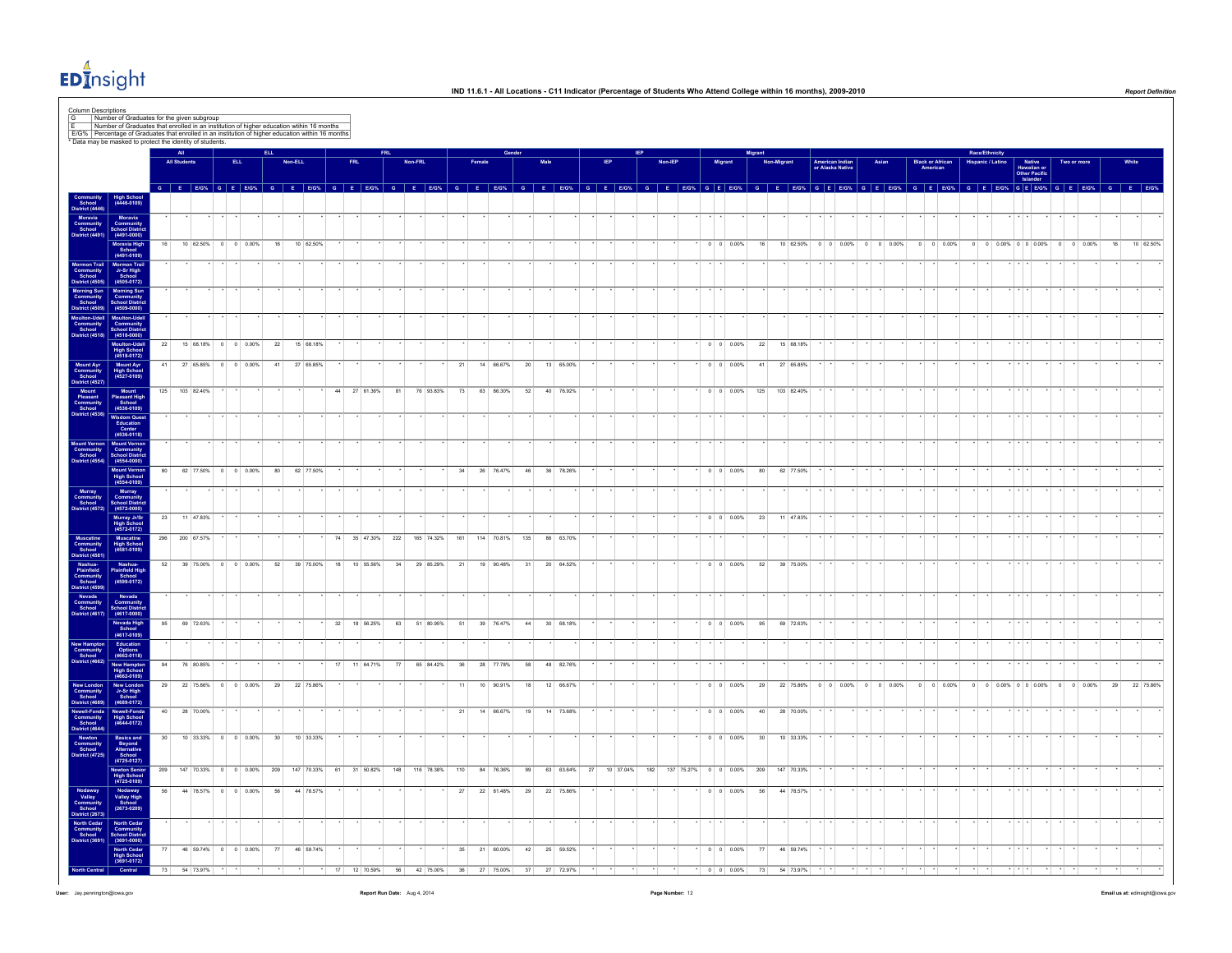

| <b>Report Definition</b> |  |  |
|--------------------------|--|--|
|                          |  |  |

| Column Descriptions<br>G                                                                                                                                                                                                                                                                                                                                                                                                                                                                                               | Number of Graduates for the given subgroup<br>Number of Graduates that enrolled in an institution of higher education within 16 months<br>E/G% Percentage of Graduates that enrolled in an institution of higher education within 16 months<br>* Data may be masked to protect the identity of students. |     |                            |                |              |     |            |     |           |     |         |                   |                 |            |            |    |           |    |                   |     |                   |                     |                          |     |            |                                     |  |                               |                         |  |                         |                                                                |                    |    |                |  |
|------------------------------------------------------------------------------------------------------------------------------------------------------------------------------------------------------------------------------------------------------------------------------------------------------------------------------------------------------------------------------------------------------------------------------------------------------------------------------------------------------------------------|----------------------------------------------------------------------------------------------------------------------------------------------------------------------------------------------------------------------------------------------------------------------------------------------------------|-----|----------------------------|----------------|--------------|-----|------------|-----|-----------|-----|---------|-------------------|-----------------|------------|------------|----|-----------|----|-------------------|-----|-------------------|---------------------|--------------------------|-----|------------|-------------------------------------|--|-------------------------------|-------------------------|--|-------------------------|----------------------------------------------------------------|--------------------|----|----------------|--|
|                                                                                                                                                                                                                                                                                                                                                                                                                                                                                                                        |                                                                                                                                                                                                                                                                                                          |     | <b>All Students</b>        |                | <b>ELL</b>   |     | Non-ELL    | FRL |           |     | Non-FRL |                   |                 |            |            |    |           |    |                   |     | Non-IFF           |                     |                          |     |            | American Indian<br>or Alaska Native |  |                               | <b>Black or African</b> |  |                         | Native<br>Hawaiian or<br>Other Pacific<br>Islander             |                    |    |                |  |
| Community<br>School<br>Netrict (4772                                                                                                                                                                                                                                                                                                                                                                                                                                                                                   | Springs High<br>School<br>(4772-0172)                                                                                                                                                                                                                                                                    |     | G E E/G% G E E/G% G E E/G% |                |              |     |            |     | G E E/G%  |     |         | G E E/G% G E E/G% |                 |            |            |    |           |    | G E E/G% G E E/G% |     | G E E/G% G E E/G% |                     |                          |     |            |                                     |  |                               |                         |  |                         | G E EIGY G E EIGY G E EIGY G E EIGY G E EIGY G E EIGY G E EIGY |                    |    | $E = 1$ $E/G'$ |  |
|                                                                                                                                                                                                                                                                                                                                                                                                                                                                                                                        | North Central<br>Community<br>School District<br>(4772-0000)                                                                                                                                                                                                                                             |     |                            |                |              |     |            |     |           |     |         |                   |                 |            |            |    |           |    |                   |     |                   |                     | $\cdot$ $\cdot$          |     |            |                                     |  |                               |                         |  | $\cdot$ $\cdot$ $\cdot$ |                                                                |                    |    |                |  |
| <b>North Fayette<br/>Community<br/>School<br/>District (4774)</b>                                                                                                                                                                                                                                                                                                                                                                                                                                                      | North Fayette<br>Community<br>School Distric<br>(4774-0000)                                                                                                                                                                                                                                              |     |                            |                |              |     |            |     |           |     |         |                   |                 |            |            |    |           |    |                   |     |                   |                     |                          |     |            |                                     |  |                               |                         |  |                         |                                                                |                    |    |                |  |
|                                                                                                                                                                                                                                                                                                                                                                                                                                                                                                                        | North Fayette<br>High School<br>(4774-0109)                                                                                                                                                                                                                                                              | 67  | 54 80.60% 0 0 0.00%        |                |              | 67  | 54 80.60%  | 18  | 11 61.11% | 49  |         | 43 87.76%         | 27              | 23 85.19%  |            | 40 | 31 77.50% |    |                   |     |                   |                     | $0 \t 0 \t 0.00%$        | 67  | 54 80.60%  |                                     |  |                               |                         |  |                         |                                                                |                    |    |                |  |
| North Iowa<br>Community<br>School<br>District (0873)                                                                                                                                                                                                                                                                                                                                                                                                                                                                   | North Iowa<br>Community<br>School Distric<br>(0873-0000)                                                                                                                                                                                                                                                 | 36  | 30 83.33% 0                |                | $0 \ 0.00%$  | 36  | 30 83.33%  | 16  | 11 68.75% | 20  |         | 19 95.00%         | 19              | 19 100.00% | 17         |    | 11 64.71% |    |                   |     |                   |                     | $0 \t 0 \t 0.00%$        | 36  | 30 83.33%  |                                     |  |                               |                         |  |                         |                                                                |                    |    |                |  |
|                                                                                                                                                                                                                                                                                                                                                                                                                                                                                                                        | North Iowa<br>High School<br>(0873-0109)<br>NSK High<br>School<br>(4778-0109)                                                                                                                                                                                                                            | 35  | 30 85.71% 0 0 0.00%        |                |              | 35  | 30 85.71%  |     |           |     |         |                   | 18              | 17 94.44%  |            | 17 | 13 76.47% |    |                   |     |                   |                     | $0 \t 0 \t 0.00\%$       | 35  | 30 85.71%  |                                     |  |                               |                         |  |                         |                                                                |                    |    |                |  |
| North<br>Kossuth<br>Community<br>School<br>District (4778)<br>North Linn<br>Community<br>School<br>District (4777)                                                                                                                                                                                                                                                                                                                                                                                                     |                                                                                                                                                                                                                                                                                                          |     |                            |                |              |     |            |     |           |     |         |                   |                 |            |            |    |           |    |                   |     |                   |                     |                          |     |            |                                     |  |                               |                         |  |                         |                                                                |                    |    |                |  |
|                                                                                                                                                                                                                                                                                                                                                                                                                                                                                                                        | North Linn<br>Community<br>School Distric<br>(4777-0000)                                                                                                                                                                                                                                                 | 47  | 38 80.85% 0 0 0.00%        |                |              | 47  | 38 80.85%  |     |           |     |         |                   | 20              | 18 90.00%  | 27         |    | 20 74.07% |    |                   |     |                   |                     | $0 \quad 0 \quad 0.00\%$ | 47  |            |                                     |  | 38 80.85% 0 0 0.00% 0 0 0.00% | $0 \t 0 \t 0.00\%$      |  |                         | $0$ 0 0.00% 0 0 0.00% 0 0 0.00%                                |                    | 47 | 38 80.85%      |  |
|                                                                                                                                                                                                                                                                                                                                                                                                                                                                                                                        | North-Linn<br>Senior High<br>School<br>(4777-0109)                                                                                                                                                                                                                                                       | 36  | 30 83.33% 0 0 0.00%        |                |              | 36  | 30 83.33%  |     |           |     |         |                   | 16              | 13 81.25%  | 20         |    | 17 85.00% |    |                   |     |                   |                     | $0 \t 0 \t 0.00\%$       | 36  | 30 83.33%  |                                     |  |                               |                         |  |                         |                                                                |                    |    |                |  |
| $\begin{array}{c} \text{North} \\ \text{Month} \\ \text{Schandra} \\ \text{Osmnunih} \\ \text{Dstritc} \\ \text{J4. North Boltz} \\ \text{Commutity} \\ \text{Schona} \\ \text{Dstritc} \\ \text{Schona} \\ \text{Bchoid} \\ \text{Dstritc} \\ \text{Schona} \\ \text{Bchoid} \\ \text{Bchoid} \\ \text{Bchoid} \\ \text{Bchoid} \\ \text{Stroth} \\ \text{Commutity} \\ \text{Schona} \\ \text{Bchoid} \\ \text{Stroth} \\ \text{Commutity} \\ \text{Stroth} \\ \text{Commutity} \\ \text{Storth} \\ \text{Commutity$ | North Mahaska<br>Jr-Sr High<br>School<br>(4776-0172)                                                                                                                                                                                                                                                     |     |                            |                |              |     |            |     |           |     |         |                   |                 |            |            |    |           |    |                   |     |                   |                     |                          |     |            |                                     |  |                               |                         |  |                         |                                                                |                    |    |                |  |
|                                                                                                                                                                                                                                                                                                                                                                                                                                                                                                                        | North Polk<br>High School<br>(4779-0172)                                                                                                                                                                                                                                                                 | 96  | 69 71.88% 0 0 0.00%        |                |              | 96  | 69 71.88%  |     |           |     |         |                   | 48              | 40 83.33%  |            | 48 | 29 60.42% |    |                   |     |                   |                     | $0 \t 0 \t 0.00%$        | 96  | 69 71.88%  |                                     |  |                               |                         |  |                         |                                                                |                    |    |                |  |
|                                                                                                                                                                                                                                                                                                                                                                                                                                                                                                                        | North Scott<br>Senior High<br>School<br>(4784-0109)                                                                                                                                                                                                                                                      | 235 | 164 69.79% 0 0 0.00%       |                |              | 235 | 164 69.79% | 37  | 15 40.54% | 198 |         | 149 75.25%        | 126             | 99 78.57%  | 109        |    | 65 59.63% |    |                   |     |                   |                     | $0 \t 0 \t 0.00\%$       | 235 | 164 69.79% |                                     |  |                               |                         |  |                         |                                                                |                    |    |                |  |
|                                                                                                                                                                                                                                                                                                                                                                                                                                                                                                                        | North Tama<br>High School<br>(4785-0109)                                                                                                                                                                                                                                                                 | 44  | 29 65.91%                  | $\circ$        | $0 - 0.00%$  | 44  | 29 65.91%  |     |           |     |         |                   | 22              | 16 72.73%  | ${\bf 22}$ |    | 13 59.09% |    |                   |     |                   |                     | $0 \t 0 \t 0.00%$        | 44  | 29 65.91%  |                                     |  |                               |                         |  |                         |                                                                |                    |    |                |  |
|                                                                                                                                                                                                                                                                                                                                                                                                                                                                                                                        | North<br>Winneshiek<br>Community<br>School Distric<br>(4787-0000)                                                                                                                                                                                                                                        |     |                            |                |              |     |            |     |           |     |         |                   |                 |            |            |    |           |    |                   |     |                   |                     |                          |     |            |                                     |  |                               |                         |  |                         |                                                                |                    |    |                |  |
| Northeast<br>Community<br>School<br>District (4773)                                                                                                                                                                                                                                                                                                                                                                                                                                                                    | Northeast<br>Community<br>School Distric<br>(4773-0000)                                                                                                                                                                                                                                                  |     |                            |                |              |     |            |     |           |     |         |                   |                 |            |            |    |           |    |                   |     |                   |                     |                          |     |            |                                     |  |                               |                         |  |                         |                                                                |                    |    |                |  |
|                                                                                                                                                                                                                                                                                                                                                                                                                                                                                                                        | Northeast<br>Middle-High<br>School<br>(4773-0172)                                                                                                                                                                                                                                                        | 52  | 41 78.85% 0 0 0.00%        |                |              | 52  | 41 78.85%  |     |           |     |         |                   | 30 <sup>1</sup> | 23 76.67%  |            | 22 | 18 81.82% |    |                   |     |                   |                     | $0 \quad 0 \quad 0.00\%$ | 52  | 41 78.85%  |                                     |  |                               |                         |  |                         |                                                                |                    |    |                |  |
| Northeast<br>Hamilton<br>Community<br>School<br>District (477                                                                                                                                                                                                                                                                                                                                                                                                                                                          | Northeast<br>Hamilton High<br>School<br>(4775-0109)                                                                                                                                                                                                                                                      | 20  | 16 80.00% 0 0 0.00%        |                |              | 20  | 16 80.00%  |     |           |     |         |                   |                 |            |            |    |           |    |                   |     |                   |                     | $0 \t 0 \t 0.00%$        | 20  |            |                                     |  | 16 80.00% 0 0 0.00% 0 0 0.00% | $0 \t 0 \t 0.00\%$      |  |                         | $0$ 0 0.00% 0 0 0.00% 0 0 0.00%                                |                    | 20 | 16 80.00%      |  |
|                                                                                                                                                                                                                                                                                                                                                                                                                                                                                                                        |                                                                                                                                                                                                                                                                                                          |     |                            |                |              |     |            |     |           |     |         |                   |                 |            |            |    |           |    |                   |     |                   |                     |                          |     |            |                                     |  |                               |                         |  |                         |                                                                |                    |    |                |  |
| Northwood-<br>Kensett<br>Community<br>School<br>District (4788                                                                                                                                                                                                                                                                                                                                                                                                                                                         | Northwood<br>Kensett<br>Community<br>School Distric<br>(4788-0000)                                                                                                                                                                                                                                       | 39  | 32 82.05% 0 0 0.00%        |                |              | 39  | 32 82.05%  |     |           |     |         |                   | 18              | 15 83.33%  | 21         |    | 17 80.95% |    |                   |     |                   |                     | $0 \quad 0 \quad 0.00\%$ | 39  | 32 82.05%  |                                     |  |                               |                         |  |                         |                                                                |                    |    |                |  |
|                                                                                                                                                                                                                                                                                                                                                                                                                                                                                                                        | Northwood-<br>Kensett Jr-Sr<br>High School<br>(4788-0109)                                                                                                                                                                                                                                                |     |                            |                |              |     |            |     |           |     |         |                   |                 |            |            |    |           |    |                   |     |                   |                     |                          |     |            |                                     |  |                               |                         |  |                         |                                                                |                    |    |                |  |
| Norwalk<br>Community<br>School<br>District (4797)                                                                                                                                                                                                                                                                                                                                                                                                                                                                      | Norwalk<br>Community<br>School Distric<br>(4797-0000)                                                                                                                                                                                                                                                    | 135 | 101 74.81%                 |                |              |     |            |     |           |     |         |                   | 66              | 48 72.73%  | 69         |    | 53 76.81% | 24 | 15 62.50%         | 111 |                   | 86 77.48% 0 0 0.00% |                          | 135 | 101 74.81% |                                     |  |                               |                         |  |                         |                                                                |                    |    |                |  |
|                                                                                                                                                                                                                                                                                                                                                                                                                                                                                                                        | Norwalk Senic<br>High School<br>(4797-0109)                                                                                                                                                                                                                                                              |     |                            |                |              |     |            |     |           |     |         |                   |                 |            |            |    |           |    |                   |     |                   |                     |                          |     |            |                                     |  |                               |                         |  |                         |                                                                |                    |    |                |  |
| Oelwein<br>Community<br>School<br>District (4869                                                                                                                                                                                                                                                                                                                                                                                                                                                                       | Oelwein<br>Community<br>School Distric<br>(4869-0000)<br>Oelwein High<br>School<br>(4869-0109)                                                                                                                                                                                                           | 82  | 57 69.51%                  | $\overline{0}$ | $0 \ 0.00\%$ | 82  | 57 69.51%  | 29  | 15 51.72% | 53  |         | 42 79.25%         | 53              | 38 71.70%  | 29         |    | 19 65.52% |    |                   |     |                   |                     | $0 \t 0 \t 0.00\%$       | 82  | 57 69.51%  |                                     |  |                               |                         |  |                         |                                                                |                    |    |                |  |
|                                                                                                                                                                                                                                                                                                                                                                                                                                                                                                                        | Ogden High<br>School<br>(4878-0109)                                                                                                                                                                                                                                                                      | 53  | 39 73.58% 0 0 0.00%        |                |              | 53  | 39 73.58%  |     |           |     |         |                   | 29              | 24 82.76%  | 24         |    | 15 62.50% |    |                   |     |                   |                     | $0 \t 0 \t 0.00%$        | 53  | 39 73.58%  |                                     |  |                               |                         |  |                         |                                                                |                    |    |                |  |
| Ogden<br>Community<br>School<br>District (4878<br>Okoboji<br>Community<br>School<br>District (4890                                                                                                                                                                                                                                                                                                                                                                                                                     | Okoboji High<br>School<br>(4890-0109)                                                                                                                                                                                                                                                                    | 76  | 61 80.26%                  |                |              |     |            | 24  | 15 62.50% | 52  |         | 46 88.46%         | 39              | 31 79.49%  | 37         |    | 30 81.08% |    |                   |     |                   |                     | $0 \t 0 \t 0.00\%$       | 76  | 61 80.26%  |                                     |  |                               |                         |  |                         |                                                                |                    |    |                |  |
| Olin                                                                                                                                                                                                                                                                                                                                                                                                                                                                                                                   | Olin Junior-<br>Senior High                                                                                                                                                                                                                                                                              | 13  | 10 76.92% 0 0 0.00%        |                |              | 13  | 10 76.92%  |     |           |     |         |                   |                 |            |            |    |           |    |                   |     |                   |                     | $0 \t 0 \t 0.00\%$       | 13  |            |                                     |  | 10 76.92% 0 0 0.00% 0 0 0.00% | $0 \t 0 \t 0.00\%$      |  |                         | $0$ 0 0.00% 0 0 0.00%                                          | $0 \t 0 \t 0.00\%$ | 13 | 10 76.92%      |  |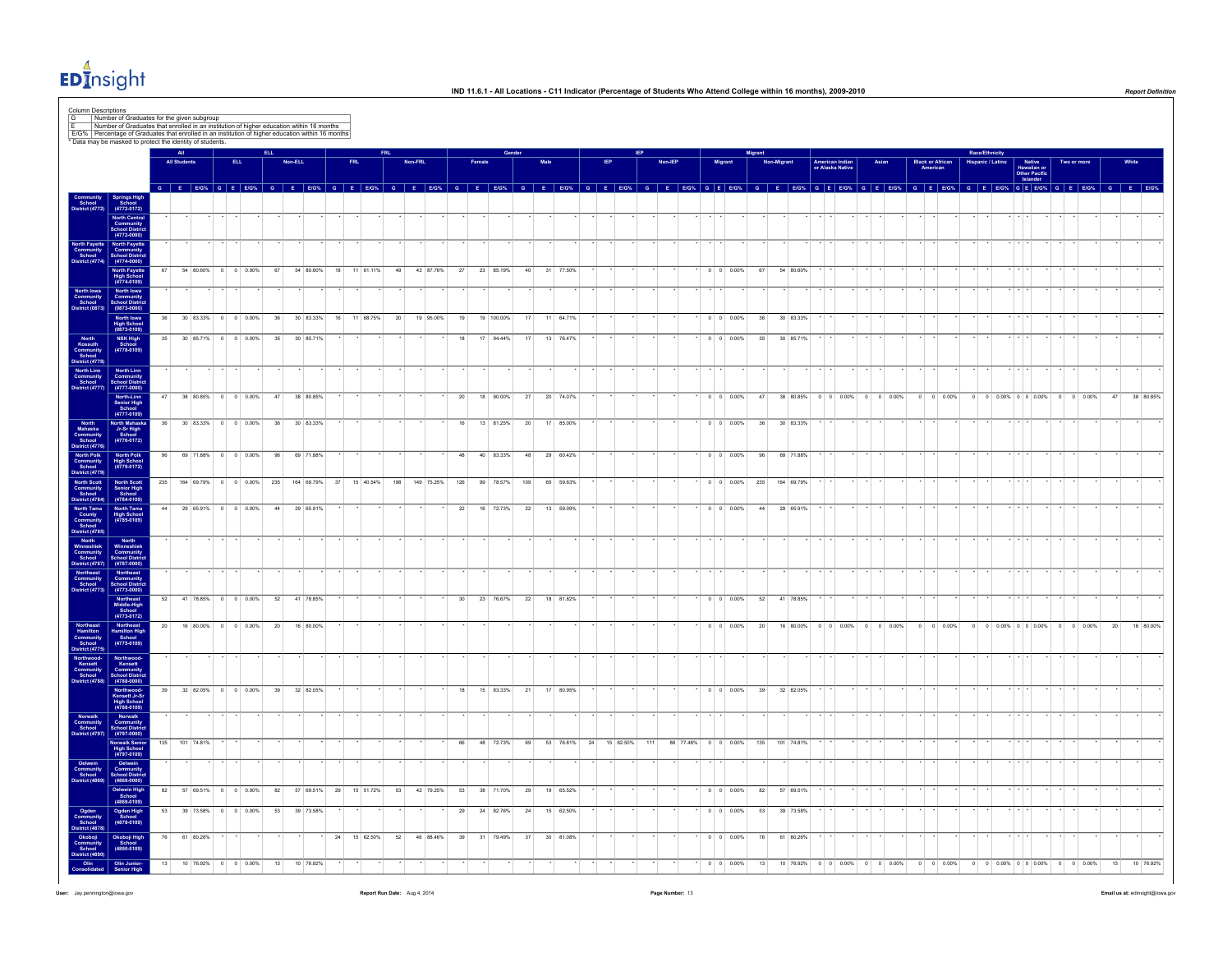

|                                                                                                                                                                                                                                                                                                                                                                                                                                                                                                         | * Data may be masked to protect the identity of students.                                       |             |                                                                                                                        |                      |      |                   |            |         |            |                        |            |              |     |            |                 |    |            |        |           |    |           |     |            |                    |                          |     |                    |            |                                     |       |                         |                    |                                            |                                                                |                    |               |       |
|---------------------------------------------------------------------------------------------------------------------------------------------------------------------------------------------------------------------------------------------------------------------------------------------------------------------------------------------------------------------------------------------------------------------------------------------------------------------------------------------------------|-------------------------------------------------------------------------------------------------|-------------|------------------------------------------------------------------------------------------------------------------------|----------------------|------|-------------------|------------|---------|------------|------------------------|------------|--------------|-----|------------|-----------------|----|------------|--------|-----------|----|-----------|-----|------------|--------------------|--------------------------|-----|--------------------|------------|-------------------------------------|-------|-------------------------|--------------------|--------------------------------------------|----------------------------------------------------------------|--------------------|---------------|-------|
|                                                                                                                                                                                                                                                                                                                                                                                                                                                                                                         |                                                                                                 |             | All<br><b>All Students</b>                                                                                             |                      | ELL. |                   | ELL.       | Non-ELL |            |                        | <b>FRL</b> |              |     | Non-FRL    |                 |    |            |        |           |    |           |     | Non-IEP    | <b>Migrant</b>     |                          |     | <b>Non-Migrant</b> |            | American Indian<br>or Alaska Native | Asian | <b>Black or African</b> |                    | Race/Ethnicity<br><b>Hispanic / Latino</b> | Native<br>Other Paci                                           | Two or more        |               | White |
|                                                                                                                                                                                                                                                                                                                                                                                                                                                                                                         |                                                                                                 |             | G E E 190% G E E 190% G E E 190% G E E 190% G E E 190% G E E 190% G E E 190% G E E E 190% G E E E 190% G E E E EG 160% |                      |      |                   |            |         |            |                        |            |              |     |            |                 |    |            |        |           |    |           |     |            |                    |                          |     |                    |            |                                     |       |                         |                    |                                            | G E E/G% G E E/G% G E E/G% G E E/G% G E E/G% G E E/G% G E E/G% |                    | $G$ $E$ $E/G$ |       |
| Community<br>School<br>District (490                                                                                                                                                                                                                                                                                                                                                                                                                                                                    | School<br>(4905-0172)                                                                           |             |                                                                                                                        |                      |      |                   |            |         |            |                        |            |              |     |            |                 |    |            |        |           |    |           |     |            |                    |                          |     |                    |            |                                     |       |                         |                    |                                            |                                                                |                    |               |       |
| Orient-<br>Macksburg<br>Community<br>School<br>District (4978)                                                                                                                                                                                                                                                                                                                                                                                                                                          | Orient-<br>Macksburg<br>Community<br>School Distric<br>(4978-0000)                              |             |                                                                                                                        |                      |      |                   |            |         |            |                        |            |              |     |            |                 |    |            |        |           |    |           |     |            |                    |                          |     |                    |            |                                     |       |                         |                    |                                            |                                                                |                    |               |       |
|                                                                                                                                                                                                                                                                                                                                                                                                                                                                                                         | Orient-<br>Macksburg<br>Senior High<br>School<br>(4978-0172)                                    |             |                                                                                                                        |                      |      |                   |            |         |            |                        |            |              |     |            |                 |    |            |        |           |    |           |     |            |                    |                          |     |                    |            |                                     |       |                         |                    |                                            |                                                                |                    |               |       |
|                                                                                                                                                                                                                                                                                                                                                                                                                                                                                                         | Osage High<br>School<br>(4995-0109)                                                             | 68          |                                                                                                                        | 56 82.35% 0 0 0.00%  |      |                   | 68         |         |            | 56 82.35% 20 15 75.00% |            |              | 48  | 41 85.42%  | 36              |    | 34 94.44%  | 32     | 22 68.75% |    |           |     |            |                    | $0 \quad 0 \quad 0.00\%$ | 68  |                    | 56 82.35%  |                                     |       |                         |                    |                                            |                                                                |                    |               |       |
| Osage<br>Community<br>School<br>Static (4995)<br>Oskaloosa<br>Community<br>District (5013)<br>Ottumwa<br>Community<br>School<br>District (5049)                                                                                                                                                                                                                                                                                                                                                         | Oskaloosa<br>High School<br>(5013-0109)                                                         | 151         |                                                                                                                        | 116 76.82% 0 0 0.00% |      |                   | 151        |         | 116 76.82% |                        |            | 48 28 58.33% | 103 | 88 85.44%  | 67              |    | 53 79.10%  | 84     | 63 75.00% |    |           |     |            |                    | $0 \t 0 \t 0.00\%$       | 151 |                    | 116 76.82% |                                     |       |                         |                    |                                            |                                                                |                    |               |       |
|                                                                                                                                                                                                                                                                                                                                                                                                                                                                                                         | Ottumwa<br>Community<br>School Distric<br>(5049-0000)                                           |             |                                                                                                                        |                      |      |                   |            |         |            |                        |            |              |     |            |                 |    |            |        |           |    |           |     |            |                    |                          |     |                    |            |                                     |       |                         |                    |                                            |                                                                |                    |               |       |
|                                                                                                                                                                                                                                                                                                                                                                                                                                                                                                         |                                                                                                 | ${\bf 282}$ | 194 68.79%                                                                                                             |                      |      |                   |            |         |            | 138                    |            | 82 59.42%    | 144 | 112 77.78% | 147             |    | 102 69.39% | 135    | 92 68.15% | 32 | 14 43.75% | 250 | 180 72.00% |                    |                          |     |                    |            |                                     |       |                         |                    |                                            |                                                                |                    |               |       |
|                                                                                                                                                                                                                                                                                                                                                                                                                                                                                                         | Ottumwa High<br>School<br>(5049-0109)<br>Panorama<br>High School<br>(5121-0109)                 | 53          |                                                                                                                        | 34 64.15% 0 0 0.00%  |      |                   | 53         |         | 34 64.15%  |                        |            |              |     |            | 30 <sup>°</sup> |    | 20 66.67%  | 23     | 14 60.87% |    |           |     |            | $0 \t 0 \t 0.00\%$ |                          | 53  |                    | 34 64 15%  |                                     |       |                         |                    |                                            |                                                                |                    |               |       |
| Panorama<br>Community<br>School<br>District (5121)<br>Paton-<br>Churdan<br>Community<br>School<br>District (5139)                                                                                                                                                                                                                                                                                                                                                                                       | Paton-Churdar<br>Community<br>School Distric<br>(5139-0000)                                     |             |                                                                                                                        |                      |      |                   |            |         |            |                        |            |              |     |            |                 |    |            |        |           |    |           |     |            |                    |                          |     |                    |            |                                     |       |                         |                    |                                            |                                                                |                    |               |       |
|                                                                                                                                                                                                                                                                                                                                                                                                                                                                                                         |                                                                                                 |             |                                                                                                                        |                      |      |                   |            |         |            |                        |            |              |     |            |                 |    |            |        |           |    |           |     |            |                    |                          |     |                    |            |                                     |       |                         |                    |                                            |                                                                |                    |               |       |
|                                                                                                                                                                                                                                                                                                                                                                                                                                                                                                         | Paton-Churdar<br>Jr-Sr High<br>School<br>(5139-0172)                                            | 74          |                                                                                                                        | 51 68.92% 0 0 0.00%  |      |                   | 74         |         | 51 68.92%  |                        |            |              |     |            | 33              |    | 25 75.76%  | 41     | 26 63.41% |    |           |     |            |                    | $0 \t 0 \t 0.00\%$       | 74  |                    | 51 68.92%  |                                     |       |                         |                    |                                            |                                                                |                    |               |       |
| PCM<br>Community<br>School<br>District (5160)<br>Pekin<br>Community<br>School<br>District (5163)                                                                                                                                                                                                                                                                                                                                                                                                        | PCM High<br>School<br>(5160-0172)                                                               |             |                                                                                                                        |                      |      |                   |            |         |            |                        |            |              |     |            |                 |    |            |        |           |    |           |     |            |                    |                          |     |                    |            |                                     |       |                         |                    |                                            |                                                                |                    |               |       |
|                                                                                                                                                                                                                                                                                                                                                                                                                                                                                                         | Pekin<br>Alternative<br>High School<br>(5163-0118)                                              | 62          |                                                                                                                        | 40 64.52% 0 0 0.00%  |      |                   | 62         |         | 40 64.52%  |                        |            |              |     |            | 26              | 17 | 65.38%     | 36     | 23 63.89% |    |           |     |            |                    | $0 \t 0 \t 0.00\%$       | 62  |                    |            | 40 64.52% 0 0 0.00% 0 0 0.00%       |       |                         | $0$ 0 0.00%        |                                            | $0 \qquad 0 \qquad 0.00\% \qquad 0 \qquad 0 \qquad 0.00\%$     | $0 \t 0 \t 0.00\%$ | 62            |       |
|                                                                                                                                                                                                                                                                                                                                                                                                                                                                                                         | Pekin<br>Community<br>High School<br>(5163-0109)                                                |             |                                                                                                                        |                      |      |                   |            |         |            |                        |            |              |     |            |                 |    |            |        |           |    |           |     |            |                    |                          |     |                    |            |                                     |       |                         |                    |                                            |                                                                |                    |               |       |
| Pella<br>Community<br>School<br>District (5166)                                                                                                                                                                                                                                                                                                                                                                                                                                                         | Pella<br>Community<br>School Distric<br>(5166-0000)                                             |             |                                                                                                                        |                      |      |                   |            |         |            |                        |            |              |     |            |                 |    |            |        |           |    |           |     |            |                    |                          |     |                    |            |                                     |       |                         |                    |                                            |                                                                |                    |               |       |
|                                                                                                                                                                                                                                                                                                                                                                                                                                                                                                         | Pella High<br>School<br>(5166-0109)                                                             | 156         | 123 78.85%                                                                                                             |                      |      | $0 \t 0 \t 0.00%$ | 156        |         | 123 78.85% | 17                     |            | 10 58.82%    | 139 | 113 81.29% | 84              |    | 69 82.14%  | 72     | 54 75.00% |    |           |     |            |                    | $0 \t 0 \t 0.00%$        | 156 |                    | 123 78.85% |                                     |       |                         |                    |                                            |                                                                |                    |               |       |
|                                                                                                                                                                                                                                                                                                                                                                                                                                                                                                         | Perry<br>Community Community<br>School School Distric<br>District (5184) (5184-0000)            | $113$       | 68 60.18%                                                                                                              |                      |      |                   |            |         |            | 64                     |            | 30 46.88%    | 49  | 38 77.55%  | 48              |    | 31 64.58%  | 65     | 37 56.92% |    |           |     |            |                    |                          |     |                    |            | $0 \t 0 \t 0.00\%$ 0 0 0.00%        |       |                         | $0 \t 0 \t 0.00\%$ |                                            | 40 16 40.00% 0 0 0.00% 0 0 0.00%                               |                    | 73            |       |
|                                                                                                                                                                                                                                                                                                                                                                                                                                                                                                         | Perry High<br>School<br>(5184-0109)                                                             | 235         |                                                                                                                        | 192 81.70% 0 0 0.00% |      |                   | 235        |         | 192 81.70% | 19                     |            | 10 52.63%    | 216 | 182 84.26% | 123             |    | 102 82.93% | 112    | 90 80.36% | 19 | 10 52.63% | 216 | 182 84.26% |                    | $0 \t 0 \t 0.00\%$       | 235 |                    | 192 81.70% |                                     |       |                         |                    |                                            |                                                                |                    |               |       |
|                                                                                                                                                                                                                                                                                                                                                                                                                                                                                                         | Pleasant<br>Valley High<br>School<br>(5250-0109)                                                |             |                                                                                                                        |                      |      |                   |            |         |            |                        |            |              |     |            |                 |    |            |        |           |    |           |     |            |                    |                          |     |                    |            |                                     |       |                         |                    |                                            |                                                                |                    |               |       |
|                                                                                                                                                                                                                                                                                                                                                                                                                                                                                                         | Pleasantville<br>High School<br>(5256-0109)                                                     | 43          |                                                                                                                        | 28 65.12% 0 0 0.00%  |      |                   | 43         |         | 28 65.12%  |                        |            |              |     |            | 14              |    | 10 71.43%  | 29     | 18 62.07% |    |           |     |            |                    | $0 \quad 0 \quad 0.00\%$ | 43  |                    | 28 65.12%  |                                     |       |                         |                    |                                            |                                                                |                    |               |       |
| $[10] \begin{tabular}{l c} \multicolumn{1}{l}{\textbf{Plessant}} \\ \multicolumn{1}{l}{\textbf{Plessant}} \\ \multicolumn{1}{l}{\textbf{Vallley}} \\ \multicolumn{1}{l}{\textbf{Commutity}} \\ \multicolumn{1}{l}{\textbf{School}} \\ \multicolumn{1}{l}{\textbf{Distric}} \\ \multicolumn{1}{l}{\textbf{School}} \\ \multicolumn{1}{l}{\textbf{Distric}} \\ \multicolumn{1}{l}{\textbf{School}} \\ \multicolumn{1}{l}{\textbf{Distric}} \\ \multicolumn{1}{l}{\textbf{School}} \\ \multicolumn{1}{l}{$ | Pocahontas<br>Area High<br>School<br>(5283-0109)                                                | 66          | 51 77.27%                                                                                                              |                      |      |                   |            |         |            | 19                     |            | 12 63.16%    | 47  | 39 82.98%  | 33              |    | 26 78.79%  | 33     | 25 75.76% |    |           |     |            |                    | $0 \quad 0 \quad 0.00\%$ | 66  |                    | 51 77.27%  |                                     |       |                         |                    |                                            |                                                                |                    |               |       |
|                                                                                                                                                                                                                                                                                                                                                                                                                                                                                                         | Pocahontas<br>Area Regional<br>Learning<br>Center<br>(5283-0118)                                |             |                                                                                                                        |                      |      |                   |            |         |            |                        |            |              |     |            |                 |    |            |        |           |    |           |     |            |                    |                          |     |                    |            |                                     |       |                         |                    |                                            |                                                                |                    |               |       |
|                                                                                                                                                                                                                                                                                                                                                                                                                                                                                                         | John R Mott<br>High School<br>(5310-0172)                                                       | 51          | 39 76.47%                                                                                                              |                      |      |                   |            |         |            | 26                     |            | 17 65.38%    | 25  | 22 88.00%  | 27              |    | 20 74.07%  | 24     | 19 79.17% |    |           |     |            |                    |                          |     |                    |            |                                     |       |                         |                    |                                            |                                                                |                    |               |       |
| Postville<br>Community<br>School<br>District (5310)<br>Prairie Valley<br>Community<br>School<br>District (5325)<br>T                                                                                                                                                                                                                                                                                                                                                                                    | Prairie Valley<br>High School<br>(5325-0109)                                                    | 55          |                                                                                                                        | 45 81.82% 0 0 0.00%  |      |                   | 55         |         | 45 81.82%  | 18                     |            | 13 72.22%    | 37  | 32 86.49%  | 25              |    | 19 76.00%  | 30     | 26 86.67% |    |           |     |            | $0 \t 0 \t 0.00\%$ |                          | 55  |                    | 45 81.82%  |                                     |       |                         |                    |                                            |                                                                |                    |               |       |
|                                                                                                                                                                                                                                                                                                                                                                                                                                                                                                         |                                                                                                 |             |                                                                                                                        |                      |      |                   |            |         |            |                        |            |              |     |            |                 |    |            |        |           |    |           |     |            |                    |                          |     |                    |            |                                     |       |                         |                    |                                            |                                                                |                    |               |       |
| Prescott<br>Community<br>School<br>istrict (5328)<br>Preston<br>Community<br>School                                                                                                                                                                                                                                                                                                                                                                                                                     | Prescott<br>Community<br>School Distric<br>(5328-0000)<br>Preston High<br>School<br>(5337-0109) | 28          |                                                                                                                        | 22 78.57% 0 0 0.00%  |      |                   | ${\bf 28}$ |         | 22 78.57%  |                        |            |              |     |            |                 |    | 84.62%     | $15\,$ | 11 73.33% |    |           |     |            |                    | $0$ 0 0.00%              | 28  |                    |            | 22 78.57% 0 0 0.00% 0 0 0.00%       |       |                         | $0$ 0 0.00%        |                                            | $0$ 0 0.00% 0 0 0.00%                                          | $0 \t 0 \t 0.00\%$ | 28            |       |
|                                                                                                                                                                                                                                                                                                                                                                                                                                                                                                         |                                                                                                 |             |                                                                                                                        |                      |      |                   |            |         |            |                        |            |              |     |            |                 |    |            |        |           |    |           |     |            |                    |                          |     |                    |            |                                     |       |                         |                    |                                            |                                                                |                    |               |       |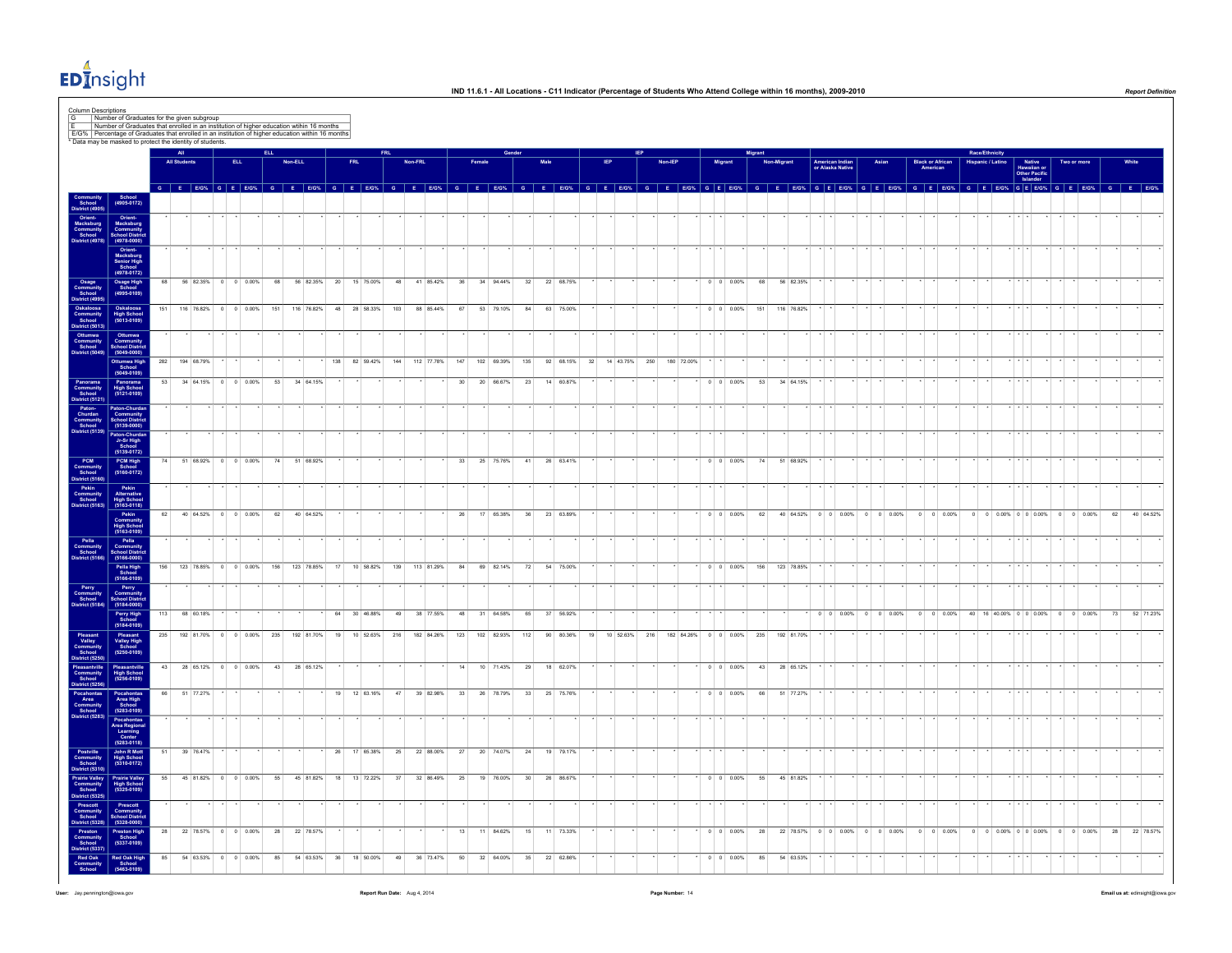

|  | <b>Report Definitio</b> |
|--|-------------------------|

| Column Descriptions<br>$\boxed{G}$                                                                                                                                                                                                                                                                                                                                                                                                                                                                                   | Number of Graduates for the given subgroup<br>Number of Graduates that enrolled in an institution of higher education wtihin 16 months<br>E/G% Percentage of Graduates that enrolled in an institution of higher education within 16 months<br>* Data may be masked to protect the identity of students. |           |                                                                                                                                                                                                                               |                |                    |    |           |            |           |                                                  |           |    |           |    |           |  |  |  |                                                      |           |                        |                                     |                       |       |         |                                            |                          |                                             |         |                    |    |               |           |
|----------------------------------------------------------------------------------------------------------------------------------------------------------------------------------------------------------------------------------------------------------------------------------------------------------------------------------------------------------------------------------------------------------------------------------------------------------------------------------------------------------------------|----------------------------------------------------------------------------------------------------------------------------------------------------------------------------------------------------------------------------------------------------------------------------------------------------------|-----------|-------------------------------------------------------------------------------------------------------------------------------------------------------------------------------------------------------------------------------|----------------|--------------------|----|-----------|------------|-----------|--------------------------------------------------|-----------|----|-----------|----|-----------|--|--|--|------------------------------------------------------|-----------|------------------------|-------------------------------------|-----------------------|-------|---------|--------------------------------------------|--------------------------|---------------------------------------------|---------|--------------------|----|---------------|-----------|
|                                                                                                                                                                                                                                                                                                                                                                                                                                                                                                                      |                                                                                                                                                                                                                                                                                                          |           | <b>All Students</b>                                                                                                                                                                                                           |                | ELL                |    | Non-ELL   | <b>FRL</b> |           |                                                  | Non-FRI   |    |           |    |           |  |  |  |                                                      |           |                        | American Indian<br>or Alaska Native |                       | Asiar |         | <b>Black or African</b><br><b>American</b> | <b>Hispanic / Latino</b> | <b>Native</b><br>Hawaiian o<br>Other Pacifi |         | Two or more        |    |               |           |
|                                                                                                                                                                                                                                                                                                                                                                                                                                                                                                                      | Alternative<br>School<br>(5463-0454)                                                                                                                                                                                                                                                                     |           | G E EION, G E EION, G E EION, G E EION, G E EION, G E EION, G E EION, G E EION, G E EION, G E EION, G E EION, G E EION, G E EION, G E EION, G E EION, G E EION, G E EION, G E EION, G E EION, G E EION, G E EION, G E EION, G |                |                    |    |           |            |           |                                                  |           |    |           |    |           |  |  |  |                                                      |           |                        |                                     |                       |       |         |                                            |                          |                                             |         |                    |    | $G$ $E$ $E/G$ |           |
| Remsen-<br>Union<br>Communit<br>School                                                                                                                                                                                                                                                                                                                                                                                                                                                                               | Remsen-Unio<br>Community<br>School Distric<br>(5486-0000)                                                                                                                                                                                                                                                |           |                                                                                                                                                                                                                               |                |                    |    |           |            |           |                                                  |           |    |           |    |           |  |  |  |                                                      |           |                        |                                     |                       |       |         |                                            |                          |                                             |         |                    |    |               |           |
|                                                                                                                                                                                                                                                                                                                                                                                                                                                                                                                      | Remsen-Unio<br>High School<br>(5486-0109)                                                                                                                                                                                                                                                                | 23        | 15 65.22% 0 0 0.00%                                                                                                                                                                                                           |                |                    | 23 | 15 65.22% |            |           |                                                  |           |    |           |    |           |  |  |  | $0 \t 0 \t 0.00\%$                                   | 23        | 15 65.22%              |                                     |                       |       |         |                                            |                          |                                             |         |                    |    |               |           |
| Riceville<br>Community<br>School                                                                                                                                                                                                                                                                                                                                                                                                                                                                                     | Riceville High<br>School<br>(5508-0109)                                                                                                                                                                                                                                                                  | 29        | 22 75.86% 0 0 0.00%                                                                                                                                                                                                           |                |                    | 29 | 22 75.86% |            |           |                                                  |           |    |           |    |           |  |  |  | $0 \t 0 \t 0.00%$                                    | 29        | 22 75.86%              |                                     |                       |       |         |                                            |                          |                                             |         |                    |    |               |           |
| River Valley<br>Community<br>School<br>District (1975)                                                                                                                                                                                                                                                                                                                                                                                                                                                               | River Valley<br>Alternative<br>High School<br>(1975-0118)                                                                                                                                                                                                                                                |           |                                                                                                                                                                                                                               |                |                    |    |           |            |           |                                                  |           |    |           |    |           |  |  |  |                                                      |           |                        |                                     |                       |       |         |                                            |                          |                                             |         |                    |    |               |           |
|                                                                                                                                                                                                                                                                                                                                                                                                                                                                                                                      | <b>River Valley</b><br>Junior-Senio<br>High School<br>(1975-0109)                                                                                                                                                                                                                                        | 36        | 26 72.22% 0 0 0.00%                                                                                                                                                                                                           |                |                    | 36 | 26 72.22% | 18         | 14 77.78% | 18                                               | 12 66.67% |    |           |    |           |  |  |  | $0 \quad 0 \quad 0.00\%$                             | 36        | 26 72.22%              |                                     |                       |       |         |                                            |                          |                                             |         |                    |    |               |           |
| Riverside<br>Community<br>School<br>District (5510                                                                                                                                                                                                                                                                                                                                                                                                                                                                   | Riverside<br>Community<br>High School<br>(5510-0209)                                                                                                                                                                                                                                                     | 53        | 37 69.81% 0 0 0.00%                                                                                                                                                                                                           |                |                    | 53 | 37 69.81% |            |           |                                                  |           | 27 | 22 81.48% | 26 | 15 57.69% |  |  |  | $0 \t 0 \t 0.00\%$                                   | 53        | 37 69.81%              |                                     |                       |       |         |                                            |                          |                                             |         |                    |    |               |           |
| Rock Valley<br>Community<br>School                                                                                                                                                                                                                                                                                                                                                                                                                                                                                   | Rock Valley Jr<br>Sr High Schoo<br>(5607-0172)                                                                                                                                                                                                                                                           | 41        | 28 68.29%                                                                                                                                                                                                                     |                |                    |    |           |            |           |                                                  |           |    |           |    |           |  |  |  | $0 \t 0 \t 0.00\%$                                   | 41        | 28 68.29%              |                                     |                       |       |         |                                            |                          |                                             |         |                    |    |               |           |
| Rockwell<br>City-Lytton<br>Community<br>School<br>District (5625                                                                                                                                                                                                                                                                                                                                                                                                                                                     | Rockwell City<br>Lytton High<br>School<br>5625-0172                                                                                                                                                                                                                                                      | 38        | 28 73.68% 0 0 0.00%                                                                                                                                                                                                           |                |                    | 38 | 28 73.68% | 20         | 14 70.00% | 18                                               | 14 77.78% | 17 | 13 76.47% | 21 | 15 71.43% |  |  |  | $0 \t 0 \t 0.00%$                                    | 38        | 28 73.68%              |                                     |                       |       |         |                                            |                          |                                             |         |                    |    |               |           |
|                                                                                                                                                                                                                                                                                                                                                                                                                                                                                                                      | Roland-Story<br>High School<br>(5643-0109)                                                                                                                                                                                                                                                               | 84        | 68 80.95% 0 0 0.00%                                                                                                                                                                                                           |                |                    | 84 | 68 80.95% |            |           |                                                  |           | 41 | 35 85.37% | 43 | 33 76.74% |  |  |  | $0 \t 0 \t 0.00%$                                    | 84        | 68 80.95%              |                                     |                       |       |         |                                            |                          |                                             |         |                    |    |               |           |
|                                                                                                                                                                                                                                                                                                                                                                                                                                                                                                                      | Rockford<br>Junior-Senior<br>High School<br>(5697-0109)                                                                                                                                                                                                                                                  | 53        | 39 73.58% 0 0 0.00%                                                                                                                                                                                                           |                |                    | 53 |           |            |           | 39 73.58% 22 16 72.73% 31 23 74.19% 24 22 91.67% |           |    |           | 29 | 17 58.62% |  |  |  | $0 \quad 0 \quad 0.00\%$                             | 53        | 39 73.58%              |                                     |                       |       |         |                                            |                          |                                             |         |                    |    |               |           |
|                                                                                                                                                                                                                                                                                                                                                                                                                                                                                                                      |                                                                                                                                                                                                                                                                                                          | $20\,$    | 12 60.00%                                                                                                                                                                                                                     | $\overline{0}$ | 0 0.00%            | 20 | 12 60.00% |            |           |                                                  |           |    |           |    |           |  |  |  | $0 \t 0 \t 0.00%$                                    | 20        | 12 60.00%              |                                     | $0$ 0 0.00% 0 0 0.00% |       | $\circ$ | 0 0.00%                                    | $\bullet$                | $0$ 0.00% 0 0 0.00%                         | $\circ$ | 0 0.00%            | 20 |               | 12 60.00% |
| District (5625)<br>Roland-Story<br>Community<br>Community<br>District (5643)<br>Rudd-Rockford-<br>Rockford-<br>Community<br>District (5697)<br>Ruthwen-Ayrshire<br>Community<br>Community<br>Community<br>Community<br>Community<br>District (5724                                                                                                                                                                                                                                                                   | Ruthven-<br>Ayrshire High<br>School<br>(5724-0109)                                                                                                                                                                                                                                                       |           |                                                                                                                                                                                                                               |                |                    |    |           |            |           |                                                  |           |    |           |    |           |  |  |  |                                                      |           |                        |                                     |                       |       |         |                                            |                          |                                             |         |                    |    |               |           |
| Saydel<br>Community<br>School<br>District (5805)                                                                                                                                                                                                                                                                                                                                                                                                                                                                     | Saydel<br>Community<br>School Distri<br>(5805-0000)                                                                                                                                                                                                                                                      |           |                                                                                                                                                                                                                               |                |                    |    |           |            | 30 56,60% |                                                  | 38 63.33% | 57 | 35 61.40% |    |           |  |  |  |                                                      |           |                        |                                     |                       |       |         |                                            |                          |                                             |         |                    |    |               |           |
|                                                                                                                                                                                                                                                                                                                                                                                                                                                                                                                      | Saydel High<br>School<br>(5805-0109)                                                                                                                                                                                                                                                                     | 113<br>22 | 68 60.18%<br>17 77.27%                                                                                                                                                                                                        |                |                    |    |           | 53         |           | 60                                               |           |    |           | 56 | 33 58.93% |  |  |  | $0 \quad 0 \quad 0.00\%$<br>$0 \quad 0 \quad 0.00\%$ | 113<br>22 | 68 60.18%<br>17 77.27% |                                     |                       |       |         |                                            |                          |                                             |         |                    |    |               |           |
| Schaller-<br>Crestland<br>Community<br>School<br>District (582                                                                                                                                                                                                                                                                                                                                                                                                                                                       | Schaller-<br>Crestland High<br>School<br>(5823-0109)                                                                                                                                                                                                                                                     | 99        | 79 79.80%                                                                                                                                                                                                                     |                |                    |    |           | 25         | 15 60,00% | 74                                               | 64 86.49% | 54 | 42 77.78% | 45 | 37 82.22% |  |  |  | $0 \quad 0 \quad 0.00\%$                             | 99        | 79 79.80%              |                                     |                       |       |         |                                            |                          |                                             |         |                    |    |               |           |
| $\begin{array}{c} \texttt{Sergent} \\ \texttt{Butf-tuton} \\ \texttt{Commutity} \\ \texttt{Obromatic} \\ \texttt{Distric} \\ \texttt{Seymour} \\ \texttt{Seymour} \\ \texttt{School} \\ \texttt{Sstric} \\ \texttt{Commutity} \\ \texttt{School} \\ \texttt{Conrununity} \\ \texttt{Chogin} \\ \texttt{Chommutity} \\ \texttt{School} \\ \texttt{Commutity} \\ \texttt{School} \\ \texttt{Commutity} \\ \texttt{Stel} \\ \texttt{Commutity} \\ \texttt{Stel} \\ \texttt{O} \\ \texttt{Sstric} \\ \texttt{Sstool} \\$ | Sergeant Bluft<br>Luton Senior<br>High School<br>(5877-0172)                                                                                                                                                                                                                                             |           |                                                                                                                                                                                                                               |                |                    |    |           |            |           |                                                  |           |    |           |    |           |  |  |  |                                                      |           |                        |                                     |                       |       |         |                                            |                          |                                             |         |                    |    |               |           |
|                                                                                                                                                                                                                                                                                                                                                                                                                                                                                                                      | Seymour High<br>School<br>(5895-0109)                                                                                                                                                                                                                                                                    | 19        | 12 63.16%                                                                                                                                                                                                                     |                |                    |    |           |            |           |                                                  |           |    |           |    |           |  |  |  | $0 \quad 0 \quad 0.00\%$                             | 19        | 12 63.16%              |                                     |                       |       |         |                                            |                          |                                             |         |                    |    |               |           |
|                                                                                                                                                                                                                                                                                                                                                                                                                                                                                                                      | West Fork<br>High School<br>(5922-0109)                                                                                                                                                                                                                                                                  | 48        | 38 79.17% 0 0 0.00%                                                                                                                                                                                                           |                |                    | 48 | 38 79.17% | 16         | 11 68.75% | 32                                               | 27 84.38% | 21 | 17 80.95% | 27 | 21 77.78% |  |  |  | $0 \t 0 \t 0.00\%$                                   | 48        | 38 79.17%              |                                     |                       |       |         |                                            |                          |                                             |         |                    |    |               |           |
|                                                                                                                                                                                                                                                                                                                                                                                                                                                                                                                      |                                                                                                                                                                                                                                                                                                          | 81        | 66 81.48%                                                                                                                                                                                                                     |                |                    |    |           | 16         | 10 62.50% | 65                                               | 56 86.15% | 30 | 27 90.00% | 51 | 39 76.47% |  |  |  | $0 \quad 0 \quad 0.00\%$                             | 81        | 66 81.48%              |                                     |                       |       |         |                                            |                          |                                             |         |                    |    |               |           |
|                                                                                                                                                                                                                                                                                                                                                                                                                                                                                                                      | Sheldon High<br>School<br>(5949-0109)                                                                                                                                                                                                                                                                    | 46        | 34 73.91% 0 0 0.00%                                                                                                                                                                                                           |                |                    | 46 | 34 73.91% | 18         | 11 61.11% | 28                                               | 23 82.14% | 30 | 24 80.00% | 16 | 10 62.50% |  |  |  | $0 \quad 0 \quad 0.00\%$                             | 46        | 34 73.91%              |                                     |                       |       |         |                                            |                          |                                             |         |                    |    |               |           |
|                                                                                                                                                                                                                                                                                                                                                                                                                                                                                                                      | Shenandoah<br>High School<br>(5976-0109)                                                                                                                                                                                                                                                                 | 60        | 47 78.33%                                                                                                                                                                                                                     |                |                    |    |           |            |           |                                                  |           | 36 | 30 83.33% | 24 | 17 70.83% |  |  |  | $0 \quad 0 \quad 0.00\%$                             | 60        | 47 78.33%              |                                     |                       |       |         |                                            |                          |                                             |         |                    |    |               |           |
| District (949)<br>Shenandoah<br>Community<br>School<br>School<br>School<br>Community<br>School<br>District (5994)<br>Community<br>Community<br>Constrict (5094)<br>District (6003)<br>District (6003)                                                                                                                                                                                                                                                                                                                | Sibley-<br>Ocheyedan<br>High School<br>(5994-0109)                                                                                                                                                                                                                                                       |           |                                                                                                                                                                                                                               |                |                    |    |           |            |           |                                                  |           |    |           |    |           |  |  |  |                                                      |           |                        |                                     |                       |       |         |                                            |                          |                                             |         |                    |    |               |           |
|                                                                                                                                                                                                                                                                                                                                                                                                                                                                                                                      | Sidney High<br>School<br>(6003-0109)                                                                                                                                                                                                                                                                     | 36        | 23 63.89%                                                                                                                                                                                                                     |                | $0 \t 0 \t 0.00\%$ | 36 | 23 63.89% | 18         | 13 72.22% | 18                                               | 10 55.56% |    |           |    |           |  |  |  | $0 \ 0 \ 0.00\%$                                     | 36        | 23 63.89%              |                                     | $0$ 0 0.00% 0 0 0.00% |       |         | $0 \t 0 \t 0.00\%$                         | $\circ$                  | $0$ 0.00% 0 0 0.00%                         |         | $0 \t 0 \t 0.00\%$ | 36 |               | 23 63.89% |
| Sigourney<br>Community<br>School<br>District (6012                                                                                                                                                                                                                                                                                                                                                                                                                                                                   | <b>New Direction<br/>Learning<br/>Center<br/>(6012-0118)</b>                                                                                                                                                                                                                                             |           |                                                                                                                                                                                                                               |                |                    |    |           |            |           |                                                  |           |    |           |    |           |  |  |  |                                                      |           |                        |                                     |                       |       |         |                                            |                          |                                             |         |                    |    |               |           |
| <b>Sioux Center</b>                                                                                                                                                                                                                                                                                                                                                                                                                                                                                                  | Sigourney Jr-<br>Sr High School<br>(6012-0109)<br>Sioux Cen                                                                                                                                                                                                                                              | 31        | 23 74.19%<br>36 64.299                                                                                                                                                                                                        | $\circ$        | $0 - 0.00%$        | 31 | 23 74.19% |            |           |                                                  |           |    |           |    | 25 67.579 |  |  |  | $0 \t 0 \t 0.00%$                                    | 31        | 23 74.19%              | 0.00%                               | $\,$ 0 $\,$           | 0.00% |         | 0 0.00%                                    | $\circ$                  | 0.00% 0 0 0.00%                             |         | 0.00%              | 31 |               | 23 74.19% |
|                                                                                                                                                                                                                                                                                                                                                                                                                                                                                                                      |                                                                                                                                                                                                                                                                                                          |           |                                                                                                                                                                                                                               |                |                    |    |           |            |           |                                                  |           |    |           |    |           |  |  |  |                                                      |           |                        |                                     |                       |       |         |                                            |                          |                                             |         |                    |    |               |           |

**User:** Jay.pennington@iowa.gov **Report Run Date:** Aug 4, 2014 **Page Number:** 15 **Email us at:** edinsight@iowa.gov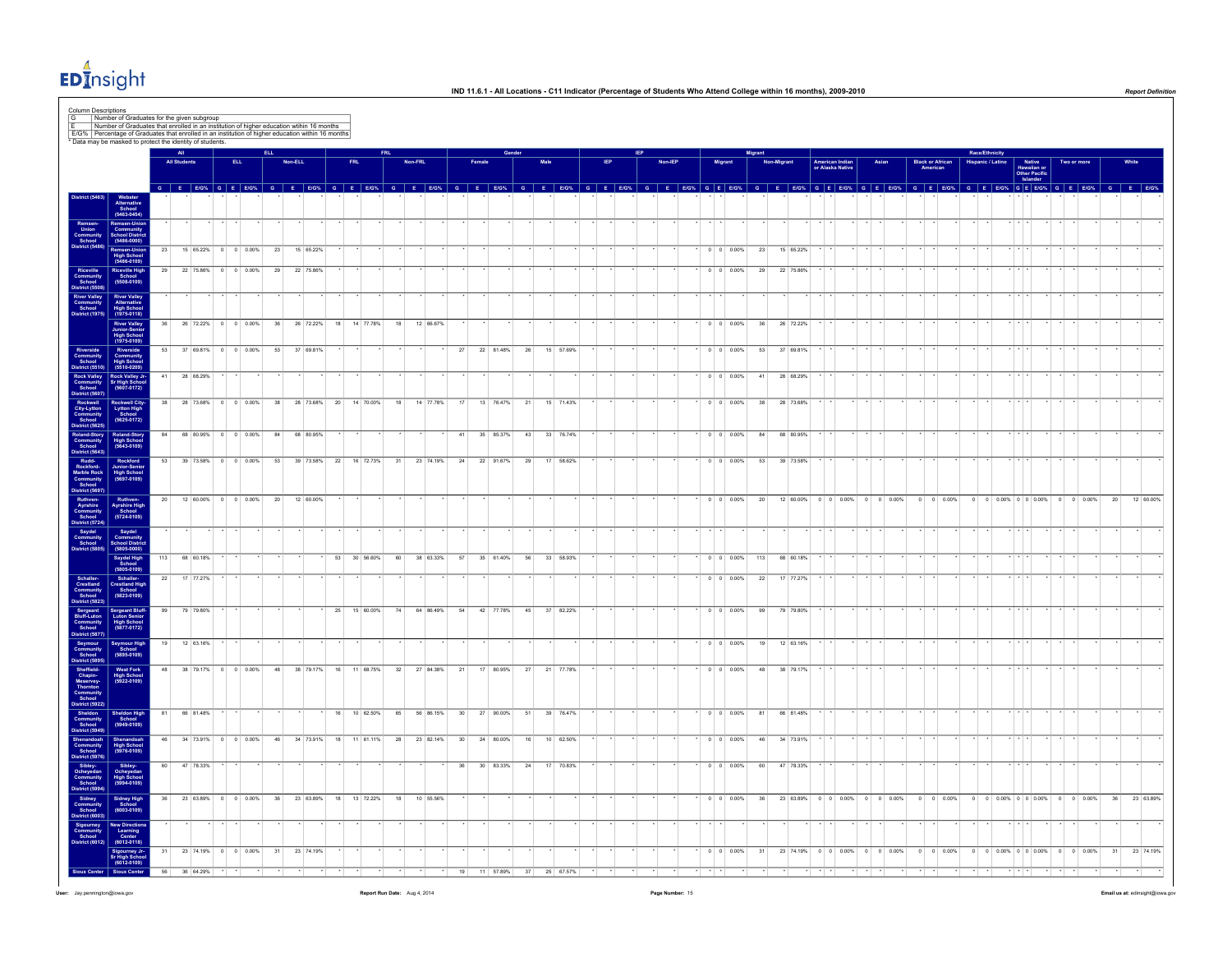

|  | <b>Report Definition</b> |
|--|--------------------------|

|                                                                                                                                                                                                                                                    |     | * Data may be masked to protect the identity of students.    |                     |            |     |          |              |     |                                                      |    |                    |          |            |           |          |           |    |                         |                   |                      |                          |           |              |                                     |                          |                                     |                         |  |                                                    |                |             |    |  |
|----------------------------------------------------------------------------------------------------------------------------------------------------------------------------------------------------------------------------------------------------|-----|--------------------------------------------------------------|---------------------|------------|-----|----------|--------------|-----|------------------------------------------------------|----|--------------------|----------|------------|-----------|----------|-----------|----|-------------------------|-------------------|----------------------|--------------------------|-----------|--------------|-------------------------------------|--------------------------|-------------------------------------|-------------------------|--|----------------------------------------------------|----------------|-------------|----|--|
|                                                                                                                                                                                                                                                    |     | <b>All Students</b>                                          |                     | <b>ELL</b> |     | Non-ELL  |              |     | <b>FRL</b>                                           |    | Non-FRL            |          |            |           |          |           |    |                         | Von-IFP           |                      |                          | Non-Migra |              | American Indian<br>or Alaska Native |                          |                                     | <b>Black or African</b> |  | Native<br>Hawaiian or<br>Other Pacific<br>Islander |                |             |    |  |
|                                                                                                                                                                                                                                                    |     | G E E/G% G E E/G%                                            |                     |            |     | G E E/G% |              |     | G E E/G%                                             |    | G E E/G%           | G E E/G% |            |           | G E E/G% |           |    | G E E/G%                | G E E/G% G E E/G% |                      |                          |           |              |                                     |                          | G E E/G% G E E/G% G E E/G% G E E/G% |                         |  | G E E/G% G E E/G% G E E/G%                         |                |             |    |  |
| High School<br>(6030-0109)                                                                                                                                                                                                                         |     |                                                              |                     |            |     |          |              |     |                                                      |    |                    |          |            |           |          |           |    |                         |                   |                      |                          |           |              |                                     |                          |                                     |                         |  |                                                    |                |             |    |  |
| Sioux Central<br>High School<br>(6035-0109)                                                                                                                                                                                                        | 51  | 37 72.55%                                                    |                     |            |     |          |              |     |                                                      |    |                    | 22       | 16 72.73%  |           | 29       | 21 72.41% |    |                         |                   |                      | $0 \t 0 \t 0.00\%$       |           | 51 37 72.55% |                                     |                          |                                     |                         |  |                                                    |                |             |    |  |
|                                                                                                                                                                                                                                                    |     |                                                              |                     |            |     |          |              |     |                                                      |    |                    |          |            |           |          |           |    |                         |                   |                      |                          |           |              |                                     |                          |                                     |                         |  |                                                    |                |             |    |  |
| East High<br>School<br>(6039-0118)                                                                                                                                                                                                                 |     | 240 165 68.75%                                               |                     |            |     |          |              |     | 86 50 58 14%                                         |    | 154 115 74.68% 139 |          |            | 96 69.06% | 101      | 69 68.32% |    |                         |                   |                      |                          |           |              |                                     |                          |                                     |                         |  | $\cdot$ $\cdot$ $\cdot$                            |                |             |    |  |
| North High<br>School<br>(6039-0136)                                                                                                                                                                                                                | 271 |                                                              |                     |            |     |          |              |     | 196 72.32% 50 32 64.00% 221 164 74.21% 128 76 59.38% |    | 143 120 83.92% 130 |          | 98 75.38%  |           | 141      | 98 69.50% | 31 | 15 48.39%               | 240               | 181 75.42%           |                          |           |              |                                     |                          |                                     |                         |  |                                                    |                |             |    |  |
| Sioux City<br>Community<br>School Distri<br>(6039-0000)                                                                                                                                                                                            |     |                                                              |                     |            |     |          |              |     |                                                      |    |                    |          |            |           |          |           |    |                         |                   |                      |                          |           |              |                                     |                          |                                     |                         |  |                                                    |                |             |    |  |
|                                                                                                                                                                                                                                                    |     | 235 141 60.00% 31 15 48.39% 204 126 61.76% 116 60 51.72% 119 |                     |            |     |          |              |     |                                                      |    | 81 68.07%          | 130      | 83 63.85%  |           | 105      | 58 55.24% |    |                         |                   |                      |                          |           |              |                                     |                          |                                     |                         |  |                                                    |                |             |    |  |
| West High<br>School<br>(6039-0145)                                                                                                                                                                                                                 |     |                                                              |                     |            |     |          |              |     |                                                      |    |                    |          |            |           |          |           |    |                         |                   |                      |                          |           |              |                                     |                          |                                     |                         |  |                                                    |                |             |    |  |
| Solon High<br>School<br>(6093-0172)                                                                                                                                                                                                                | 88  |                                                              | 70 79.55% 0 0 0.00% |            | 88  |          | 70 79.55%    |     |                                                      |    |                    | 47       | 37 78.72%  |           | 41       | 33 80.49% |    |                         |                   |                      | $0 \t 0 \t 0.00\%$       | 88        | 70 79.55%    | $0 \t 0 \t 0.00\%$                  | $\overline{\phantom{0}}$ | $0 - 0.00%$                         | $0 \t 0 \t 0.00\%$      |  | $0$ 0 0.00% 0 0 0.00%                              | $\overline{0}$ | $0 - 0.00%$ | 88 |  |
|                                                                                                                                                                                                                                                    | 49  | 40 81.63% 0 0 0.00%                                          |                     |            |     | 49       | 40 81.63%    |     |                                                      |    |                    | 16       | 15 93.75%  |           | 33       | 25 75.76% |    |                         |                   |                      | $0 \quad 0 \quad 0.00\%$ | 49        | 40 81.63%    |                                     |                          |                                     |                         |  |                                                    |                |             |    |  |
| South<br>Hamilton<br>Middle And<br>High School<br>(6095-0109)                                                                                                                                                                                      |     |                                                              |                     |            |     |          |              |     |                                                      |    |                    |          |            |           |          |           |    |                         |                   |                      |                          |           |              |                                     |                          |                                     |                         |  |                                                    |                |             |    |  |
| South O'Brien<br>Secondary<br>School<br>(6099-0109)                                                                                                                                                                                                | 57  | 47 82.46% 0 0 0.00%                                          |                     |            | 57  |          | 47 82.46%    |     | 15 11 73.33%                                         | 42 | 36 85.71%          | 36       | 29 80.56%  |           | 21       | 18 85.71% |    |                         |                   |                      | $0 \t 0 \t 0.00\%$       | 57        | 47 82.46%    |                                     |                          |                                     |                         |  |                                                    |                |             |    |  |
|                                                                                                                                                                                                                                                    | 19  |                                                              | 11 57.89% 0 0 0.00% |            | 19  |          | 11 57.89%    |     |                                                      |    |                    |          |            |           |          |           |    |                         |                   |                      | $0 \t 0 \t 0.00%$        | 19        |              |                                     |                          | 11 57.89% 0 0 0.00% 0 0 0.00%       | $0 \t 0 \t 0.00\%$      |  | $0$ 0 0.00% 0 0 0.00% 0 0 0.00%                    |                |             | 19 |  |
| South Page<br>Senior High<br>School<br>(6097-0172)                                                                                                                                                                                                 |     |                                                              |                     |            |     |          |              |     |                                                      |    |                    |          |            |           |          |           |    |                         |                   |                      |                          |           |              |                                     |                          |                                     |                         |  |                                                    |                |             |    |  |
|                                                                                                                                                                                                                                                    |     |                                                              |                     |            |     |          |              |     |                                                      |    |                    |          |            |           |          |           |    |                         |                   |                      |                          |           |              |                                     |                          |                                     |                         |  |                                                    |                |             |    |  |
| South Tama<br>County<br>Community<br>School Distric<br>(6098-0000)                                                                                                                                                                                 |     |                                                              |                     |            |     |          |              |     |                                                      |    |                    |          |            |           |          |           |    |                         |                   |                      |                          |           |              |                                     |                          |                                     |                         |  |                                                    |                |             |    |  |
| South Tama<br>County High<br>School<br>(6098-0109)                                                                                                                                                                                                 | 103 | 67 65.05% 0 0 0.00%                                          |                     |            | 103 |          | 67 65.05%    | 41  | 17 41.46%                                            | 62 | 50 80.65%          | 50       | 32 64.00%  |           | 53       | 35 66.04% |    |                         |                   |                      | $0 \t 0 \t 0.00%$        | 103       | 67 65.05%    |                                     |                          |                                     |                         |  |                                                    |                |             |    |  |
|                                                                                                                                                                                                                                                    |     |                                                              |                     |            |     |          |              |     |                                                      |    |                    |          |            |           |          |           |    |                         |                   |                      |                          |           |              |                                     |                          |                                     |                         |  |                                                    |                |             |    |  |
| South<br>Winneshiek<br>Community<br>School Distric<br>(6100-0000)                                                                                                                                                                                  |     |                                                              |                     |            |     |          |              |     |                                                      |    |                    |          |            |           |          |           |    |                         |                   |                      |                          |           |              |                                     |                          |                                     |                         |  |                                                    |                |             |    |  |
|                                                                                                                                                                                                                                                    | 71  | 55 77 46%                                                    |                     |            |     |          |              | 25  | 16 64 00%                                            | 46 | 39 84 78%          | 27       | 24 88 89%  |           | $-44$    | 31 70.45% |    |                         |                   |                      |                          |           |              |                                     |                          |                                     |                         |  |                                                    |                |             |    |  |
| South<br>Winneshiek<br>High School<br>(6100-0109)                                                                                                                                                                                                  |     |                                                              |                     |            |     |          |              |     |                                                      |    |                    |          |            |           |          |           |    |                         |                   |                      |                          |           |              |                                     |                          |                                     |                         |  |                                                    |                |             |    |  |
| Southeast Polk<br>Community<br>School District<br>(6101-0000)                                                                                                                                                                                      |     |                                                              |                     |            |     |          |              |     |                                                      |    |                    |          |            |           |          |           |    |                         |                   |                      |                          |           |              |                                     |                          |                                     |                         |  |                                                    |                |             |    |  |
| Southeast Polk<br>High School<br>(6101-0109)                                                                                                                                                                                                       |     | 395 264 66.84%                                               |                     |            |     |          |              | 105 | 57 54.29% 290 207 71.38%                             |    |                    | 196      | 137 69.90% |           | 199      |           |    | 127 63.82% 51 26 50.98% | 344               | 238 69.19% 0 0 0.00% |                          | 395       | 264 66.84%   |                                     |                          |                                     |                         |  |                                                    |                |             |    |  |
|                                                                                                                                                                                                                                                    |     |                                                              |                     |            |     |          |              |     |                                                      |    |                    |          |            |           |          |           |    |                         |                   |                      |                          |           |              |                                     |                          |                                     |                         |  |                                                    |                |             |    |  |
| The Harbor-<br>Southeast Poll<br>Alternative<br>School<br>(6101-0114)                                                                                                                                                                              |     |                                                              |                     |            |     |          |              |     |                                                      |    |                    |          |            |           |          |           |    |                         |                   |                      |                          |           |              |                                     |                          |                                     |                         |  |                                                    |                |             |    |  |
| Southeast<br>Warren Jr-Sr<br>High School<br>(6094-0109)                                                                                                                                                                                            | 42  |                                                              | 19 45.24% 0 0 0.00% |            | 42  |          | 19 45.24%    |     |                                                      |    |                    |          |            |           |          |           |    |                         |                   |                      | $0 \t 0 \t 0.00\%$       | 42        | 19 45.24%    |                                     |                          |                                     |                         |  |                                                    |                |             |    |  |
| Southeast<br>Warren<br>Community<br>School<br>Southeast<br>Southeast<br>Webster<br>Community<br>District (6096)<br>District (6096)<br>Southern Cal<br>School<br>School<br>District (6096)<br>District (6096)<br>District (6091)<br>District (6091) |     |                                                              |                     |            |     |          |              |     |                                                      |    |                    |          |            |           |          |           |    |                         |                   |                      |                          |           |              |                                     |                          |                                     |                         |  |                                                    |                |             |    |  |
| Southeast<br>Webster High<br>School<br>(6096-0172)                                                                                                                                                                                                 | 34  | 23 67.65% 0 0 0.00%                                          |                     |            | 34  |          | 23 67.65%    |     |                                                      |    |                    |          |            |           |          |           |    |                         |                   |                      | $0 \t 0 \t 0.00%$        | 34        |              |                                     |                          | 23 67.65% 0 0 0.00% 0 0 0.00%       | $0 \t 0 \t 0.00\%$      |  | $0$ 0 0.00% 0 0 0.00% 0 0 0.00%                    |                |             | 34 |  |
|                                                                                                                                                                                                                                                    |     |                                                              |                     |            |     |          |              |     |                                                      |    |                    |          |            |           |          |           |    |                         |                   |                      |                          |           |              |                                     |                          |                                     |                         |  |                                                    |                |             |    |  |
| Southern Cal<br>Jr-Sr High<br>School<br>(6091-0109)                                                                                                                                                                                                | 46  | 39 84.78% 0 0 0.00%                                          |                     |            | 46  |          | 39 84.78% 23 |     | 18 78.26%                                            | 23 | 21 91.30%          | 29       | 23 79.31%  |           | 17       | 16 94.12% |    |                         |                   |                      | $0 \t 0 \t 0.00\%$       | 46        | 39 84.78%    |                                     |                          |                                     |                         |  |                                                    |                |             |    |  |
|                                                                                                                                                                                                                                                    |     |                                                              |                     |            |     |          |              |     |                                                      |    |                    |          |            |           |          |           |    |                         |                   |                      |                          |           |              |                                     |                          |                                     |                         |  |                                                    |                |             |    |  |
| Spencer<br>Community<br>School Distric<br>(6102-0000)                                                                                                                                                                                              |     |                                                              |                     |            |     |          |              |     |                                                      |    |                    |          |            |           |          |           |    |                         |                   |                      |                          |           |              |                                     |                          |                                     |                         |  |                                                    |                |             |    |  |
| Spencer High<br>School<br>(6102-0109)                                                                                                                                                                                                              | 138 | 112 81.16%                                                   |                     |            |     |          |              | 43  | 31 72.09%                                            | 95 | 81 85.26%          | 68       | 60 88.24%  |           | 70       | 52 74.29% |    |                         |                   |                      |                          |           |              |                                     |                          |                                     |                         |  |                                                    |                |             |    |  |
|                                                                                                                                                                                                                                                    |     |                                                              |                     |            |     |          |              |     |                                                      |    |                    |          |            |           |          |           |    |                         |                   |                      |                          |           |              |                                     |                          |                                     |                         |  |                                                    |                |             |    |  |
| Spirit Lake<br>Community<br>School Distric<br>(6120-0000)                                                                                                                                                                                          |     |                                                              |                     |            |     |          |              |     |                                                      |    |                    |          |            |           |          |           |    |                         |                   |                      |                          |           |              |                                     |                          |                                     |                         |  |                                                    |                |             |    |  |
| Spirit Lake<br>High School<br>(6120-0109)                                                                                                                                                                                                          | 92  | 74 80.43% 0 0 0.00%                                          |                     |            | 92  |          | 74 80.43%    | 19  | 14 73.68%                                            | 73 | 60 82.19%          | 59       | 52 88.14%  |           | 33       | 22 66.67% |    |                         |                   |                      | $0 \t 0 \t 0.00\%$       | 92        | 74 80.43%    |                                     |                          |                                     |                         |  |                                                    |                |             |    |  |
| Springville<br>Community<br>School Distric<br>(6138-0000)                                                                                                                                                                                          |     |                                                              |                     |            |     |          |              |     |                                                      |    |                    |          |            |           |          |           |    |                         |                   |                      |                          |           |              |                                     |                          |                                     |                         |  |                                                    |                |             |    |  |
|                                                                                                                                                                                                                                                    |     |                                                              |                     |            |     |          |              |     |                                                      |    |                    |          |            |           |          |           |    |                         |                   |                      |                          |           |              |                                     |                          |                                     |                         |  |                                                    |                |             |    |  |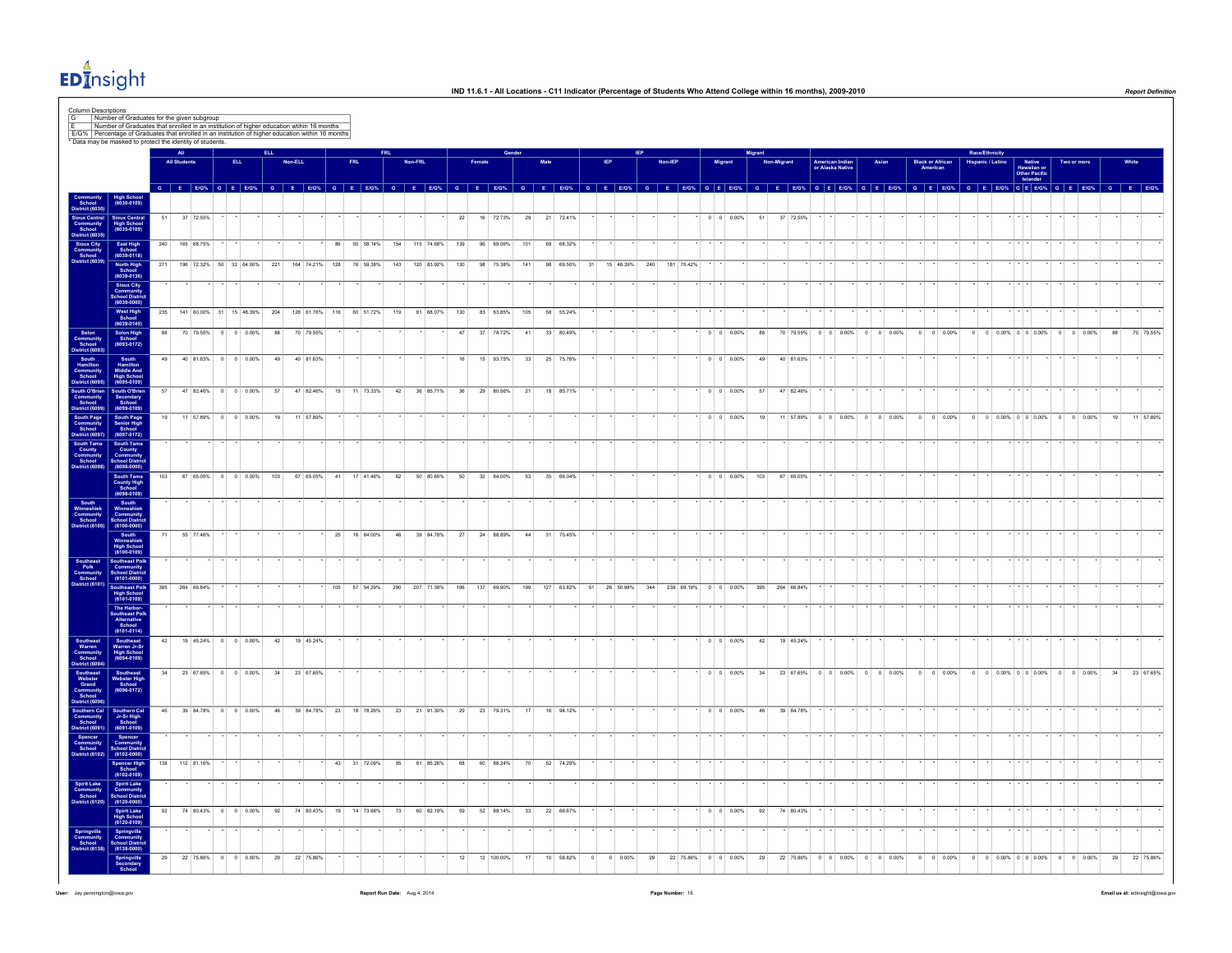

| * Data may be masked to protect the identity of students.                                                                                                                                                   |                                                           | E/G%   Percentage of Graduates that enrolled in an institution of higher education within 16 months |     |                     |                         |         |             |          | Number of Graduates that enrolled in an institution of higher education wtihin 16 months |           |    |            |           |     |         |            |     |                 |           |     |                 |           |  |                 |     |                   |                          |                          |                |                               |                                     |                |         |                |                          |          |                          |                                                    |                    |    |           |
|-------------------------------------------------------------------------------------------------------------------------------------------------------------------------------------------------------------|-----------------------------------------------------------|-----------------------------------------------------------------------------------------------------|-----|---------------------|-------------------------|---------|-------------|----------|------------------------------------------------------------------------------------------|-----------|----|------------|-----------|-----|---------|------------|-----|-----------------|-----------|-----|-----------------|-----------|--|-----------------|-----|-------------------|--------------------------|--------------------------|----------------|-------------------------------|-------------------------------------|----------------|---------|----------------|--------------------------|----------|--------------------------|----------------------------------------------------|--------------------|----|-----------|
|                                                                                                                                                                                                             |                                                           |                                                                                                     |     | <b>All Students</b> |                         |         | <b>ELL</b>  |          | Non-ELL                                                                                  |           |    | <b>FRI</b> |           |     | Non-FRI |            |     |                 |           |     |                 |           |  |                 |     | <b>Non-JEP</b>    | Migrant                  |                          |                |                               | American Indian<br>or Alaska Native |                |         |                | <b>Black or African</b>  |          | <b>Hispanic / Lating</b> |                                                    | Two or more        |    |           |
|                                                                                                                                                                                                             |                                                           |                                                                                                     |     |                     |                         |         |             |          |                                                                                          |           |    |            |           |     |         |            |     |                 |           |     |                 |           |  |                 |     |                   |                          |                          |                |                               |                                     |                |         |                |                          |          |                          | Native<br>Hawaiian or<br>Other Pacific<br>Islander |                    |    |           |
|                                                                                                                                                                                                             | 6138-0172)                                                |                                                                                                     |     | G E E/G%            |                         |         | G E E/G%    | G E E/G% |                                                                                          |           |    | G E E/G%   |           |     |         | G E E/G%   |     | $G$ $E$ $E/G$ % |           |     | $G$ $E$ $E/G$ % |           |  | $G$ $E$ $E/G$ % |     | G E E/G% G E E/G% |                          |                          | $\overline{G}$ | E E/G% G E E/G% G E E/G%      |                                     |                |         |                | G E E/G%                 |          |                          | G E E/G% G E E/G% G E E/G%                         |                    |    |           |
| Springville<br>Community<br>School<br>District (6138                                                                                                                                                        |                                                           |                                                                                                     | 59  |                     |                         |         |             | 59       |                                                                                          |           |    |            |           |     |         |            | 28  |                 |           | 31  |                 |           |  |                 |     |                   |                          | $0 \quad 0 \quad 0.00\%$ | 59             |                               |                                     |                |         |                | $0 \quad 0 \quad 0.00\%$ |          |                          |                                                    |                    | 59 |           |
| St Ansgar<br>Community<br>School<br>District (5751)                                                                                                                                                         | St Ansgar High<br>School<br>(5751-0109)                   |                                                                                                     |     |                     | 50 84.75% 0 0 0.00%     |         |             |          | 50 84.75%                                                                                |           |    |            |           |     |         |            |     | 24 85.71%       |           |     |                 | 26 83.87% |  |                 |     |                   |                          |                          |                | 50 84.75% 0 0 0.00% 0 0 0.00% |                                     |                |         |                |                          |          |                          | $0$ 0 0.00% 0 0 0.00% 0 0 0.00%                    |                    |    | 50 84.75% |
| Stanton<br>Community<br>School<br>District (6165                                                                                                                                                            | Stanton High<br>School<br>(6165-0109)                     |                                                                                                     | 24  |                     | 19 79.17% 0 0 0.00%     |         |             | 24       |                                                                                          | 19 79.17% |    |            |           |     |         |            |     |                 |           |     |                 |           |  |                 |     |                   | $0 \t 0 \t 0.00%$        |                          | 24             | 19 79.17%                     |                                     |                |         |                |                          |          |                          |                                                    |                    |    |           |
|                                                                                                                                                                                                             |                                                           |                                                                                                     | 47  |                     | 33 70.21% 0 0 0.00%     |         |             | 47       |                                                                                          | 33 70.21% |    |            |           |     |         |            | 24  |                 | 17 70.83% | 23  |                 | 16 69.57% |  |                 |     |                   | $0 \t 0 \t 0.00%$        |                          | 47             | 33 70.21%                     |                                     |                |         |                |                          |          |                          |                                                    |                    |    |           |
| Samont<br>Sommunity<br>Community<br>School<br>District (6175)<br>Storm Lake<br>Community<br>School<br>District (6219)                                                                                       | Starmont High<br>School<br>(6175-0109)                    |                                                                                                     |     |                     |                         |         |             |          |                                                                                          |           |    |            |           |     |         |            |     |                 |           |     |                 |           |  |                 |     |                   |                          |                          |                |                               |                                     |                |         |                |                          |          |                          |                                                    |                    |    |           |
|                                                                                                                                                                                                             | Storm Lake<br>High School<br>(6219-0109)                  |                                                                                                     | 93  |                     | 49 52.69% 32 12 37.50%  |         |             | 61       |                                                                                          | 37 60.66% | 40 |            | 12 30.00% | 53  |         | 37 69.81%  | 50  |                 | 26 52.00% | 43  |                 | 23 53.49% |  |                 |     |                   |                          |                          |                |                               |                                     |                |         |                |                          |          |                          |                                                    |                    |    |           |
|                                                                                                                                                                                                             |                                                           |                                                                                                     |     |                     |                         |         |             |          |                                                                                          |           |    |            |           |     |         |            |     |                 |           |     |                 |           |  |                 |     |                   |                          |                          |                |                               |                                     |                |         |                |                          |          |                          |                                                    |                    |    |           |
| Sumner<br>Community<br>School<br>District (6273)                                                                                                                                                            | Sumner<br>Community<br>School Distric<br>(6273-0000)      |                                                                                                     |     |                     |                         |         |             |          |                                                                                          |           |    |            |           |     |         |            |     |                 |           |     |                 |           |  |                 |     |                   |                          |                          |                |                               |                                     |                |         |                |                          |          |                          |                                                    |                    |    |           |
|                                                                                                                                                                                                             | Sumner-<br>Fredericksburg<br>High School<br>(6273-0109)   |                                                                                                     | 73  |                     | 47 64.38% 0 0 0.00%     |         |             | 73       |                                                                                          | 47 64.38% |    |            | 10 55.56% | 55  |         | 37 67.27%  | 33  |                 | 24 72.73% | 40  |                 | 23 57.50% |  |                 |     |                   | $0 \quad 0 \quad 0.00\%$ |                          | 73             | 47 64.38%                     | $0 \quad 0 \quad 0.00\%$            | $\overline{0}$ | 0 0.00% | $\overline{0}$ | $0 \quad 0.00\%$         | $\circ$  |                          | $0$ 0.00% 0 0 0.00%                                | $0 \t 0 \t 0.00\%$ | 73 | 47 64.38% |
| Tipton<br>Community<br>School<br>District (6408)                                                                                                                                                            | Tipton<br>Community<br>School Distric<br>(6408-0000)      |                                                                                                     |     |                     |                         |         |             |          |                                                                                          |           |    |            |           |     |         |            |     |                 |           |     |                 |           |  |                 |     |                   |                          |                          |                |                               |                                     |                |         |                |                          |          |                          |                                                    |                    |    |           |
|                                                                                                                                                                                                             | Tipton High<br>School                                     |                                                                                                     | 60  |                     | 47 78.33% 0 0 0.00%     |         |             | 60       | 47 78.33%                                                                                |           |    |            |           |     |         |            | 32  |                 | 26 81.25% | 28  |                 | 21 75.00% |  |                 |     |                   |                          | $0 \quad 0 \quad 0.00\%$ | 60             | 47 78.33%                     |                                     |                |         |                |                          |          |                          |                                                    |                    |    |           |
|                                                                                                                                                                                                             | (6408-0109)                                               |                                                                                                     | 45  |                     | 40 88.89% 0 0 0.00%     |         |             | 45       |                                                                                          | 40 88.89% |    |            |           |     |         |            |     |                 | 19 90.48% | 24  |                 | 21 87.50% |  |                 |     |                   | $0 \t 0 \t 0.00%$        |                          | 45             | 40 88.89%                     | $0 \t0 \t0.00\%$ 0 0 0.00%          |                |         | $\circ$        | $0 - 0.00%$              |          |                          | $0$ 0 0.00% 0 0 0.00%                              | $0 \t 0 \t 0.00\%$ | 45 | 40 88.89% |
| Treynor<br>Community<br>School                                                                                                                                                                              | Treynor<br>Junior-Senio<br>High School<br>(6453-0172)     |                                                                                                     |     |                     |                         |         |             |          |                                                                                          |           |    |            |           |     |         |            |     |                 |           |     |                 |           |  |                 |     |                   |                          |                          |                |                               |                                     |                |         |                |                          |          |                          |                                                    |                    |    |           |
| Tri-Center<br>Community<br>School<br>District (6460                                                                                                                                                         | Tri-Center High<br>School<br>$(6460 - 0109)$              |                                                                                                     | 58  |                     | 42 72.41% 0 0 0.00%     |         |             | 58       |                                                                                          | 42 72.41% |    |            |           |     |         |            |     |                 | 19 79.17% | 34  |                 | 23 67.65% |  |                 |     |                   | $0 \t 0 \t 0.00%$        |                          | 58             | 42 72.41%                     |                                     |                |         |                |                          |          |                          |                                                    |                    |    |           |
| Tri-County<br>Community<br>School<br>District (6462                                                                                                                                                         |                                                           |                                                                                                     |     |                     |                         |         |             |          |                                                                                          |           |    |            |           |     |         |            |     |                 |           |     |                 |           |  |                 |     |                   |                          |                          |                |                               |                                     |                |         |                |                          |          |                          |                                                    |                    |    |           |
|                                                                                                                                                                                                             | Tri-County<br>Community<br>School Distric<br>(6462-0000)  |                                                                                                     | 26  |                     | 17 65.38% 0 0 0.00%     |         |             | 26       |                                                                                          | 17 65.38% |    |            |           |     |         |            |     |                 |           |     |                 |           |  |                 |     |                   | $0 \quad 0 \quad 0.00\%$ |                          | 26             | 17 65.38%                     |                                     |                |         |                |                          |          |                          |                                                    |                    |    |           |
|                                                                                                                                                                                                             | Tri-County<br>High School<br>(6462-0109)                  |                                                                                                     |     |                     |                         |         |             |          |                                                                                          |           |    |            |           |     |         |            |     |                 |           |     |                 |           |  |                 |     |                   |                          |                          |                |                               |                                     |                |         |                |                          |          |                          |                                                    |                    |    |           |
| Tripoli<br>Community<br>School<br>District (6471)                                                                                                                                                           | Tripoli<br>Community<br>School Distric<br>(6471-0000)     |                                                                                                     |     |                     |                         |         |             |          |                                                                                          |           |    |            |           |     |         |            |     |                 |           |     |                 |           |  |                 |     |                   |                          |                          |                |                               |                                     |                |         |                |                          |          |                          |                                                    |                    |    |           |
|                                                                                                                                                                                                             | Tripoli<br>Middle/Sr High                                 |                                                                                                     | 41  |                     | 35 85.37% 0 0 0.00%     |         |             | 41       |                                                                                          | 35 85.37% |    |            |           |     |         |            | 24  |                 | 20 83.33% | 17  |                 | 15 88.24% |  |                 |     |                   | $0 \quad 0 \quad 0.00\%$ |                          | 41             | 35 85.37%                     | $0 \t0 \t0.00\%$ 0 0 0 0.00%        |                |         | $\mathbf{0}$   | 0 0.00%                  | $\Omega$ |                          | $0$ 0.00% 0 0 0.00% 0 0 0.00%                      |                    | 41 | 35 85.37% |
|                                                                                                                                                                                                             | School<br>  School<br> 6471-0172)                         |                                                                                                     | 47  |                     | 38 80.85% 0 0 0.00%     |         |             | 47       |                                                                                          | 38 80.85% |    |            |           |     |         |            | 21  |                 | 18 85.71% | 26  |                 | 20 76.92% |  |                 |     |                   |                          | $0 \quad 0 \quad 0.00\%$ | 47             | 38 80.85%                     |                                     |                |         |                |                          |          |                          |                                                    |                    |    |           |
| Turkey Valley<br>Community<br>School                                                                                                                                                                        | Turkey Valley<br>Jr-Sr High<br>School<br>(6509-0172)      |                                                                                                     |     |                     |                         |         |             |          |                                                                                          |           |    |            |           |     |         |            |     |                 |           |     |                 |           |  |                 |     |                   |                          |                          |                |                               |                                     |                |         |                |                          |          |                          |                                                    |                    |    |           |
| Twin Cedars<br>Community<br>School<br>District (6512)                                                                                                                                                       | Twin Cedars<br>Jr-Sr High<br>School<br>(6512-0109)        |                                                                                                     | 29  |                     | 19 65.52% 0 0 0.00%     |         |             | 29       |                                                                                          | 19 65.52% |    |            |           |     |         |            |     |                 |           |     |                 |           |  |                 |     |                   | $0 \quad 0 \quad 0.00\%$ |                          | 29             | 19 65.52%                     |                                     |                |         |                |                          |          |                          |                                                    |                    |    |           |
| Twin Rivers<br>Community<br>School<br>District (6516)                                                                                                                                                       |                                                           |                                                                                                     | 23  |                     | 14 60.87% 0 0 0.00%     |         |             | 23       |                                                                                          | 14 60.87% |    |            |           |     |         |            |     |                 |           |     |                 |           |  |                 |     |                   |                          | $0 \quad 0 \quad 0.00\%$ | 23             | 14 60.87% 0 0 0.00% 0 0 0.00% |                                     |                |         |                | $0 \t 0 \t 0.00\%$       |          |                          | $0$ 0 0.00% 0 0 0.00%                              | $0 \t 0 \t 0.00\%$ | 23 | 14 60.87% |
|                                                                                                                                                                                                             | Twin River<br>Valley High<br>School<br>(6516-0172)        |                                                                                                     |     |                     |                         |         |             |          |                                                                                          |           |    |            |           |     |         |            |     |                 |           |     |                 |           |  |                 |     |                   |                          |                          |                |                               |                                     |                |         |                |                          |          |                          |                                                    |                    |    |           |
|                                                                                                                                                                                                             | Twin Rivers<br>Community<br>School Distric<br>(6516-0000) |                                                                                                     |     |                     |                         |         |             |          |                                                                                          |           |    |            |           |     |         |            |     |                 |           |     |                 |           |  |                 |     |                   |                          |                          |                |                               |                                     |                |         |                |                          |          |                          |                                                    |                    |    |           |
|                                                                                                                                                                                                             | Underwood<br>High School<br>(6534-0109)                   |                                                                                                     | 53  |                     | 40 75.47%               | $\circ$ | $0 \ 0.00%$ | 53       |                                                                                          | 40 75.47% |    |            |           |     |         |            | 24  |                 | 22 91.67% | 29  |                 | 18 62.07% |  |                 |     |                   | $0 \t 0 \t 0.00\%$       |                          | 53             | 40 75.47%                     |                                     |                |         |                |                          |          |                          |                                                    |                    |    |           |
| Underwood<br>Community<br>School<br>District (6534<br>Union<br>Community<br>Constrict (6536<br>Urbandale<br>Community<br>School<br>District (6577<br>Constrict (6577<br>Construct School<br>Constrict (6578 | <b>Union High<br/>School</b><br>(6536-0109)               |                                                                                                     | 98  |                     | 66 67.35%               |         | $0 - 0.00%$ | 98       |                                                                                          | 66 67.35% | 28 |            | 15 53.57% | 70  |         | 51 72.86%  | 53  |                 | 45 84.91% | 45  | 21              | 46.67%    |  |                 |     |                   | $0 \t 0 \t 0.00%$        |                          | 98             | 66 67.35%                     |                                     |                |         |                |                          |          |                          |                                                    |                    |    |           |
|                                                                                                                                                                                                             |                                                           |                                                                                                     |     |                     |                         |         |             |          |                                                                                          |           |    |            |           |     |         |            |     |                 |           |     |                 |           |  |                 |     |                   |                          |                          |                |                               |                                     |                |         |                |                          |          |                          |                                                    |                    |    |           |
|                                                                                                                                                                                                             | Urbandale<br>High School<br>(6579-0109)                   |                                                                                                     | 298 |                     | 236 79.19% 26 20 76.92% |         |             | 272      | 216 79.41%                                                                               |           | 46 |            | 28 60.87% | 252 |         | 208 82.54% | 151 | 130 86.09%      |           | 147 | 106             | 72.11%    |  | 25 67.57%       | 261 | 211 80.84%        | $0$ 0 0.00%              |                          | 298            | 236 79.19%                    |                                     |                |         |                |                          |          |                          |                                                    |                    |    |           |
|                                                                                                                                                                                                             | Valley High<br>School<br>(6591-0109)                      |                                                                                                     | 44  |                     | 32 72.73% 0 0 0.00%     |         |             | 44       |                                                                                          | 32 72.73% |    |            |           |     |         |            | 22  |                 | 16 72.73% | 22  |                 | 16 72.73% |  |                 |     |                   | $0 \t 0 \t 0.00%$        |                          | 44             | 32 72.73%                     | $0 \t0 \t0.00\%$ 0 0 0.00%          |                |         |                | $0 \t 0 \t 0.00\%$       |          |                          | $0$ 0 0.00% 0 0 0.00%                              | $0 \t 0 \t 0.00\%$ | 44 | 32 72.73% |
|                                                                                                                                                                                                             |                                                           |                                                                                                     | 58  | 42 72.41%           |                         |         |             |          |                                                                                          |           | 24 |            | 14 58.33% | 34  |         | 28 82.35%  | 27  |                 | 19 70.37% | 31  |                 | 23 74.19% |  |                 |     |                   | $0 \t 0 \t 0.00%$        |                          | 58             | 42 72.41%                     |                                     |                |         |                |                          |          |                          |                                                    |                    |    |           |
| Van Buren<br>Community<br>School<br>District (6592                                                                                                                                                          | Van Buren<br>Community<br>High School<br>(6592-0109)      |                                                                                                     |     |                     |                         |         |             |          |                                                                                          |           |    |            |           |     |         |            |     |                 |           |     |                 |           |  |                 |     |                   |                          |                          |                |                               |                                     |                |         |                |                          |          |                          |                                                    |                    |    |           |
| Van Meter<br>Community<br>School<br>Vistrict (6615                                                                                                                                                          | Van Meter Jr-<br>Sr High Schoo<br>(6615-0172)             |                                                                                                     | 52  |                     | 34 65.38% 0 0 0.00%     |         |             | 52       | 34 65.38%                                                                                |           |    |            |           |     |         |            | 27  |                 | 21 77.78% | 25  |                 | 13 52.00% |  |                 |     |                   | $0 \quad 0 \quad 0.00\%$ |                          | 52             | 34 65.38%                     |                                     |                |         |                |                          |          |                          |                                                    |                    |    |           |
| Ventura<br>Communit<br>School<br>Istrict (662                                                                                                                                                               | Ventura<br>Communit                                       |                                                                                                     |     |                     |                         |         |             |          |                                                                                          |           |    |            |           |     |         |            |     |                 |           |     |                 |           |  |                 |     |                   |                          |                          |                |                               |                                     |                |         |                |                          |          |                          |                                                    |                    |    |           |
|                                                                                                                                                                                                             | $(6633 - 0000)$                                           | Ventura Jr-Sr                                                                                       | 26  |                     | 16 61 54% 0 0 0 00%     |         |             | 26       |                                                                                          | 16 61 54% |    |            |           |     |         |            |     |                 |           |     |                 |           |  |                 |     |                   |                          | $0 \quad 0 \quad 0.00\%$ | 26             | 16 61 54%                     |                                     |                |         |                |                          |          |                          |                                                    |                    |    |           |

**User:** Jay.pennington@iowa.gov **Report Run Date:** Aug 4, 2014 **Page Number:** 17 **Email us at:** edinsight@iowa.gov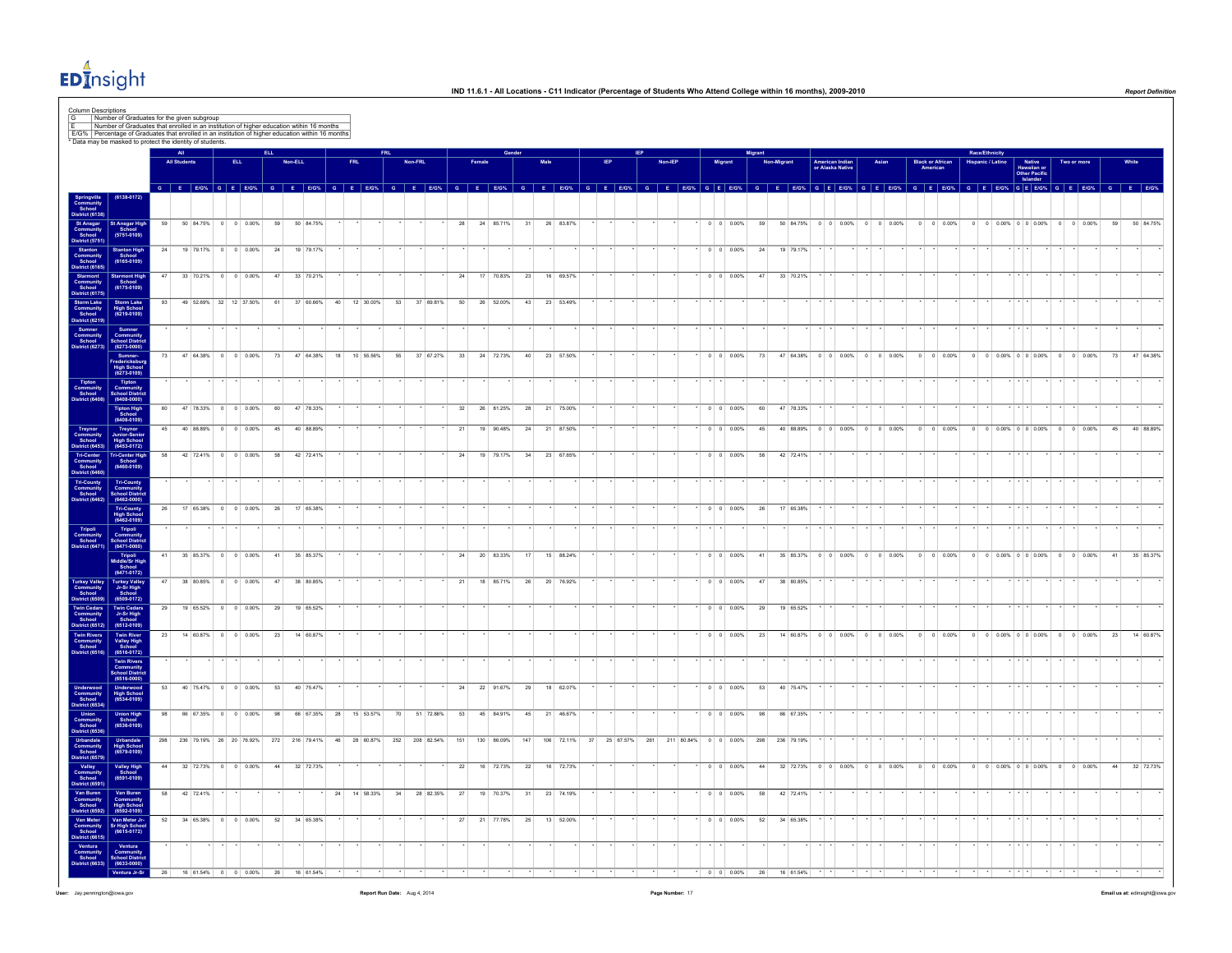

|  | <b>Report Definition</b> |
|--|--------------------------|
|  |                          |

|                                                                                                                                                                                                                                |                                                                                                                                            |       |                                                  | * Data may be masked to protect the identity of students. |     |                 |           |              |     |                 |              |         |                                             |     |           |        |    |            |                   |          |                        |                                        |                          |                     |                                              |                    |     |              |                                     |                               |  |                                     |  |                                 |                                                    |  |               |
|--------------------------------------------------------------------------------------------------------------------------------------------------------------------------------------------------------------------------------|--------------------------------------------------------------------------------------------------------------------------------------------|-------|--------------------------------------------------|-----------------------------------------------------------|-----|-----------------|-----------|--------------|-----|-----------------|--------------|---------|---------------------------------------------|-----|-----------|--------|----|------------|-------------------|----------|------------------------|----------------------------------------|--------------------------|---------------------|----------------------------------------------|--------------------|-----|--------------|-------------------------------------|-------------------------------|--|-------------------------------------|--|---------------------------------|----------------------------------------------------|--|---------------|
|                                                                                                                                                                                                                                |                                                                                                                                            |       | <b>All Students</b>                              |                                                           | ELL |                 | Non-ELL   |              |     | <b>FRL</b>      |              | Non-FRL |                                             |     |           |        |    |            |                   |          |                        |                                        | Non-IEP                  |                     |                                              |                    |     | Non-Migran   | American Indian<br>or Alaska Native |                               |  | <b>Black or African</b>             |  |                                 | Native<br>Hawaiian or<br>Other Pacific<br>Islander |  |               |
|                                                                                                                                                                                                                                |                                                                                                                                            |       | G E E/G% G E E/G%                                |                                                           |     | $G$ $E$ $E/G$ % |           |              |     | $G$ $E$ $E/G$ % |              |         | G E E/G% G E E/G%                           |     |           |        |    |            | G E E/G% G E E/G% |          |                        |                                        | G E E/G% G E E/G%        |                     |                                              |                    |     |              |                                     |                               |  | G E E/G% G E E/G% G E E/G% G E E/G% |  | G E EIG% G E EIG% G E EIG%      |                                                    |  | $G$ $E$ $E/G$ |
| Ventura<br>Community<br>School<br>District (663                                                                                                                                                                                | High School<br>(6633-0172)                                                                                                                 |       |                                                  |                                                           |     |                 |           |              |     |                 |              |         |                                             |     |           |        |    |            |                   |          |                        |                                        |                          |                     |                                              |                    |     |              |                                     |                               |  |                                     |  |                                 |                                                    |  |               |
|                                                                                                                                                                                                                                |                                                                                                                                            | 22    | 18 81.82% 0 0 0.00% 22                           |                                                           |     |                 | 18 81.82% |              |     |                 |              |         |                                             |     |           |        |    |            |                   | $\Omega$ | $0 0.00\%$             | 22                                     |                          | 18 81.82% 0 0 0.00% |                                              |                    |     | 22 18 81.82% |                                     |                               |  |                                     |  |                                 |                                                    |  |               |
|                                                                                                                                                                                                                                | Villisca<br>Community<br>High School<br>(6651-0109)                                                                                        |       |                                                  |                                                           |     |                 |           |              |     |                 |              |         |                                             |     |           |        |    |            |                   |          |                        |                                        |                          |                     |                                              |                    |     |              |                                     |                               |  |                                     |  |                                 |                                                    |  |               |
|                                                                                                                                                                                                                                | Vinton-<br>Shellsburg<br>High School<br>(6660-0109)                                                                                        | 115   | 82 71.30% 0 0 0.00% 115                          |                                                           |     |                 |           | 82 71.30% 38 |     | 18 47.37%       |              | 77      | 64 83.12%                                   | 68  | 52 76.47% | 47     |    | 30 63.83%  |                   |          |                        |                                        |                          |                     |                                              | $0 \t 0 \t 0.00\%$ | 115 | 82 71.30%    |                                     |                               |  |                                     |  |                                 |                                                    |  |               |
|                                                                                                                                                                                                                                |                                                                                                                                            |       |                                                  |                                                           |     |                 |           |              |     |                 |              |         |                                             |     |           |        |    |            |                   |          |                        |                                        |                          |                     |                                              |                    |     |              |                                     |                               |  |                                     |  |                                 |                                                    |  |               |
|                                                                                                                                                                                                                                | WACO High<br>School<br>(6700-0109)                                                                                                         | 40    | 27 67.50% 0 0 0.00% 40 27 67.50%                 |                                                           |     |                 |           |              |     |                 |              |         |                                             | 21  | 15 71.43% |        | 19 | 12 63.16%  |                   |          |                        |                                        |                          |                     | $0 \t 0 \t 0.00\%$                           |                    |     | 40 27 67.50% |                                     |                               |  |                                     |  |                                 |                                                    |  |               |
|                                                                                                                                                                                                                                |                                                                                                                                            | 71    | 53 74.65% 0 0 0.00%                              |                                                           |     | 71              | 53 74.65% |              |     | 19 13 68.42%    |              | 52      | 40 76.92%                                   | 36  | 30 83.33% | 35     |    | 23 65.71%  |                   |          |                        |                                        |                          |                     | $0 \t 0 \t 0.00\%$                           |                    | 71  | 53 74.65%    |                                     |                               |  |                                     |  |                                 |                                                    |  |               |
|                                                                                                                                                                                                                                | East Sac<br>County High<br>School<br>(6741-0109)                                                                                           |       |                                                  |                                                           |     |                 |           |              |     |                 |              |         |                                             |     |           |        |    |            |                   |          |                        |                                        |                          |                     |                                              |                    |     |              |                                     |                               |  |                                     |  |                                 |                                                    |  |               |
|                                                                                                                                                                                                                                | Walnut High<br>School<br>(6750-0109)                                                                                                       |       |                                                  |                                                           |     |                 |           |              |     |                 |              |         |                                             |     |           |        |    |            |                   |          |                        |                                        |                          |                     |                                              |                    |     |              |                                     |                               |  |                                     |  |                                 |                                                    |  |               |
|                                                                                                                                                                                                                                |                                                                                                                                            |       |                                                  |                                                           |     |                 |           |              |     |                 |              |         |                                             |     |           |        |    |            |                   |          |                        |                                        |                          |                     |                                              |                    |     |              |                                     |                               |  |                                     |  |                                 |                                                    |  |               |
| Villege (Community Community Community Community Community Community Community Community Community Community Community Community Community Community Community Community Community Community Community Community Community Com | Wapello Senio<br>High School<br>(6759-0109)                                                                                                | 39    | 24 61.54%                                        |                                                           |     |                 |           |              | 18  |                 | 11 61.11% 21 |         | 13 61.90%                                   | 19  | 13 68.42% | 20     |    | 11 55.00%  |                   |          |                        |                                        |                          |                     | $0 \t 0 \t 0.00\%$                           |                    |     | 39 24 61.54% |                                     |                               |  |                                     |  |                                 |                                                    |  |               |
|                                                                                                                                                                                                                                | Wapsie Valley<br>High School<br>(6762-0109)                                                                                                | 51    |                                                  | 34 66.67% 0 0 0.00%                                       |     | 51              | 34 66.67% |              |     |                 |              |         |                                             | 24  | 15 62.50% | 27     |    | 19 70.37%  |                   |          |                        |                                        |                          |                     | $0 \t 0 \t 0.00%$                            |                    | 51  |              |                                     | 34 66.67% 0 0 0.00% 0 0 0.00% |  | $0 \t 0 \t 0.00\%$                  |  | $0$ 0 0.00% 0 0 0.00% 0 0 0.00% |                                                    |  | 51            |
|                                                                                                                                                                                                                                |                                                                                                                                            |       |                                                  |                                                           |     |                 |           |              |     |                 |              |         |                                             |     |           |        |    |            |                   |          |                        |                                        |                          |                     |                                              |                    |     |              |                                     |                               |  |                                     |  |                                 |                                                    |  |               |
|                                                                                                                                                                                                                                | Ward of the<br>State<br>(9098-0000)                                                                                                        |       |                                                  |                                                           |     |                 |           |              |     |                 |              |         |                                             |     |           |        |    |            |                   |          |                        |                                        |                          |                     |                                              |                    |     |              |                                     |                               |  |                                     |  |                                 |                                                    |  |               |
| Washington<br>Community<br>School<br>District (6768)                                                                                                                                                                           | Assure Cente<br>Alternative<br>School<br>(6768-0218)                                                                                       |       |                                                  |                                                           |     |                 |           |              |     |                 |              |         |                                             |     |           |        |    |            |                   |          |                        |                                        |                          |                     |                                              |                    |     |              |                                     |                               |  |                                     |  |                                 |                                                    |  |               |
|                                                                                                                                                                                                                                | Washington<br>High School<br>(6768-0109)                                                                                                   | 110   | 83 75.45%                                        |                                                           |     |                 |           |              |     | 35 71.43%       |              | 61      | 48 78.69%                                   | 58  | 46 79.31% | 52     |    | 37 71.15%  |                   | 17       | 12 70.59%              | 93                                     | 71 76.34%                |                     |                                              |                    |     |              |                                     |                               |  |                                     |  |                                 |                                                    |  |               |
|                                                                                                                                                                                                                                | East High<br>School<br>(6795-0109)                                                                                                         |       | 217 136 62.67%                                   |                                                           |     |                 |           |              |     | 134 73 54.48%   |              | 83      | 63 75.90% 126                               |     | 89 70.63% | 91     |    |            |                   |          | 47 51.65% 25 12 48.00% |                                        | 192 124 64.58% 0 0 0.00% |                     |                                              |                    | 217 | 136 62.67%   |                                     |                               |  |                                     |  |                                 |                                                    |  |               |
| Waterloo<br>Community<br>School<br>District (6795)                                                                                                                                                                             |                                                                                                                                            | 43    | 14 32.56% 0 0 0.00%                              |                                                           |     | 43              | 14 32.56% |              |     |                 |              |         |                                             |     |           |        |    |            |                   |          |                        |                                        |                          |                     | $0 \t 0 \t 0.00%$                            |                    | 43  | 14 32.56%    |                                     |                               |  |                                     |  |                                 |                                                    |  |               |
|                                                                                                                                                                                                                                | Expo High<br>School<br>(6795-0111)                                                                                                         |       |                                                  |                                                           |     |                 |           |              |     |                 |              |         |                                             |     |           |        |    |            |                   |          |                        |                                        |                          |                     |                                              |                    |     |              |                                     |                               |  |                                     |  |                                 |                                                    |  |               |
|                                                                                                                                                                                                                                | Waterloo<br>Community<br>School Distric<br>(6795-0000)                                                                                     |       |                                                  |                                                           |     |                 |           |              |     |                 |              |         |                                             |     |           |        |    |            |                   |          |                        |                                        |                          |                     |                                              |                    |     |              |                                     |                               |  |                                     |  |                                 |                                                    |  |               |
|                                                                                                                                                                                                                                | West High<br>School<br>(6795-0118)                                                                                                         |       | 308 204 66.23%                                   |                                                           |     |                 |           |              | 132 |                 |              |         | 77 58.33% 176 127 72.16% 151 104 68.87% 157 |     |           |        |    |            |                   |          |                        | 100 63.69% 32 13 40.63% 276 191 69.20% |                          |                     |                                              |                    |     |              |                                     |                               |  |                                     |  |                                 |                                                    |  |               |
| Waukee<br>Community<br>School<br>District (6822                                                                                                                                                                                | Waukee<br>Community<br>School Distric<br>(6822-0000)                                                                                       |       |                                                  |                                                           |     |                 |           |              |     |                 |              |         |                                             |     |           |        |    |            |                   |          |                        |                                        |                          |                     |                                              |                    |     |              |                                     |                               |  |                                     |  |                                 |                                                    |  |               |
|                                                                                                                                                                                                                                |                                                                                                                                            |       | 286 220 76.92%                                   |                                                           |     |                 |           |              | 48  |                 |              |         | 30 62.50% 238 190 79.83%                    | 131 | 98 74.81% | 155    |    | 122 78.71% | 31                |          |                        | 16 51.61% 255 204 80.00% 0 0 0.00%     |                          |                     |                                              |                    | 286 | 220 76.92%   |                                     |                               |  |                                     |  |                                 |                                                    |  |               |
|                                                                                                                                                                                                                                | Waukee Senic<br>High School<br>(6822-0109)                                                                                                 |       |                                                  |                                                           |     |                 |           |              |     |                 |              |         |                                             |     |           |        |    |            |                   |          |                        |                                        |                          |                     |                                              |                    |     |              |                                     |                               |  |                                     |  |                                 |                                                    |  |               |
| Faverly-Shell<br>Rock<br>Community<br>School<br>District (684                                                                                                                                                                  | $(6622-0109)$<br>Greenview<br>Alternative<br>School<br>(6840-0118)<br>Waverly-Shell<br>Rock<br>Community<br>School District<br>(6840-0000) |       |                                                  |                                                           |     |                 |           |              |     |                 |              |         |                                             |     |           |        |    |            |                   |          |                        |                                        |                          |                     |                                              |                    |     |              |                                     |                               |  |                                     |  |                                 |                                                    |  |               |
|                                                                                                                                                                                                                                |                                                                                                                                            |       |                                                  |                                                           |     |                 |           |              |     |                 |              |         |                                             |     |           |        |    |            |                   |          |                        |                                        |                          |                     |                                              |                    |     |              |                                     |                               |  |                                     |  |                                 |                                                    |  |               |
|                                                                                                                                                                                                                                |                                                                                                                                            |       |                                                  |                                                           |     |                 |           |              |     |                 |              |         |                                             |     |           |        |    |            |                   |          |                        |                                        |                          |                     |                                              |                    |     |              |                                     |                               |  |                                     |  |                                 |                                                    |  |               |
|                                                                                                                                                                                                                                | Waverly-Shell<br>Rock Senior<br>High School<br>(6840-0109)                                                                                 | 154   | 122 79.22% 0 0 0.00% 154 122 79.22% 31 17 54.84% |                                                           |     |                 |           |              |     |                 |              |         | 123 105 85.37%                              | 85  | 67 78.82% | 69     |    | 55 79.71%  |                   |          |                        |                                        |                          |                     | $0 \t 0 \t 0.00%$                            |                    | 154 | 122 79.22%   |                                     |                               |  |                                     |  |                                 |                                                    |  |               |
|                                                                                                                                                                                                                                |                                                                                                                                            | 41    | 29 70.73%                                        |                                                           |     |                 |           |              | 22  | 14 63.64%       |              | 19      | 15 78.95%                                   | 19  | 15 78.95% | 22     |    | 14 63.64%  |                   |          |                        |                                        |                          |                     | $\begin{matrix} 0 & 0 & 0.00\% \end{matrix}$ |                    | 41  | 29 70.73%    |                                     |                               |  |                                     |  |                                 |                                                    |  |               |
| Wayne<br>Community<br>School<br>District (6854)                                                                                                                                                                                | Wayne<br>Community<br>High School<br>(6854-0109)                                                                                           |       |                                                  |                                                           |     |                 |           |              |     |                 |              |         |                                             |     |           |        |    |            |                   |          |                        |                                        |                          |                     |                                              |                    |     |              |                                     |                               |  |                                     |  |                                 |                                                    |  |               |
| Webster City<br>Community<br>School<br>District (6867)                                                                                                                                                                         | Hamilton<br>Regional High<br>School<br>(6867-0118)                                                                                         |       |                                                  |                                                           |     |                 |           |              |     |                 |              |         |                                             |     |           |        |    |            |                   |          |                        |                                        |                          |                     |                                              |                    |     |              |                                     |                               |  |                                     |  |                                 |                                                    |  |               |
|                                                                                                                                                                                                                                |                                                                                                                                            | $117$ | 97 82.91%                                        |                                                           |     |                 |           |              | 24  | 18 75.00%       |              | 93      | 79 84.95%                                   | 71  | 59 83.10% | 46     |    | 38 82.61%  |                   |          |                        |                                        |                          |                     | $0 \t 0 \t 0.00\%$                           |                    | 117 | 97 82.91%    |                                     |                               |  |                                     |  |                                 |                                                    |  |               |
|                                                                                                                                                                                                                                | Webster City<br>High School<br>(6867-0109)                                                                                                 | 31    | 24 77.42% 0 0 0.00%                              |                                                           |     | 31              | 24 77.42% |              |     |                 |              |         |                                             | 15  | 12 80.00% | $16\,$ |    | 12 75.00%  |                   |          |                        |                                        |                          |                     | $0 \t 0 \t 0.00\%$                           |                    | 31  | 24 77.42%    |                                     |                               |  |                                     |  |                                 |                                                    |  |               |
| West Bend-<br>Mallard<br>Community<br>School<br>District (6921                                                                                                                                                                 | West Bend-<br>Mallard High<br>School<br>(6921-0109)                                                                                        |       |                                                  |                                                           |     |                 |           |              |     |                 |              |         |                                             |     |           |        |    |            |                   |          |                        |                                        |                          |                     |                                              |                    |     |              |                                     |                               |  |                                     |  |                                 |                                                    |  |               |
|                                                                                                                                                                                                                                | West Branch<br>High School<br>(6930-0109)                                                                                                  | 51    | 41 80.39% 0 0 0.00%                              |                                                           |     | 51              | 41 80.39% |              |     |                 |              |         |                                             | 22  | 19 86.36% | 29     |    | 22 75.86%  |                   |          |                        |                                        |                          |                     | $0 \ 0 \ 0.00\%$                             |                    | 51  | 41 80.39%    |                                     |                               |  |                                     |  |                                 |                                                    |  |               |
| District (6521)<br>West Branch<br>Community<br>District (6930)<br>West<br>Burlington<br>Independent<br>Community                                                                                                               |                                                                                                                                            |       |                                                  |                                                           |     |                 |           |              |     |                 |              |         |                                             |     |           |        |    |            |                   |          |                        |                                        |                          |                     |                                              |                    |     |              |                                     |                               |  |                                     |  |                                 |                                                    |  |               |
|                                                                                                                                                                                                                                | West<br>Burlington<br>High School<br>(6937-0109)                                                                                           | 53    | 40 75.47% 0 0 0.00%                              |                                                           |     | 53              | 40 75.47% |              |     |                 |              |         |                                             | 25  | 19 76.00% | 28     |    | 21 75.00%  |                   |          |                        |                                        |                          |                     | $0 \quad 0 \quad 0.00\%$                     |                    | 53  | 40 75.47%    |                                     |                               |  |                                     |  |                                 |                                                    |  |               |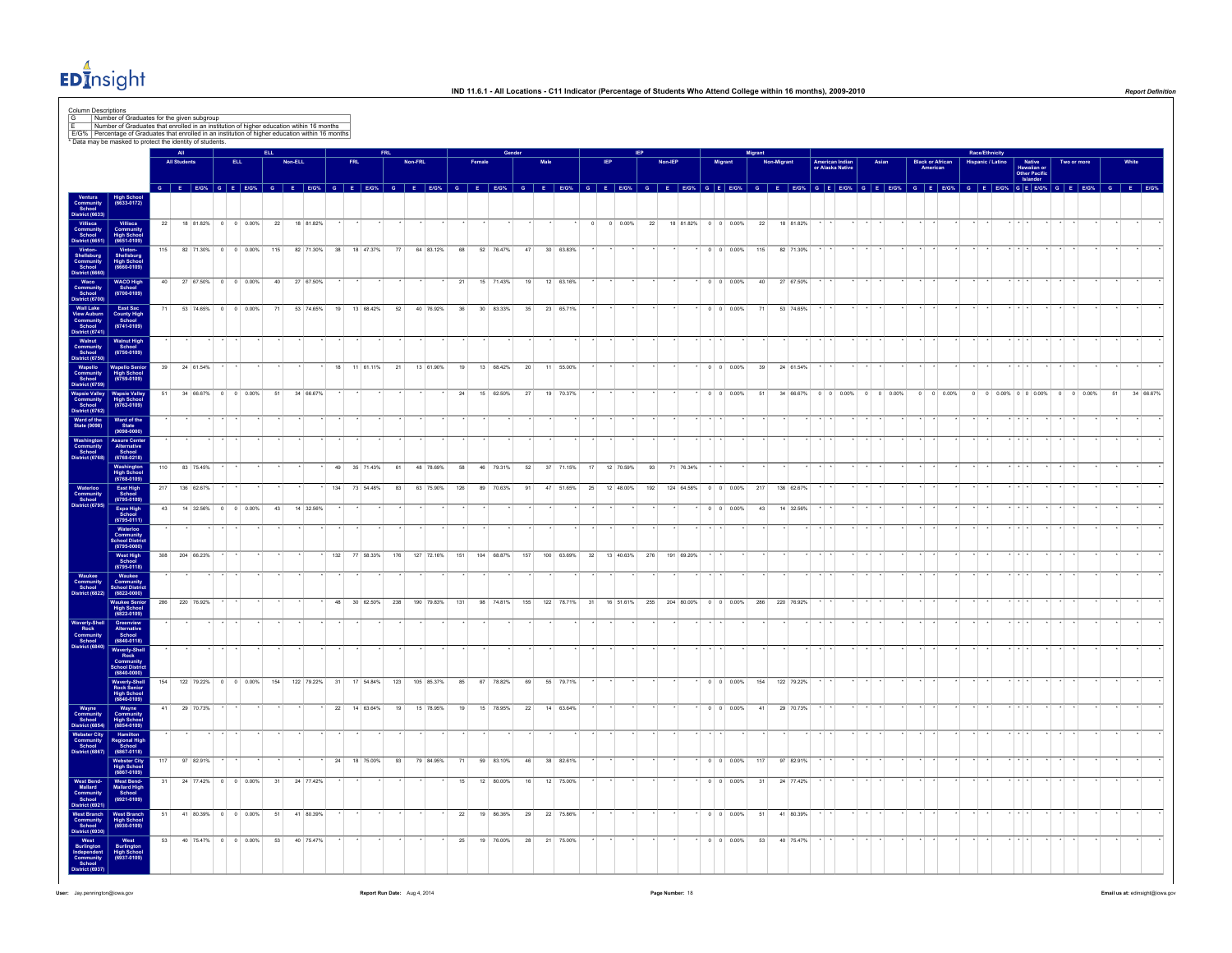

|  | <b>Report Definition</b> |  |
|--|--------------------------|--|

|                                                                                                                                                                                                       |                                                                      |        | E/G%   Percentage of Graduates that enrolled in an institution of higher education within 16 months                                                                                                                     |                     |      |     |           |                              |              |                 |         |                                                                                                                |    |    |              |        |      |                                                                |  |  |         |                    |                        |                         |              |                                     |                               |  |                                     |                                                   |                                                    |                                                                                                           |              |       |
|-------------------------------------------------------------------------------------------------------------------------------------------------------------------------------------------------------|----------------------------------------------------------------------|--------|-------------------------------------------------------------------------------------------------------------------------------------------------------------------------------------------------------------------------|---------------------|------|-----|-----------|------------------------------|--------------|-----------------|---------|----------------------------------------------------------------------------------------------------------------|----|----|--------------|--------|------|----------------------------------------------------------------|--|--|---------|--------------------|------------------------|-------------------------|--------------|-------------------------------------|-------------------------------|--|-------------------------------------|---------------------------------------------------|----------------------------------------------------|-----------------------------------------------------------------------------------------------------------|--------------|-------|
|                                                                                                                                                                                                       | * Data may be masked to protect the identity of students.            |        | <b>All Students</b>                                                                                                                                                                                                     |                     | ELL. | ELL | Non-ELL   |                              | FRL          |                 | Non-FRL |                                                                                                                |    |    |              |        | Male |                                                                |  |  | Non-IFP |                    |                        |                         | Non-Migran   |                                     | Asian                         |  |                                     | <b>Race/Ethnicity</b><br><b>Hispanic / Lating</b> |                                                    | Two or more                                                                                               |              | White |
|                                                                                                                                                                                                       |                                                                      |        |                                                                                                                                                                                                                         |                     |      |     |           |                              |              |                 |         |                                                                                                                |    |    |              |        |      |                                                                |  |  |         |                    |                        |                         |              | American Indian<br>or Alaska Native |                               |  | <b>Black or African</b><br>American |                                                   | Native<br>Hawaiian or<br>Other Pacific<br>Islander |                                                                                                           |              |       |
|                                                                                                                                                                                                       |                                                                      |        | G E EOSK G E EOSK G E EOSK G E EOSK G E EOSK G E EOSK G E EOSK G E EOSK G E EOSK G E EOSK G E EOSK G E EOSK G E EOSK G E EOSK G E EOSK G E EOSK G E EOSK G E EOSK G E EOSK G E EOSK G E EOSK G E EOSK G E EOSK G E EOSK |                     |      |     |           |                              |              |                 |         |                                                                                                                |    |    |              |        |      |                                                                |  |  |         |                    |                        |                         |              |                                     |                               |  |                                     |                                                   |                                                    |                                                                                                           | G E E/G%     |       |
|                                                                                                                                                                                                       | West Central<br>Jr-Sr High<br>School<br>(6943-0172)                  |        |                                                                                                                                                                                                                         |                     |      |     |           |                              |              |                 |         |                                                                                                                |    |    |              |        |      |                                                                |  |  |         |                    |                        |                         |              |                                     |                               |  |                                     |                                                   |                                                    |                                                                                                           |              |       |
| West Central<br>Valley<br>Community<br>School<br>District (6264)                                                                                                                                      | West Central<br>Valley<br>Community<br>School Distric<br>(6264-0000) |        |                                                                                                                                                                                                                         |                     |      |     |           |                              |              |                 |         |                                                                                                                |    |    |              |        |      |                                                                |  |  |         |                    |                        |                         |              |                                     |                               |  |                                     |                                                   |                                                    |                                                                                                           |              |       |
|                                                                                                                                                                                                       |                                                                      | 56     | 25 44.64% 0 0 0.00%                                                                                                                                                                                                     |                     |      | 56  | 25 44.64% |                              |              |                 |         |                                                                                                                |    |    |              |        |      |                                                                |  |  |         |                    | $0 \t 0 \t 0.00\%$     |                         | 56 25 44.64% |                                     |                               |  |                                     |                                                   |                                                    |                                                                                                           |              |       |
|                                                                                                                                                                                                       | West Central<br>Valley High<br>School<br>(6264-0109)                 |        |                                                                                                                                                                                                                         |                     |      |     |           |                              |              |                 |         |                                                                                                                |    |    |              |        |      |                                                                |  |  |         |                    |                        |                         |              |                                     |                               |  |                                     |                                                   |                                                    |                                                                                                           |              |       |
|                                                                                                                                                                                                       | West Delawar<br>High School<br>(6950-0109)                           | 129    |                                                                                                                                                                                                                         | 96 74.42% 0 0 0.00% |      | 129 |           | 96 74.42% 24 12 50.00%       |              |                 | $105\,$ | 84 80.00%                                                                                                      | 73 |    | 54 73.97%    | $56\,$ |      | 42 75.00%                                                      |  |  |         |                    |                        | $0 \t 0 \t 0.00\%$ 129  | 96 74.42%    |                                     |                               |  |                                     |                                                   |                                                    |                                                                                                           |              |       |
|                                                                                                                                                                                                       |                                                                      |        |                                                                                                                                                                                                                         |                     |      |     |           |                              |              |                 |         |                                                                                                                |    |    |              |        |      |                                                                |  |  |         |                    |                        |                         |              |                                     |                               |  |                                     |                                                   |                                                    |                                                                                                           |              |       |
| West<br>Delaware<br>County<br>Community<br>School<br>District (6957)<br>District (6957)                                                                                                               | Valley High<br>School<br>(6957-0109)                                 |        | 517 429 82.98%                                                                                                                                                                                                          |                     |      |     |           |                              |              |                 |         | 56 31 55.36% 461 398 86.33% 256 216 84.38% 261 213 81.61% 35 19 54.29% 482 410 85.06% 0 0 0.00% 517 429 82.98% |    |    |              |        |      |                                                                |  |  |         |                    |                        |                         |              |                                     |                               |  |                                     |                                                   |                                                    |                                                                                                           |              |       |
|                                                                                                                                                                                                       | Walnut Creek<br>Campus<br>(6957-0118)                                |        | 59 21 35.59%                                                                                                                                                                                                            |                     |      |     |           |                              |              |                 |         |                                                                                                                |    |    |              |        |      |                                                                |  |  |         |                    |                        | 0 0 0.00% 59 21 35.59%  |              |                                     |                               |  |                                     |                                                   |                                                    |                                                                                                           |              |       |
|                                                                                                                                                                                                       | West Des<br>Moines<br>Community<br>School Distric<br>(6957-0000)     |        |                                                                                                                                                                                                                         |                     |      |     |           |                              |              |                 |         |                                                                                                                |    |    |              |        |      |                                                                |  |  |         |                    |                        |                         |              |                                     |                               |  |                                     |                                                   |                                                    |                                                                                                           |              |       |
|                                                                                                                                                                                                       |                                                                      |        |                                                                                                                                                                                                                         |                     |      |     |           |                              |              |                 |         |                                                                                                                |    |    |              |        |      |                                                                |  |  |         |                    |                        |                         |              |                                     |                               |  |                                     |                                                   |                                                    |                                                                                                           |              |       |
|                                                                                                                                                                                                       |                                                                      | 44     | 32 72.73% 0 0 0.00%                                                                                                                                                                                                     |                     |      | 44  | 32 72.73% |                              |              |                 |         |                                                                                                                | 21 |    | 17 80.95%    | 23     |      | 15 65.22%                                                      |  |  |         | $0 \t 0 \t 0.00\%$ |                        | 44                      | 32 72.73%    |                                     |                               |  |                                     |                                                   |                                                    |                                                                                                           |              |       |
|                                                                                                                                                                                                       |                                                                      | 42     | 35 83.33% 0 0 0.00%                                                                                                                                                                                                     |                     |      |     |           | 42 35 83.33% 14 10 71.43% 28 |              |                 |         | 25 89.29%                                                                                                      |    | 25 | 21 84.00%    | 17     |      | 14 82.35%                                                      |  |  |         |                    | $0 \t 0 \t 0.00\%$     |                         | 42 35 83.33% |                                     |                               |  |                                     |                                                   |                                                    |                                                                                                           |              |       |
|                                                                                                                                                                                                       |                                                                      |        |                                                                                                                                                                                                                         |                     |      |     |           |                              |              |                 |         |                                                                                                                |    |    |              |        |      |                                                                |  |  |         |                    |                        |                         |              |                                     |                               |  |                                     |                                                   |                                                    |                                                                                                           |              |       |
|                                                                                                                                                                                                       |                                                                      | 71     | 43 60.56%                                                                                                                                                                                                               |                     |      |     |           |                              |              | 40 23 57.50% 31 |         | 20 64.52%                                                                                                      |    |    | 32 21 65.63% | 39     |      | 22 56.41%                                                      |  |  |         |                    |                        |                         |              |                                     |                               |  |                                     |                                                   |                                                    |                                                                                                           |              |       |
|                                                                                                                                                                                                       |                                                                      | 48     | 37 77.08% 0 0 0.00%                                                                                                                                                                                                     |                     |      | 48  | 37 77.08% |                              |              |                 |         |                                                                                                                | 21 |    | 17 80.95%    | 27     |      | 20 74.07%                                                      |  |  |         | $0 \t 0 \t 0.00\%$ |                        | 48                      | 37 77.08%    |                                     |                               |  |                                     |                                                   |                                                    |                                                                                                           |              |       |
|                                                                                                                                                                                                       |                                                                      |        |                                                                                                                                                                                                                         |                     |      |     |           |                              |              |                 |         |                                                                                                                |    |    |              |        |      |                                                                |  |  |         |                    |                        |                         |              |                                     |                               |  |                                     |                                                   |                                                    |                                                                                                           |              |       |
|                                                                                                                                                                                                       |                                                                      |        |                                                                                                                                                                                                                         |                     |      |     |           |                              |              |                 |         |                                                                                                                |    |    |              |        |      |                                                                |  |  |         |                    |                        |                         |              |                                     |                               |  |                                     |                                                   |                                                    |                                                                                                           |              |       |
|                                                                                                                                                                                                       | West Marshall<br>High School<br>(6985-0109)                          | 63     | 45 71.43% 0 0 0.00%                                                                                                                                                                                                     |                     |      | 63  | 45 71.43% | 22                           | 13 59.09%    |                 | 41      | 32 78.05%                                                                                                      | 36 |    | 24 66.67%    | 27     |      | 21 77.78%                                                      |  |  |         | $0 \t 0 \t 0.00\%$ |                        | 63                      | 45 71.43%    |                                     |                               |  |                                     |                                                   |                                                    |                                                                                                           |              |       |
| West Monona<br>Community<br>Community<br>District (6987)<br>West Sioux<br>Community<br>District (6990)<br>Western<br>Community<br>Community<br>Community<br>Community<br>Community<br>District (6961) | West Monons<br>High School<br>(6987-0109)                            | 47     | 36 76.60% 0 0 0.00%                                                                                                                                                                                                     |                     |      | 47  | 36 76.60% |                              |              |                 |         |                                                                                                                |    |    | 16 84.21%    | 28     |      | 20 71.43%                                                      |  |  |         | $0 \t 0 \t 0.00\%$ |                        | 47                      | 36 76.60%    |                                     |                               |  |                                     |                                                   |                                                    |                                                                                                           |              |       |
|                                                                                                                                                                                                       |                                                                      | $42\,$ | 33 78.57%                                                                                                                                                                                                               |                     |      |     |           |                              |              |                 |         |                                                                                                                | 23 |    | 19 82.61%    | 19     |      | 14 73.68%                                                      |  |  |         |                    |                        |                         |              |                                     |                               |  |                                     |                                                   |                                                    |                                                                                                           |              |       |
|                                                                                                                                                                                                       | West Sioux<br>High School<br>(6990-0109)                             |        |                                                                                                                                                                                                                         |                     |      |     |           |                              |              |                 |         |                                                                                                                |    |    |              |        |      |                                                                |  |  |         |                    |                        |                         |              |                                     |                               |  |                                     |                                                   |                                                    |                                                                                                           |              |       |
|                                                                                                                                                                                                       | Cascade<br>Junior-Senior<br>High School<br>(6961-0172)               | 67     | 52 77.61% 0 0 0.00%                                                                                                                                                                                                     |                     |      | 67  |           | 52 77.61% 20 15 75.00%       |              |                 | 47      | 37 78.72%                                                                                                      | 27 |    | 24 88.89%    | 40     |      | 28 70.00%                                                      |  |  |         |                    | $0 \t 0 \t 0.00\%$     |                         | 67 52 77.61% |                                     |                               |  |                                     |                                                   |                                                    |                                                                                                           |              |       |
|                                                                                                                                                                                                       | Western<br>Dubuque High<br>School<br>(6961-0109)                     | 169    | 134 79.29%                                                                                                                                                                                                              |                     |      |     |           |                              | 43 31 72.09% |                 | 126     | 103 81.75%                                                                                                     | 86 |    | 72 83.72%    | 83     |      | 62 74.70% 20 11 55.00% 149 123 82.55% 0 0 0.00% 169 134 79.29% |  |  |         |                    |                        |                         |              |                                     |                               |  |                                     |                                                   |                                                    |                                                                                                           |              |       |
|                                                                                                                                                                                                       |                                                                      | 53     | 41 77.36% 0 0 0.00%                                                                                                                                                                                                     |                     |      | 53  | 41 77.36% | 15 10 66.67%                 |              |                 | 38      | 31 81.58%                                                                                                      | 28 |    | 22 78.57%    | 25     |      | 19 76.00%                                                      |  |  |         |                    |                        | 0 0 0.00% 53 41 77.36%  |              |                                     |                               |  |                                     |                                                   |                                                    |                                                                                                           |              |       |
|                                                                                                                                                                                                       | Westwood<br>High School<br>(6992-0109)                               |        |                                                                                                                                                                                                                         |                     |      |     |           |                              |              |                 |         |                                                                                                                |    |    |              |        |      |                                                                |  |  |         |                    |                        |                         |              |                                     |                               |  |                                     |                                                   |                                                    |                                                                                                           |              |       |
|                                                                                                                                                                                                       | Whiting Senic<br>High School<br>(7002-0109)                          | 19     | 17 89.47%                                                                                                                                                                                                               |                     |      |     |           |                              |              |                 |         |                                                                                                                |    |    |              |        |      |                                                                |  |  |         | $0 \t 0 \t 0.00\%$ |                        | 19                      | 17 89.47%    |                                     |                               |  |                                     |                                                   |                                                    |                                                                                                           |              |       |
| Westwood<br>Community<br>School<br>District (6992)<br>Whiting<br>Community<br>School<br>Community<br>School<br>District (7029)<br>District (7029)                                                     | Williamsburg<br>Jr-Sr High<br>School<br>(7029-0109)                  |        | 102 77 75.49% 0 0 0.00% 102 77 75.49%                                                                                                                                                                                   |                     |      |     |           |                              |              |                 |         |                                                                                                                | 49 |    | 38 77.55%    |        |      | 53 39 73.58%                                                   |  |  |         |                    |                        | 0 0 0.00% 102 77 75.49% |              |                                     |                               |  |                                     |                                                   |                                                    |                                                                                                           |              |       |
|                                                                                                                                                                                                       |                                                                      |        |                                                                                                                                                                                                                         |                     |      |     |           |                              |              |                 |         |                                                                                                                |    |    |              |        |      |                                                                |  |  |         |                    |                        |                         |              |                                     |                               |  |                                     |                                                   |                                                    |                                                                                                           |              |       |
| Wilton<br>Wilton<br>Community<br>School<br>District (7038)                                                                                                                                            | Wilton<br>Community<br>School Distric<br>(7038-0000)                 |        |                                                                                                                                                                                                                         |                     |      |     |           |                              |              |                 |         |                                                                                                                |    |    |              |        |      |                                                                |  |  |         |                    |                        |                         |              |                                     |                               |  |                                     |                                                   |                                                    |                                                                                                           |              |       |
|                                                                                                                                                                                                       | Wilton Jr-Sr<br>High School<br>(7038-0109)                           | 72     | 51 70.83% 0 0 0.00%                                                                                                                                                                                                     |                     |      | 72  | 51 70.83% |                              |              |                 |         |                                                                                                                | 34 |    | 26 76.47%    | 38     |      | 25 65.79%                                                      |  |  |         | $0 \t 0 \t 0.00\%$ |                        | 72                      | 51 70.83%    |                                     |                               |  |                                     |                                                   |                                                    |                                                                                                           |              |       |
|                                                                                                                                                                                                       | Winfield-Mt<br>Union Jr-Sr<br>High School<br>(7047-0172)             | 25     | 21 84.00% 0 0 0.00%                                                                                                                                                                                                     |                     |      | 25  | 21 84.00% | 13                           | 10 76.92%    |                 | 12      | 11 91.67%                                                                                                      |    |    |              |        |      |                                                                |  |  |         | $0 \t 0 \t 0.00\%$ |                        | 25                      |              |                                     | 21 84.00% 0 0 0.00% 0 0 0.00% |  | $0 \t 0 \t 0.00\%$                  |                                                   |                                                    | $0 \qquad 0 \qquad 0.00\% \qquad 0 \qquad 0 \qquad 0.00\% \qquad 0 \qquad 0 \qquad 0.00\%$                | 25 21 84.00% |       |
| Winfield-Mt<br>Union<br>Community<br>School<br>District (7047)<br>Winterset<br>Community<br>School<br>District (7056)                                                                                 |                                                                      |        |                                                                                                                                                                                                                         |                     |      |     |           |                              |              |                 |         |                                                                                                                |    |    |              |        |      |                                                                |  |  |         |                    |                        |                         |              |                                     |                               |  |                                     |                                                   |                                                    |                                                                                                           |              |       |
|                                                                                                                                                                                                       | Winterset<br>Bridges<br>School<br>(7056-0118)                        |        |                                                                                                                                                                                                                         |                     |      |     |           |                              |              |                 |         |                                                                                                                |    |    |              |        |      |                                                                |  |  |         |                    |                        |                         |              |                                     |                               |  |                                     |                                                   |                                                    |                                                                                                           |              |       |
|                                                                                                                                                                                                       | Winterset<br>Senior High<br>School                                   | 107    | 71 66.36% 0 0 0.00%                                                                                                                                                                                                     |                     |      | 107 |           | 71 66.36% 33 16 48.48%       |              |                 | 74      | 55 74.32%                                                                                                      | 56 |    | 38 67.86%    | 51     |      | 33 64.71%                                                      |  |  |         |                    | $0 \t 0 \t 0.00\%$ 107 |                         |              |                                     |                               |  |                                     |                                                   |                                                    | 71 66.36%   0   0   0.00%   0   0.00%   0   0.00%   0   0.00%   0   0.00%   0   0.00%   107   71   66.36% |              |       |